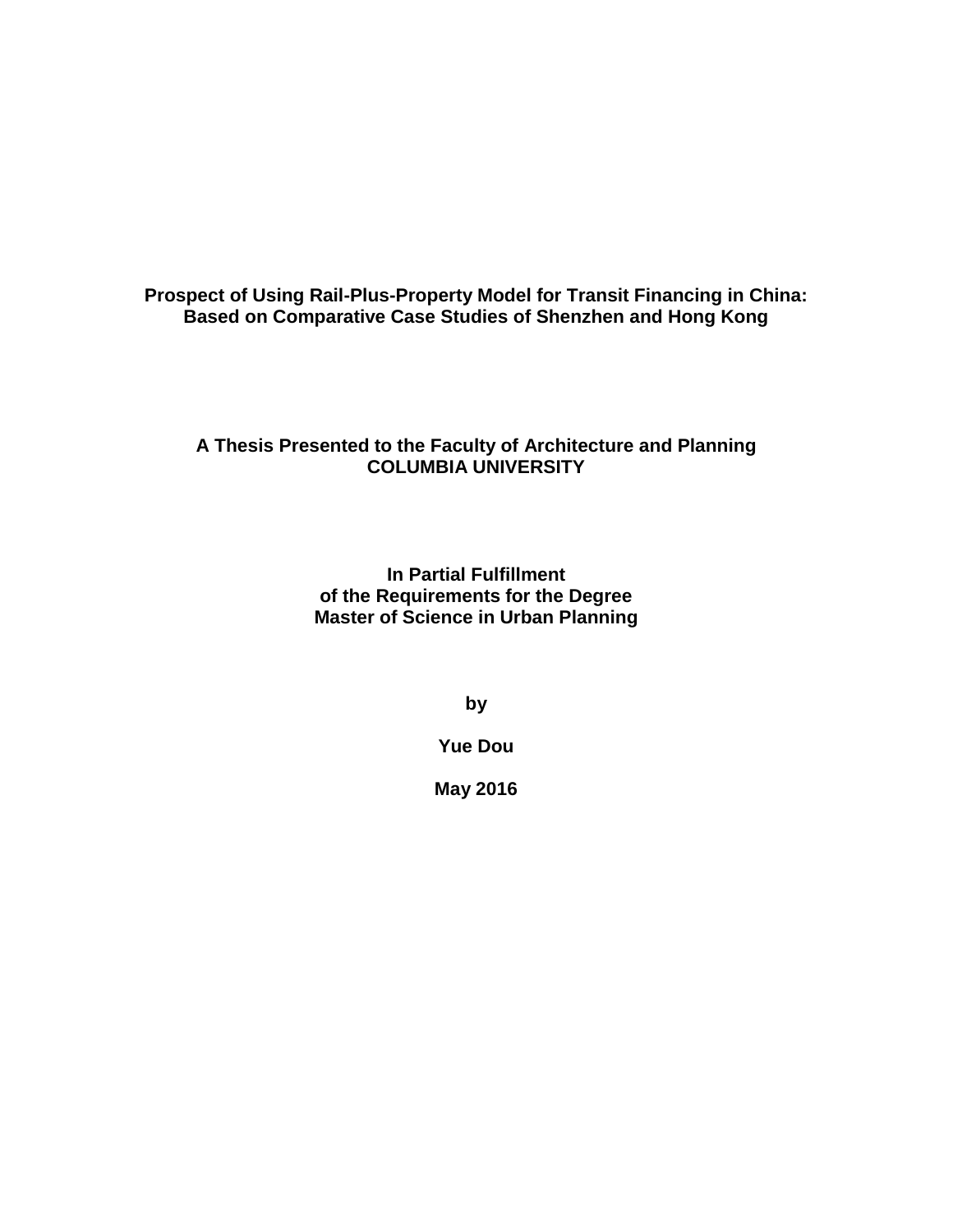## **Abstract**

<span id="page-1-0"></span>Hong Kong, as a special administrative region of China, has utilized the railplus-property (R+P) model, as a special form of value capture strategy, to successfully finance its railway development and operation. Hong Kong Mass Transit Railway (MTR) Corporation becomes one of the very few profitable railway companies in the world. MTR has also been cooperating with the Shenzhen government to implement the R+P model in financing Shenzhen's subway expansion. This is considered the first experimentation of R+P model in mainland China. The objective of this paper is to shed light on the prospect of using R+P model in China by conducing comparative case studies of Shenzhen and Hong Kong. The two case cities are selected to give a comparative picture of how R+P model works. The comparison will focus on how the model works in the two cities given different urban contexts and regulation frameworks. The paper will conclude with policy implications and recommendations for the possibility and challenges of applying R+P model in other Chinese cities.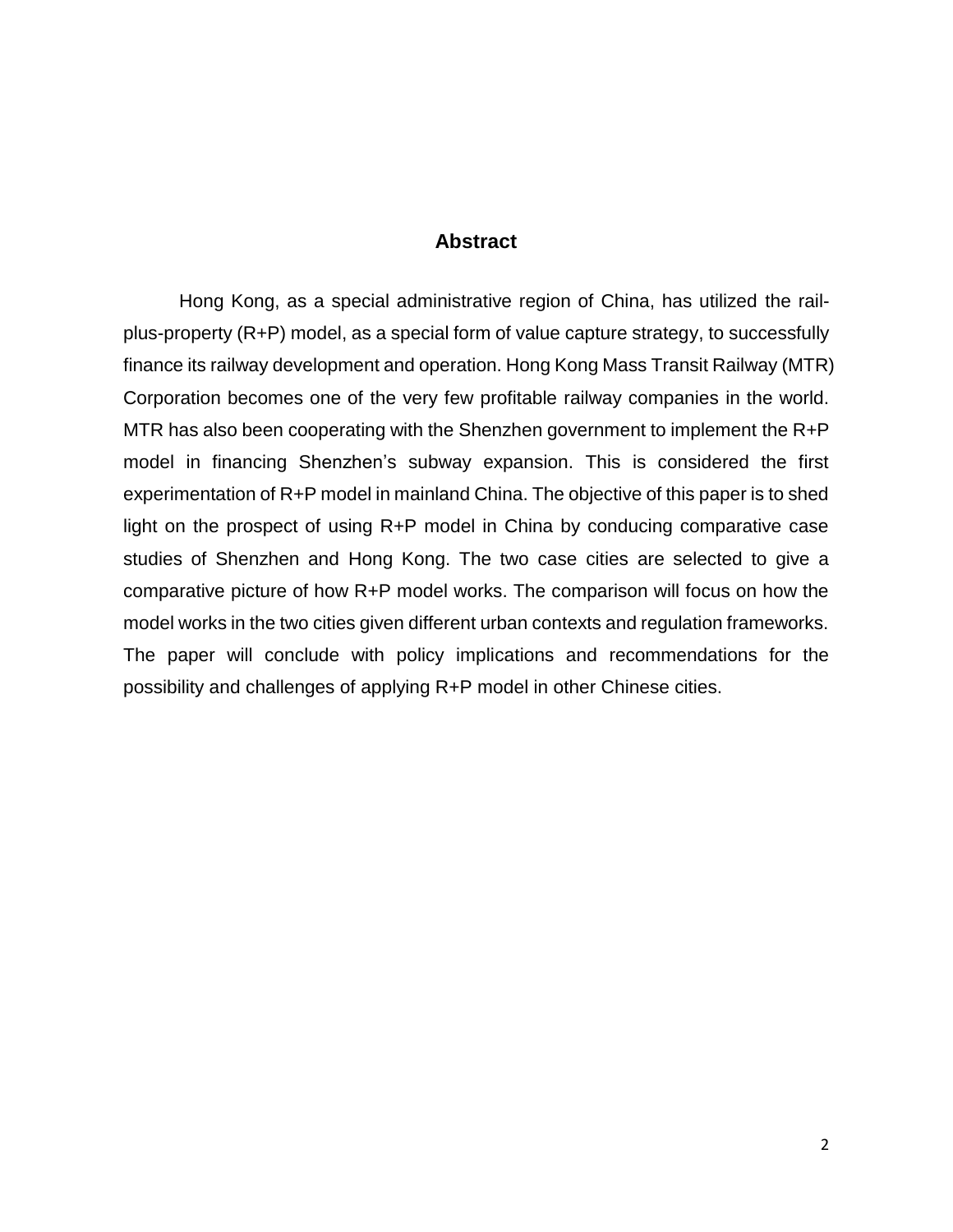# **Table of Contents**

| 1.     |                                                                        |  |
|--------|------------------------------------------------------------------------|--|
| 2.     |                                                                        |  |
| 2.1.   |                                                                        |  |
| 2.2.   |                                                                        |  |
| 2.3.   |                                                                        |  |
| 2.4.   |                                                                        |  |
| 3.     |                                                                        |  |
| 4.     |                                                                        |  |
| 4.1.   | Public Transit and Metro Companies in Hong Kong and Shenzhen  17       |  |
| 4.2.   |                                                                        |  |
| 4.3.   |                                                                        |  |
| 4.4.   |                                                                        |  |
| 4.4.1. |                                                                        |  |
| 4.4.2. |                                                                        |  |
| 5.     |                                                                        |  |
| 5.1.   | Performance of Shenzhen Metro and Hong Kong MTR 42                     |  |
| 5.2.   |                                                                        |  |
| 5.3.   | Key Conditions for Implementation of Rail-Plus-Property Model 44       |  |
| 5.4.   |                                                                        |  |
| 5.5.   |                                                                        |  |
| 5.6.   | Prospect of Using Rail-Plus-Property Model in Other Chinese Cities  49 |  |
| 5.7.   |                                                                        |  |
|        |                                                                        |  |
|        |                                                                        |  |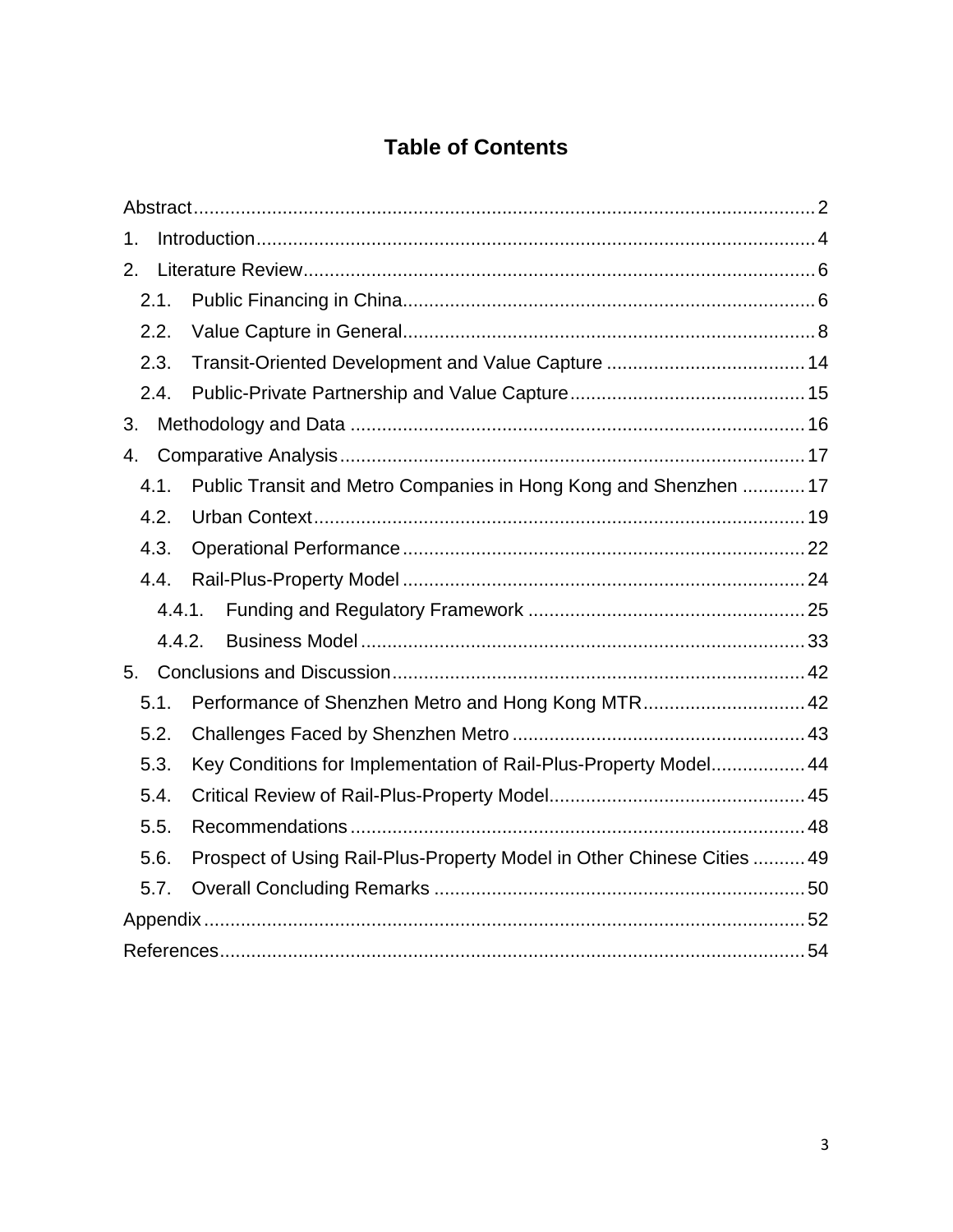## <span id="page-3-0"></span>**1. Introduction**

China has experienced rapid urbanization over the last several decades. Since marketization of the land market in the 1990s, there has been a trend of suburbanization in many Chinese cities with residents moving into the outskirts of cities and living in newly built residential apartments. This suburbanization trend has led to increased rate of urban sprawl and consequently increased demand for automobiles for commuting and access to various sources in the city center. Not surprisingly, the total number of automobiles has been rising at an astonishing speed and this has caused many problems to urban development, such as traffic congestion and air pollution. For example, Beijing, as the capital city of the country, is famous for its severe traffic congestion during peak hours even for its highways. And Harerbin, a northeastern city, suffered a smog crisis last year which shows the severity of the air quality challenges that China has been facing.

As a response to resolving such challenges, China has been adopting nationwide transit-prioritized transportation policies to reduce current automobile usage and discouraging people who do not have a car from buying a car. Among many strategies initiated by the government, TOD becomes more and more popular. However, transit financing has been one of the biggest challenges that China is facing. China has experienced a fiscal decentralization process since 1978 and the current tax-sharing system between the central and local governments shifts the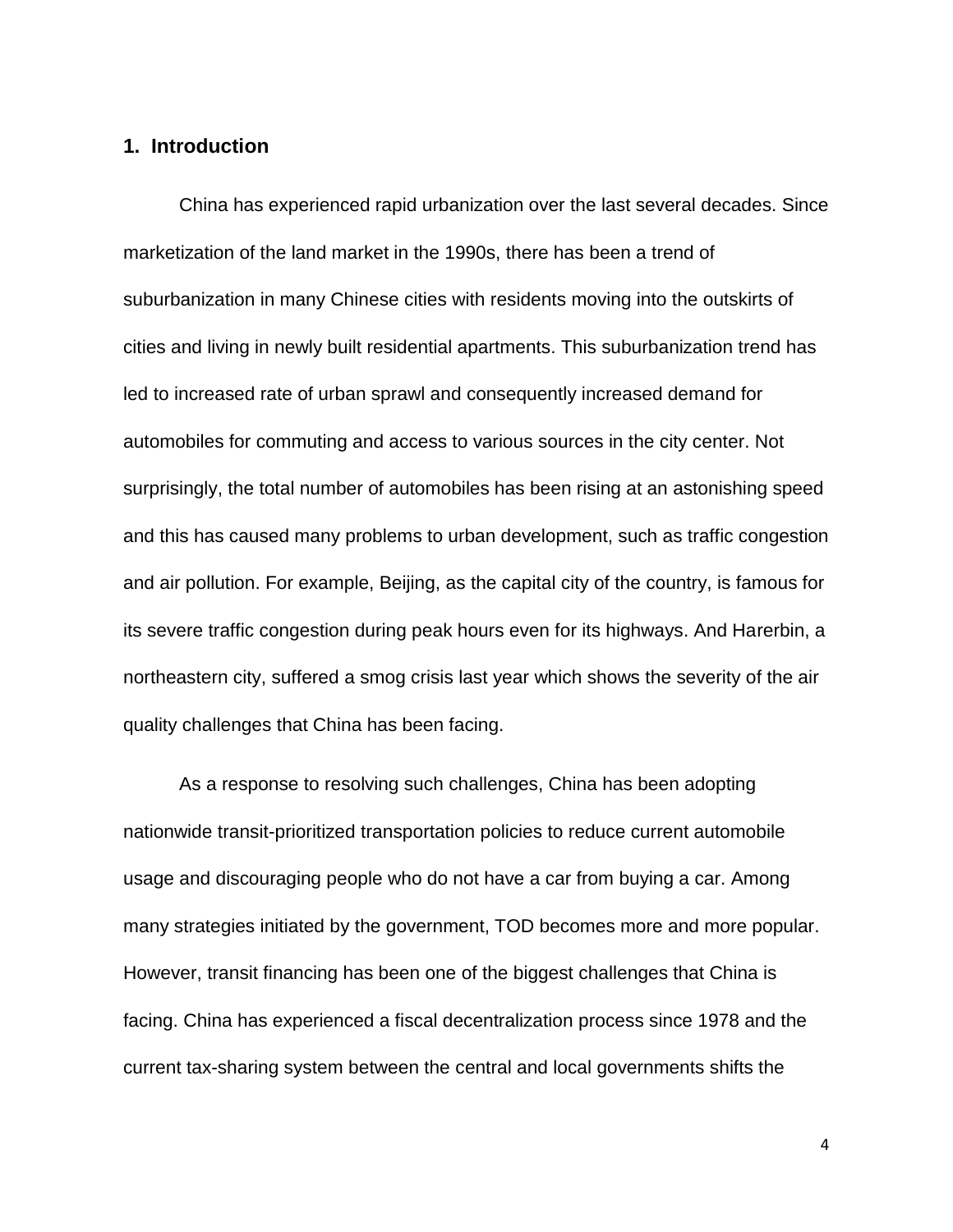funding responsibility to the local level. To obtain more revenue, local governments set up local government financing platforms (LGFPs) to help reduce financing pressure and land transfer fees have been a major source of revenue for urban transportation development. Nevertheless, such financing mechanism may not be sustainable and local governments are facing increasing pressure on transit financing.

Hong Kong, as a special administrative region of China, has utilized rail-plusproperty (R+P) model, as a special form of value capture strategy, to successfully finance their railway development and operation. Hong Kong Mass Transit Railway (MTR) Corporation becomes one of very few railway companies that are profitable. In the recent years, MTR has been cooperating with the Shenzhen government to implement R+P model in financing the city's subway expansion. This is considered the first experimentation of R+P model on transit financing in mainland China.

The objective of this paper is to shed light on the prospect of using R+P model in China by conducing comparative case studies of Shenzhen and Hong Kong. The two case cities (one in mainland China and one as special administrative region in China) are selected to give a comparative picture of how R+P model works. The comparison will focus on how the model works in the two cities given different urban contexts and regulation frameworks. The paper will conclude with policy implications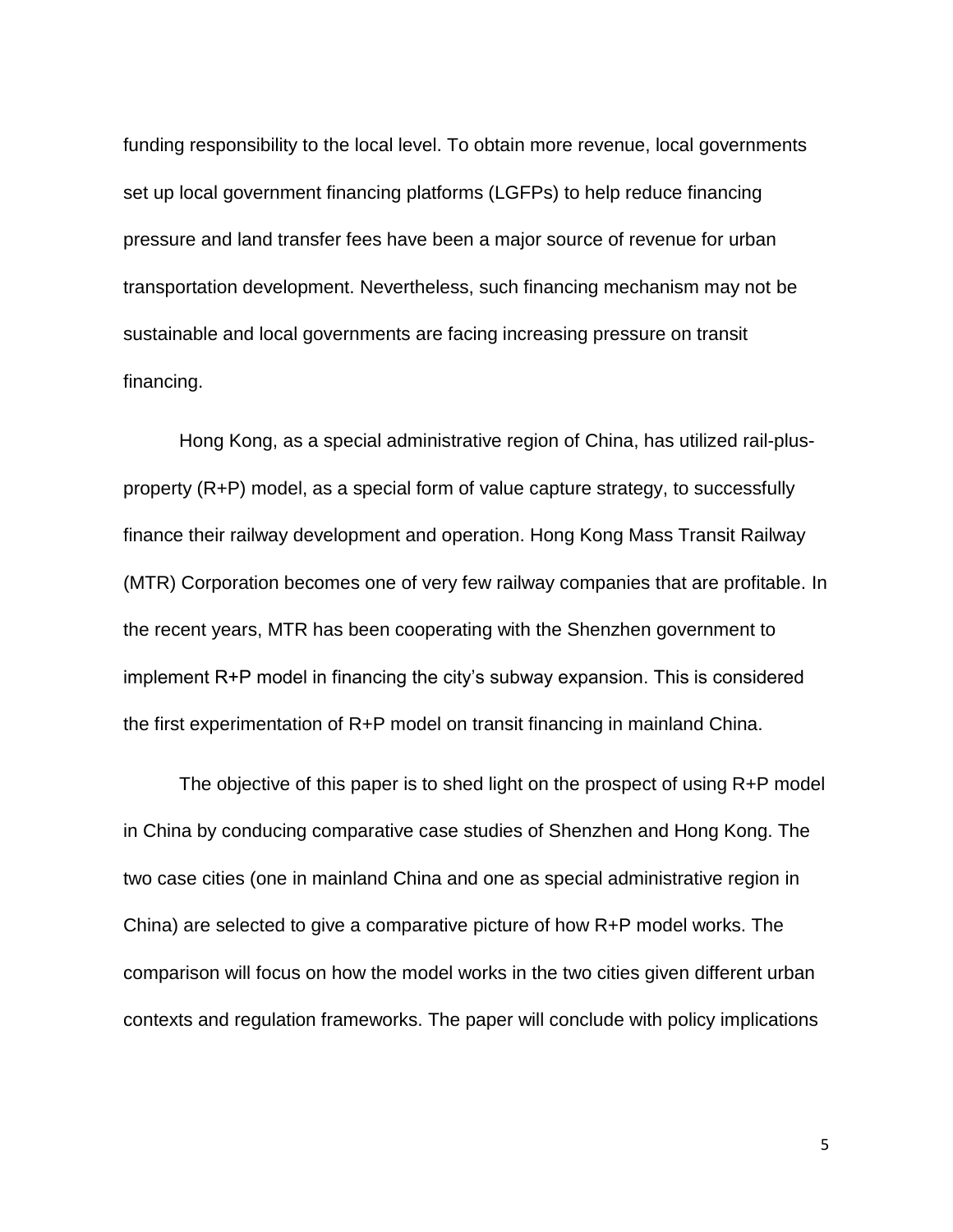and recommendations for the possibility and challenges of applying R+P model in other Chinese cities.

## <span id="page-5-0"></span>**2. Literature Review**

There are four parts for this literature review. The first part will briefly discuss the public financing in China to lay out the contextual background. The second part will have an overview of the concept of value capture. Next, as TOD is considered to be closely related to value capture, the concept of TOD will be discussed briefly. The last section will touch on the interaction between PPPs and value capture, because the R+P model often involves both public and private participation or cooperation.

#### <span id="page-5-1"></span>**2.1.Public Financing in China**

China's fiscal context is much different than that of the Western countries partly because of its law on property ownership. For example, China does not have a property tax system similar to that of the United States. Man (2011) gave a brief overview of local public finance in China. The article discussed the country's fiscal decentralization and local tax structure and argued that the sale of land development rights has been a major source of revenue for Chinese local governments for urban development.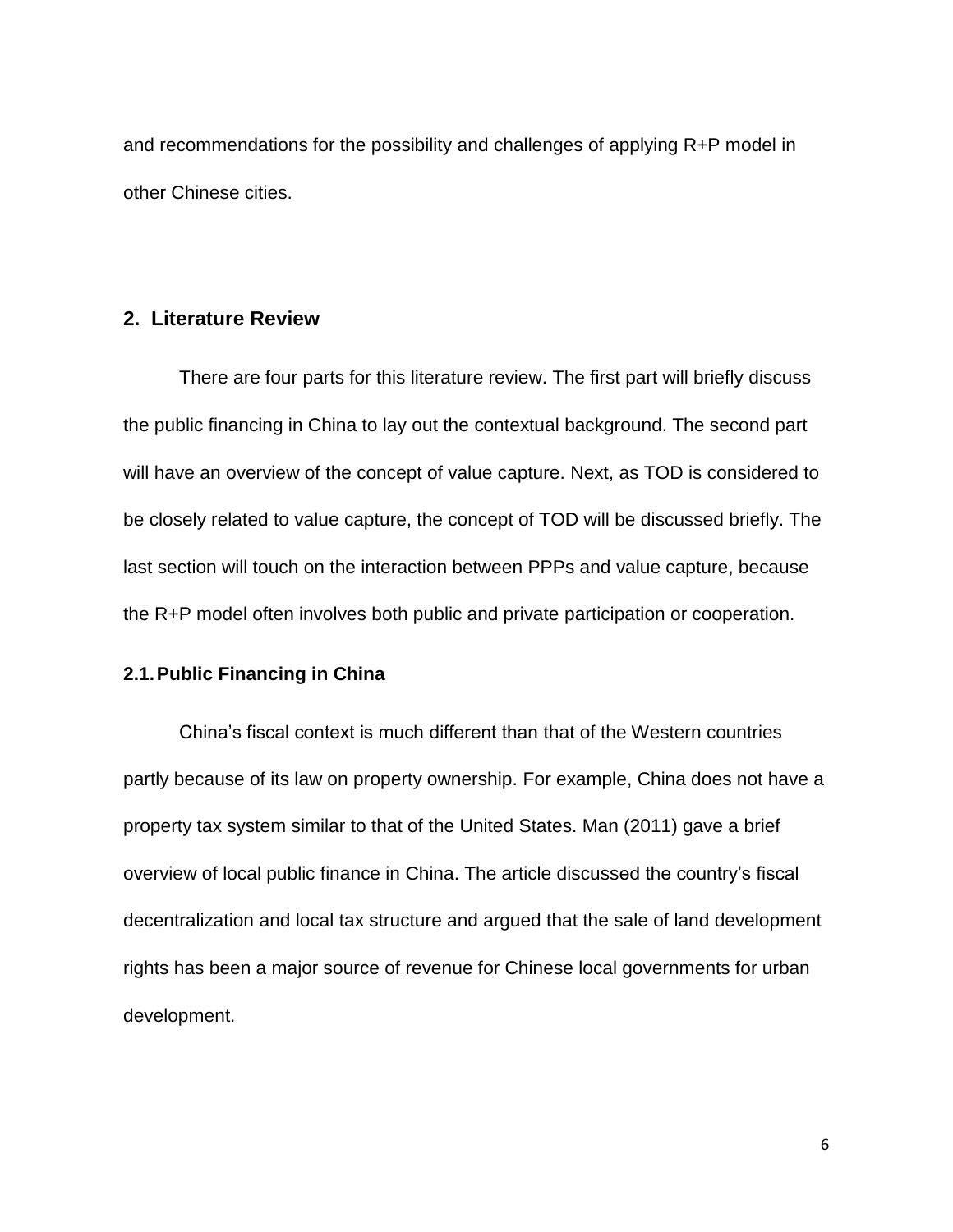In addition, China has a unique land market that the local governments rely on to generate fiscal revenue. Xiao (2014) explained the operational details of land quota market in China and the strategies local governments use to generate more quota. Although the land quota system established by the central government can to some extent control local governments' strong interests of land conversion, transportation financing in China would still mostly likely rely on land transfer sales. Furthermore, Tao et al. (2010) explored different land leasing strategies used by local governments and found out that more than 75% of the land was leased through closed-door negotiation with private developers and the rest through more transparent ways such as auction, bidding and listing.

While the local governments in U.S. can have high borrowing capacity, the local governments in China are not allowed to borrow from the financial market by law and thus they have been relying on local government financial platforms (LGFPs) to finance their urban infrastructure development. Lu et al. (2013) wrote a working paper on the origin and functions of LGFPs and potential risks of using such financing tools. They pointed out the severe revenue and expenditure mismatches at the local government level and using LGFPs is subject to the volatility of the real estate market.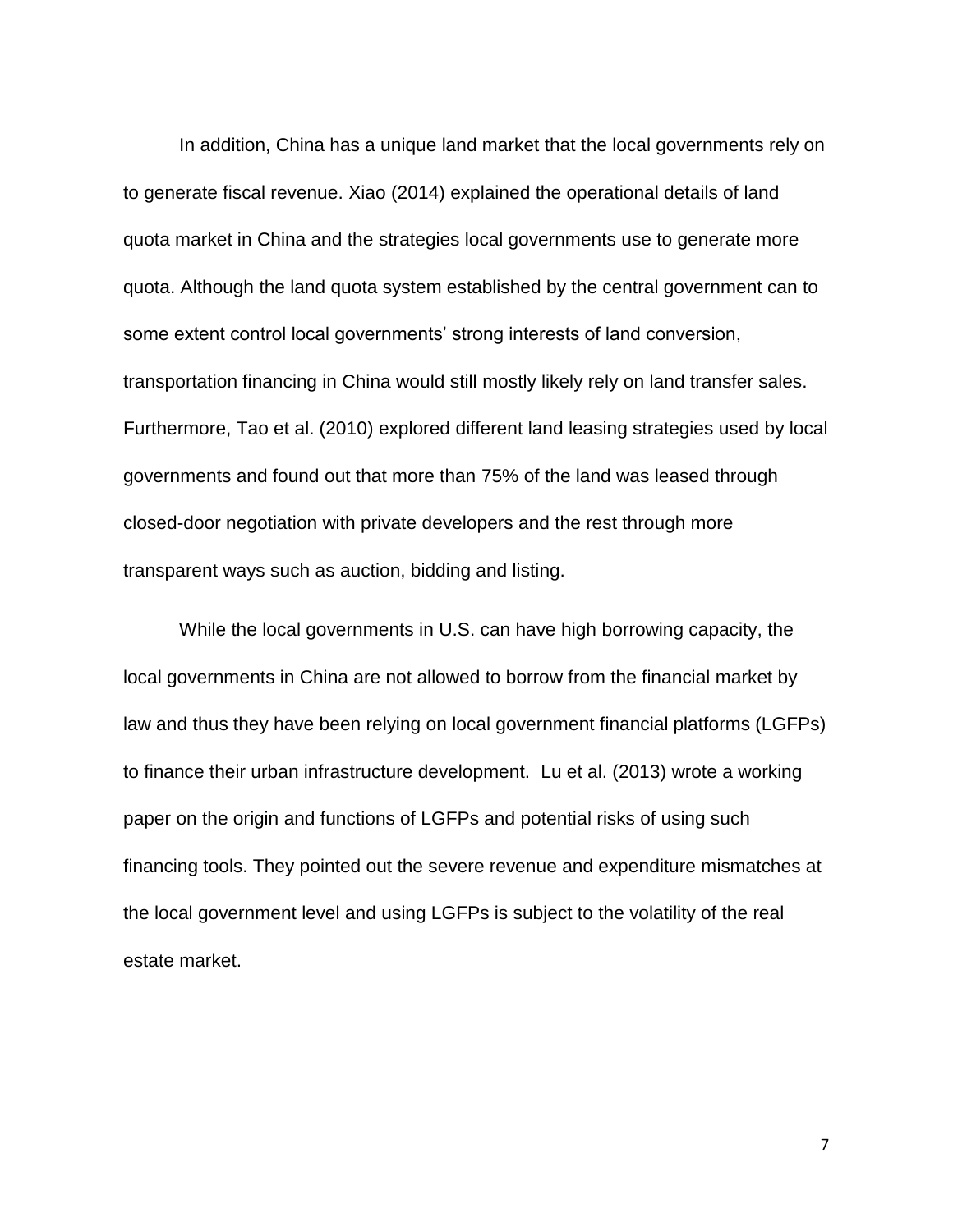## <span id="page-7-0"></span>**2.2.Value Capture in General**

While motor fuel tax has been one of the major revenue sources for transportation development, its financing capacity is weakening and the government may need to come up with alternative financing strategies. One of the popular ways is through value capture. Zhao et al. (2012) discussed a variety of value capture strategies, such as land value tax, tax increment financing and special assessments, and then evaluated them based on four criteria. The paper's major conclusion is to encourage all levels of governments to take advantage of a bundle of value capture instruments as replacement revenue sources.

According to Medda (2012), accessibility is an important factor in land value capture, because it can induce increases in land value and then some or all of these increases in land value due to increase in accessibility can be captured to recover the capital costs of a transport investment.

Medda (2012) categories land value capture mechanisms into three broad categories – betterment tax, accessibility increment contribution and joint development. Betterment tax means levying a tax on land value added by public transport investment. Its targeted group is the group of people who benefit from a range of aspects such as reduced pollution and congestion through improved transportation system. The logic behind charging such tax is that the additional value generated by the transport investment should be shared among all citizens rather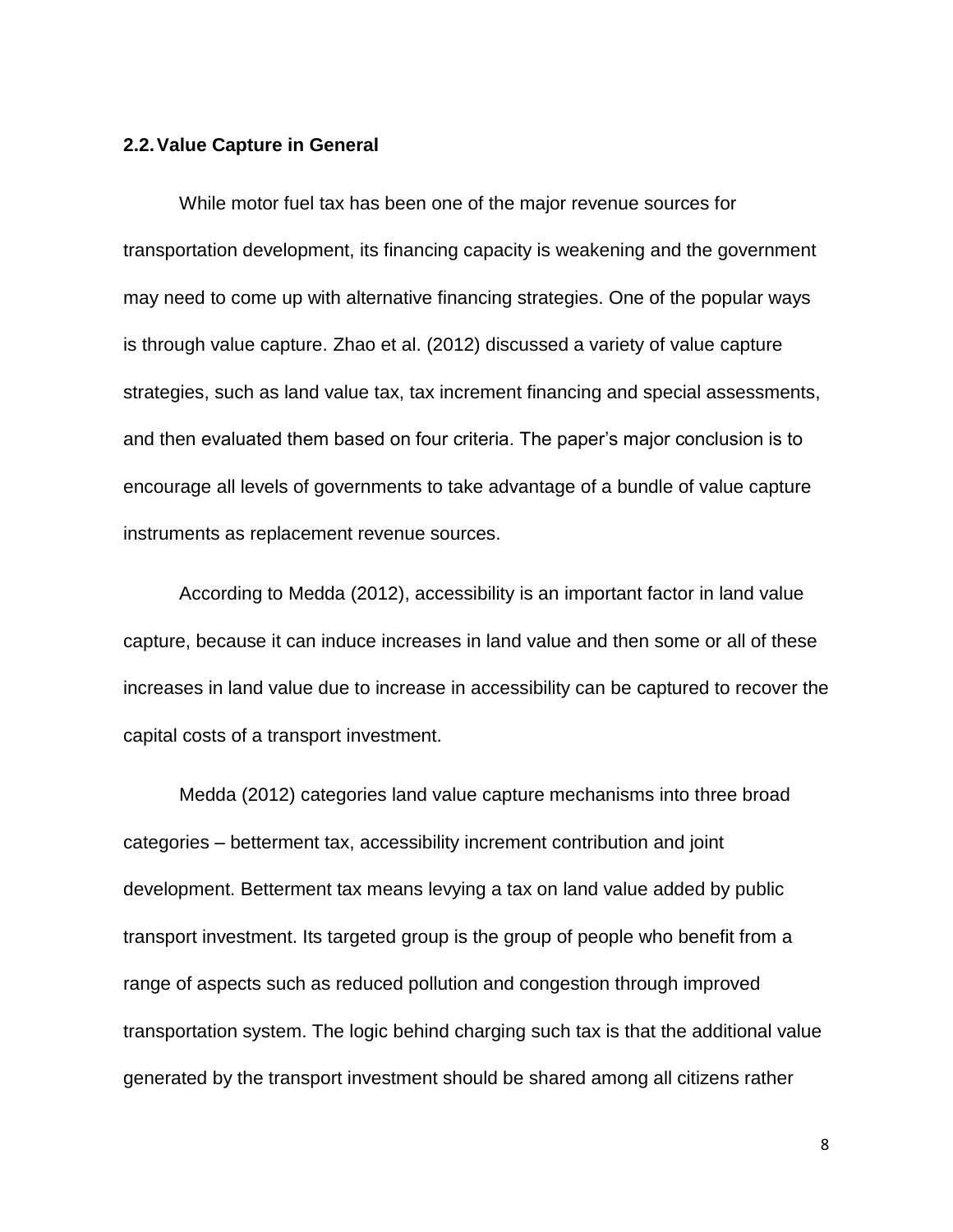than specific private individuals (Batt 2001). One of the examples is the business rate supplement charged across the greater London area.

The second category is accessibility increment contribution (AIC) that refers to strategies that earmark future revenues to finance current transport expenditures. The government often uses various financial instruments to raise capital, such as general obligation bonds. One popular example of AIC is tax increment financing which is commonly used in urban redevelopment and transportation projects. However, it is important to note that it is not only necessary for such projects to generate revenue sufficient to cover costs, but also to be economically sustainable with positive net present value (Dye and Sundberg 1998).

The third category is joint development which means residential and commercial property development close to transit stations, for the mutual benefits of both public and private interests. Such mechanisms are often used in the context of transit-oriented development which emphasizes the importance of using the land around transit stations for mixed-used and high-density development (Robert Cervero et al. 2004)

In addition to the above classification approach, land value capture strategies can also be classified into just two categories – taxation based land capture strategies and development based value capture strategies (Olajide 2015). Taxation based land value capture strategies often impose taxes and fees on existing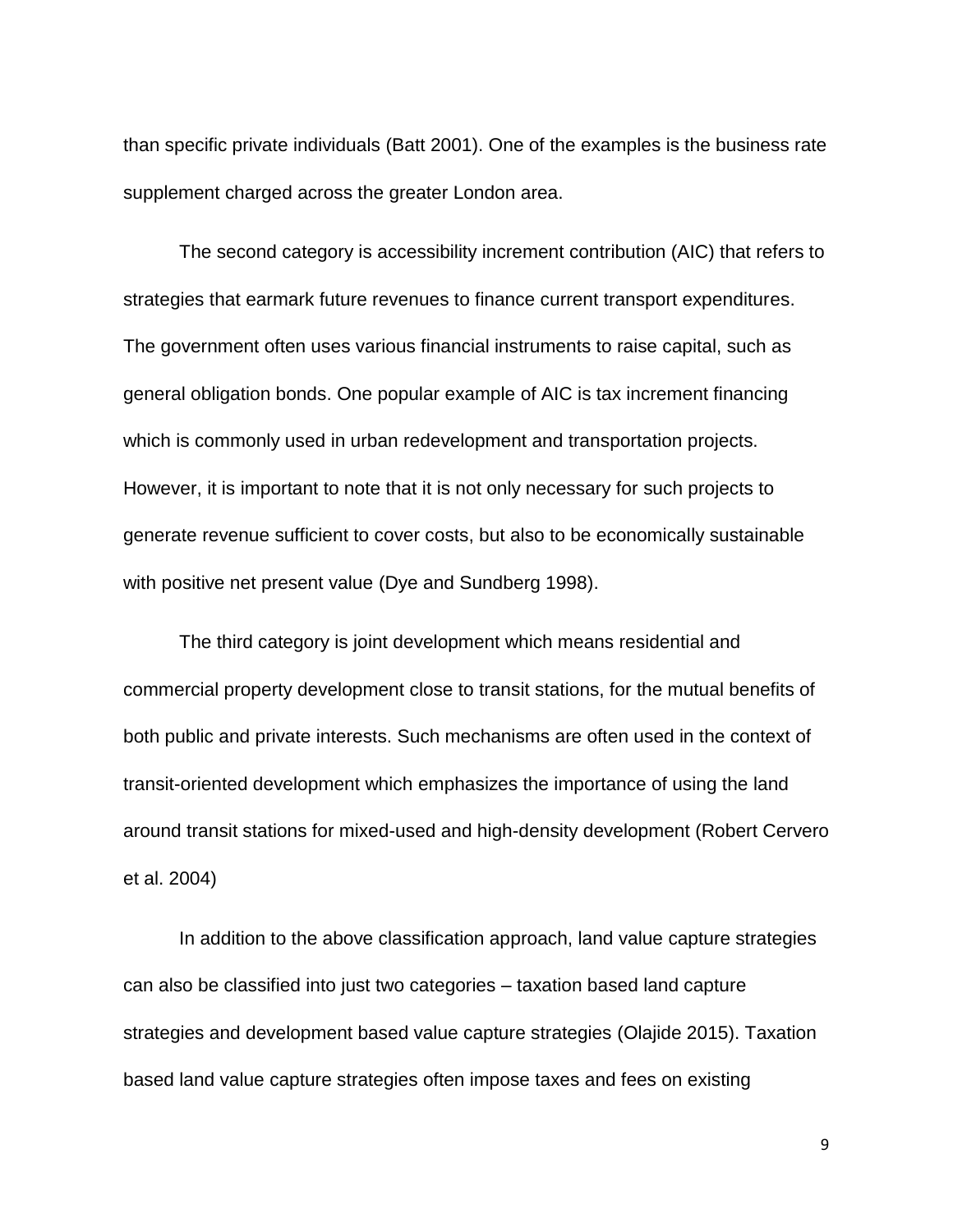developments in transit development areas, such as tax increment financing, special assessments, land value taxes, betterment charges, impact fees and station connection fees. Development value capture mechanism often needs the involvement of the government in development on land near transit stations. Some examples include land sales, air rights sale, land lease agreement and land adjustment.

There are several key factors for effective implementation of land value capture strategies. First of all, it is essential to have an established property tax system to finance public transport through land value capture strategies. Developed countries like US and UK have mature property tax system and therefore it is administratively feasible and easy to implement many value capture mechanisms. However, it is also noteworthy that in such established system, it is relatively hard to create a new tax system to implement innovate financing strategies (Boyd 2011). In addition, while developed countries have mature property tax systems, many developing countries do not have such tax systems in place, and need to rely on other mechanisms to capture the additional land value created by transport investment (Salon and Shewmake 2011). One alternative is to lease or sell land near public transport or to grant development rights in areas served by public transport. One essential condition for this alternative is that the transit development company needs to have the capability to buy or lease land at very low cost. Another alternative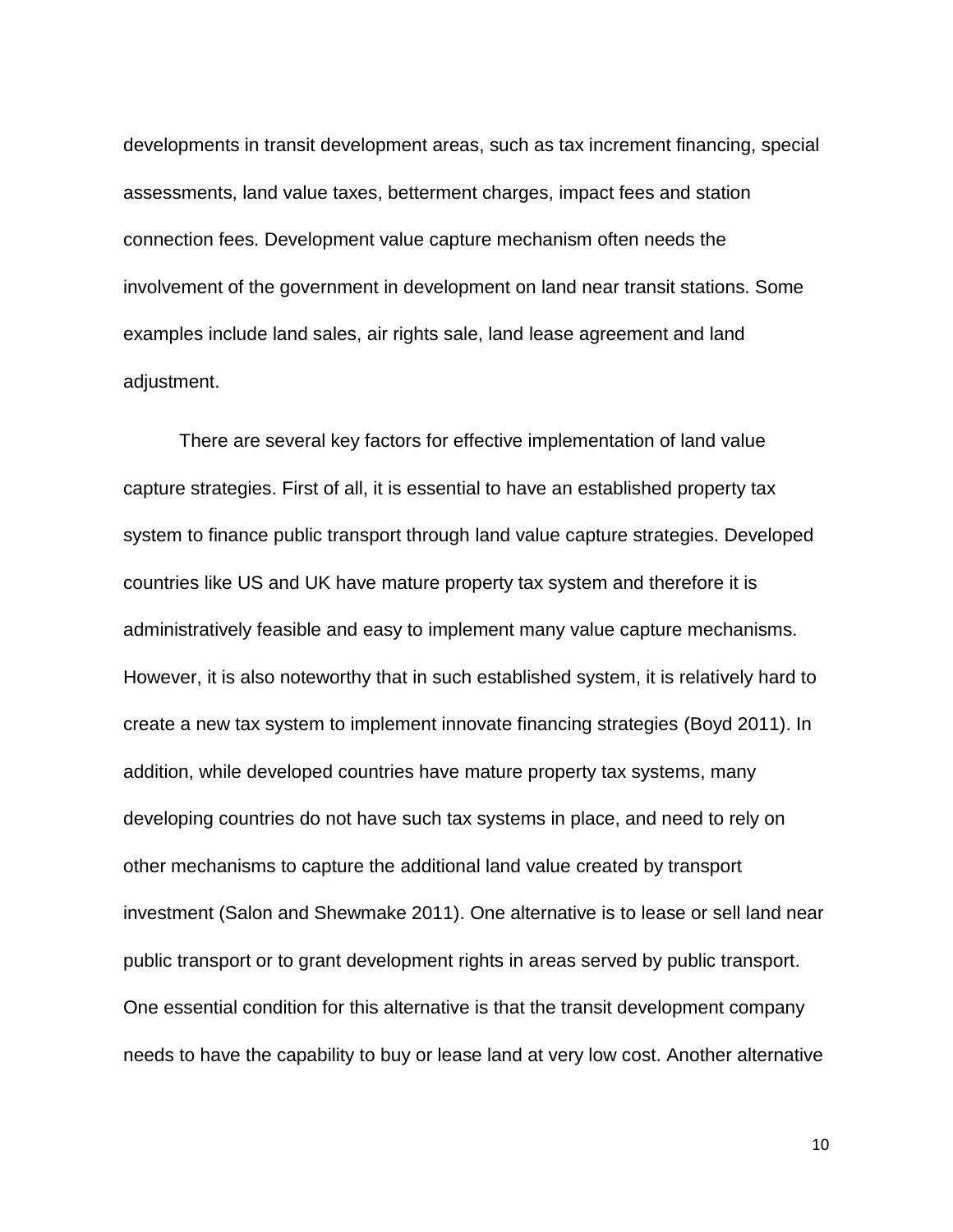is to create a public-private partnership to finance transportation development. The challenge is to effectively negotiate with private companies and come up with plans to serve both the public and private interests (Salon and Shewmake 2011).

Secondly, enabling compact development provides a favorable condition for land value capture, because the increased development density can facilitate transportation development and promote surrounding economic activities (Rybeck 2004). With higher density of property within transit development zones, there would be higher population density within these areas. Having higher population density is a favorable condition to generate larger traffic flow, which in turn provides the traffic needs for the transport investment. At the same time, with a larger volume of traffic flows, there would be more customers for the businesses located near transit stations, promoting surrounding economic activities. One way of achieving this is through value capture in the form of split rate tax (Rybeck 2004). In particular, the tax rate on assessed building values would be higher than that on assessed land values, so that developers would build more on relatively more expensive land.

Thirdly, in a larger view, it is important for the government to coordinate land using planning and economic development with public transit development (Salon and Shewmake 2011). When designing a transportation investment plan, the government may need to change existing zoning codes or come up with new zoning policies to support transit development. For example, in order to encourage compact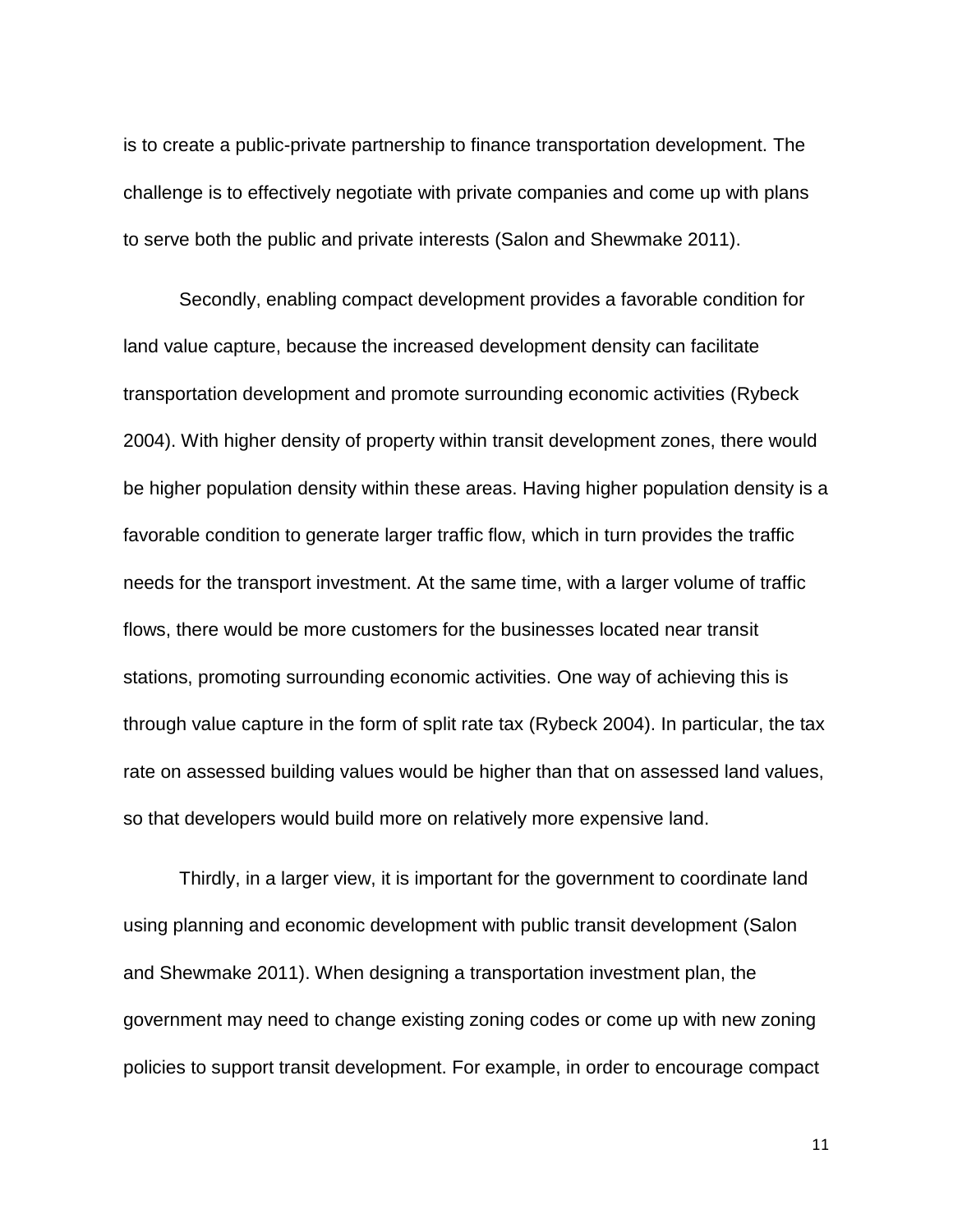development, the government needs to allow high floor-area ratio in the transit development area, in addition to other tax policies such as split rate tax discussed earlier. Secondly, economic development should also be considered accordingly. The government may attract more businesses to the development zone by offering various tax incentives. With more economic activities around transportation facilities, the adjacent property value would increase substantially and thus allowing more value to be captured to pay for transport investment.

In addition, as discussed earlier, land value capture strategy essentially replies on the increased property value generated by transport investment. Many literatures quantitatively examined the effects of public transit on property values. Some of the studies and their key findings are listed in the table below. In general, public transportation development has a positive impact on surrounding property value.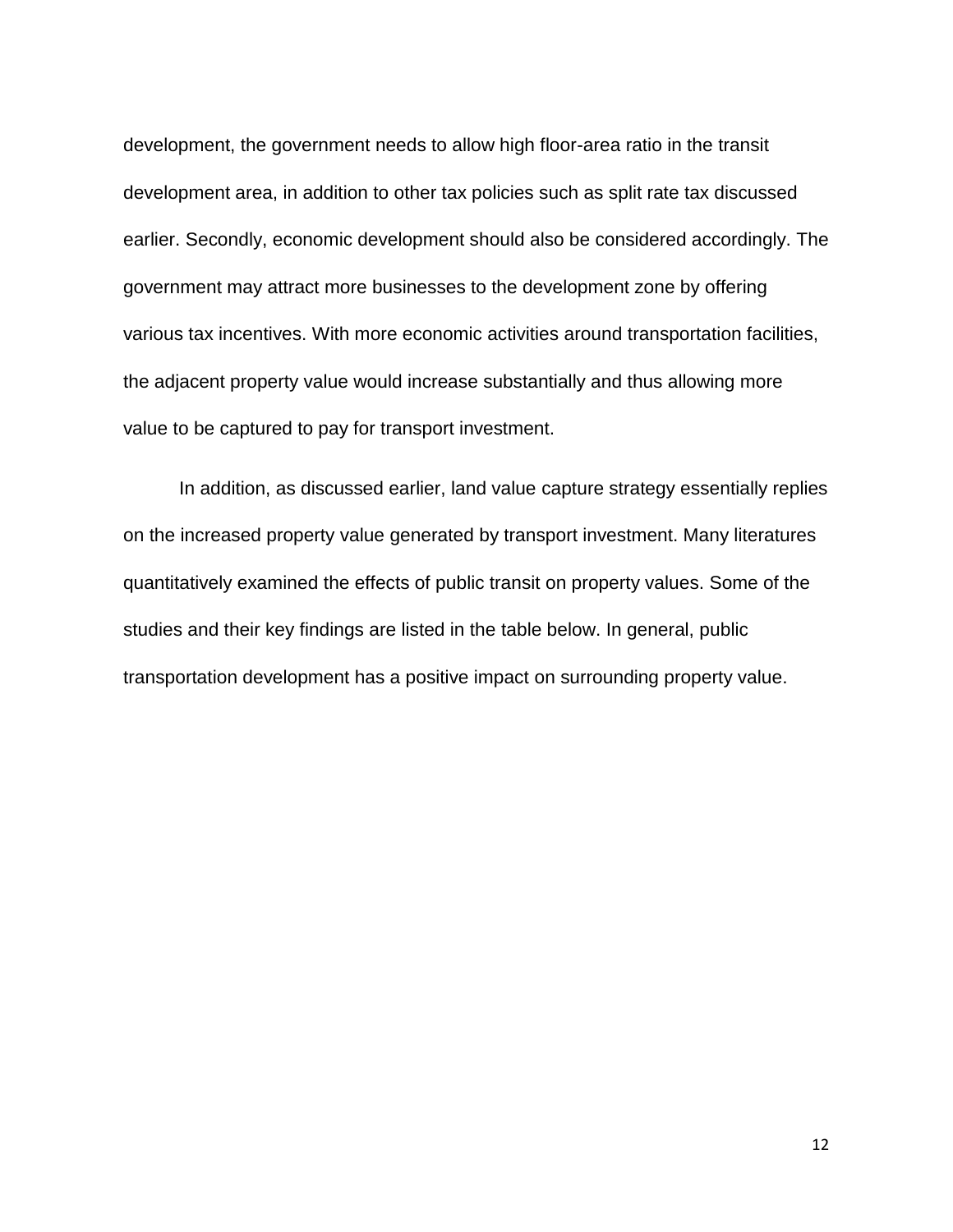| Literature       | <b>Place</b>   | <b>Key Findings</b>                                                |
|------------------|----------------|--------------------------------------------------------------------|
| Gibbons and      | London         | 1 km reduction in distance to train stations would lead to an      |
| Machin (2005)    |                | increase in residential property value of at least 1.5% in price   |
| Bae et al (2003) | Seoul          | Additional 1 km to subway line 5 leads to a 3% decrease in         |
|                  |                | price                                                              |
| Cervero and      | Hong Kong      | Property within walking distance of certain stations has a         |
| Murakami (2009)  |                | price premium between 4.7% to 15.7%                                |
|                  | Shanghai       | Compared to residential properties within 1 to 1.5 km of rapid     |
| Wang (2010)      |                | transit line 8, the prices of residential properties within 0.5 km |
|                  |                | of stations increase by 7.2 percent due to the impact of rapid     |
|                  |                | transit system stations.                                           |
| Zheng and Kahn   | <b>Beijing</b> | An increase of 10% in distance from urban subways reduces          |
| (2008)           |                | housing prices by 0.8% to 1.6%                                     |

Gibbons and Machin (2005) used a quasi-experimental method and estimated that a 1km reduction in distance to train stations in London would lead to an increase in surrounding residential property value of at least 1.5% in price. Wang (2010) studied Shanghai rapid transit line 8 using hedonic price models, and found out that compared to residential properties within 1 to 1.5 km of rapid transit stations, the prices of residential properties within 0.5 km of stations increase by 7.2 percent due to the impact of rapid transit system stations. Cervero and Murakami (2009) explored the case of Hong Kong and found out that property within walking distance of certain stations had a price premium between 4.7% to 15.7%. Zheng and Kahn (2008) found out that in Beijing, an increase of 10% in distance from urban subways reduces housing prices by 0.8% to 1.6%. In addition, Bae et al (2003) found that in Seoul,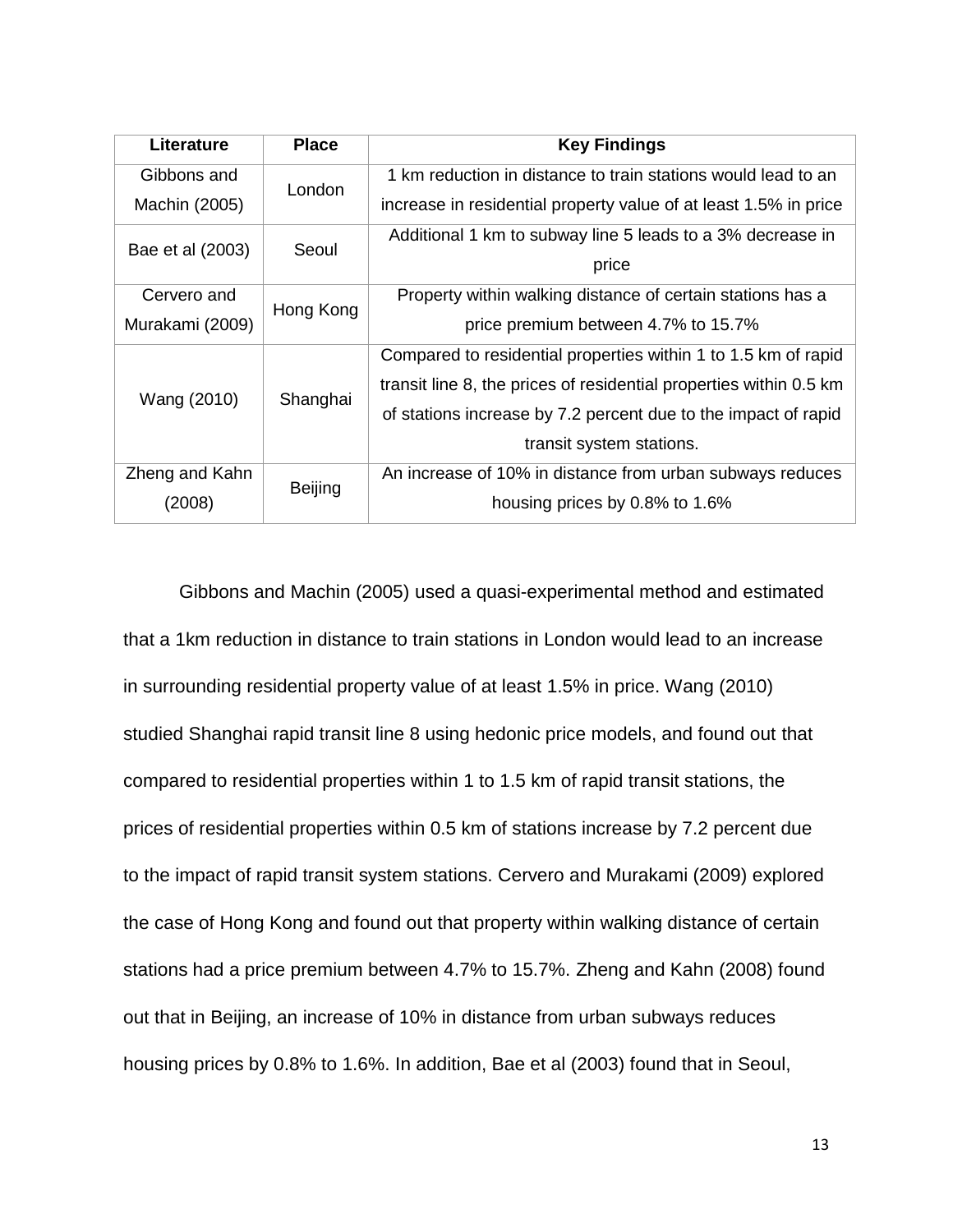additional 1km to subway line 5 leads to a 3% decrease in price. All these studies demonstrate that in general, transit development can increase the value of surrounding property value.

#### <span id="page-13-0"></span>**2.3.Transit-Oriented Development and Value Capture**

While China has a highly transit-prioritized transportation policy and transitoriented development (TOD) becomes a popular concept and practice nationwide, the country is still in the process of learning how to successfully implement TOD taking into consideration of local contexts. Mu et al. (2012) summarized from literature the pre-conditions that a city needs to fulfill in order for effective TOD implementation and used a case study of a Chinese city, Dalian, to see the city's status of satisfying the commonly identified conditions.

As TOD and value capture is closely related, these conditions are also relevant when adopting R+P model in different cities. Xueming's (2010) study compared the general contextual differences between U.S. and China with respect to TOD design. Major differences lie in aspects such as population density, urban spatial structure and land use intensity. Cervero et al. (2009) used modeling to study the effects of TOD on ridership in Hong Kong's R+P model and found that the combination of R+P model and appropriate TOD would increase weekly ridership by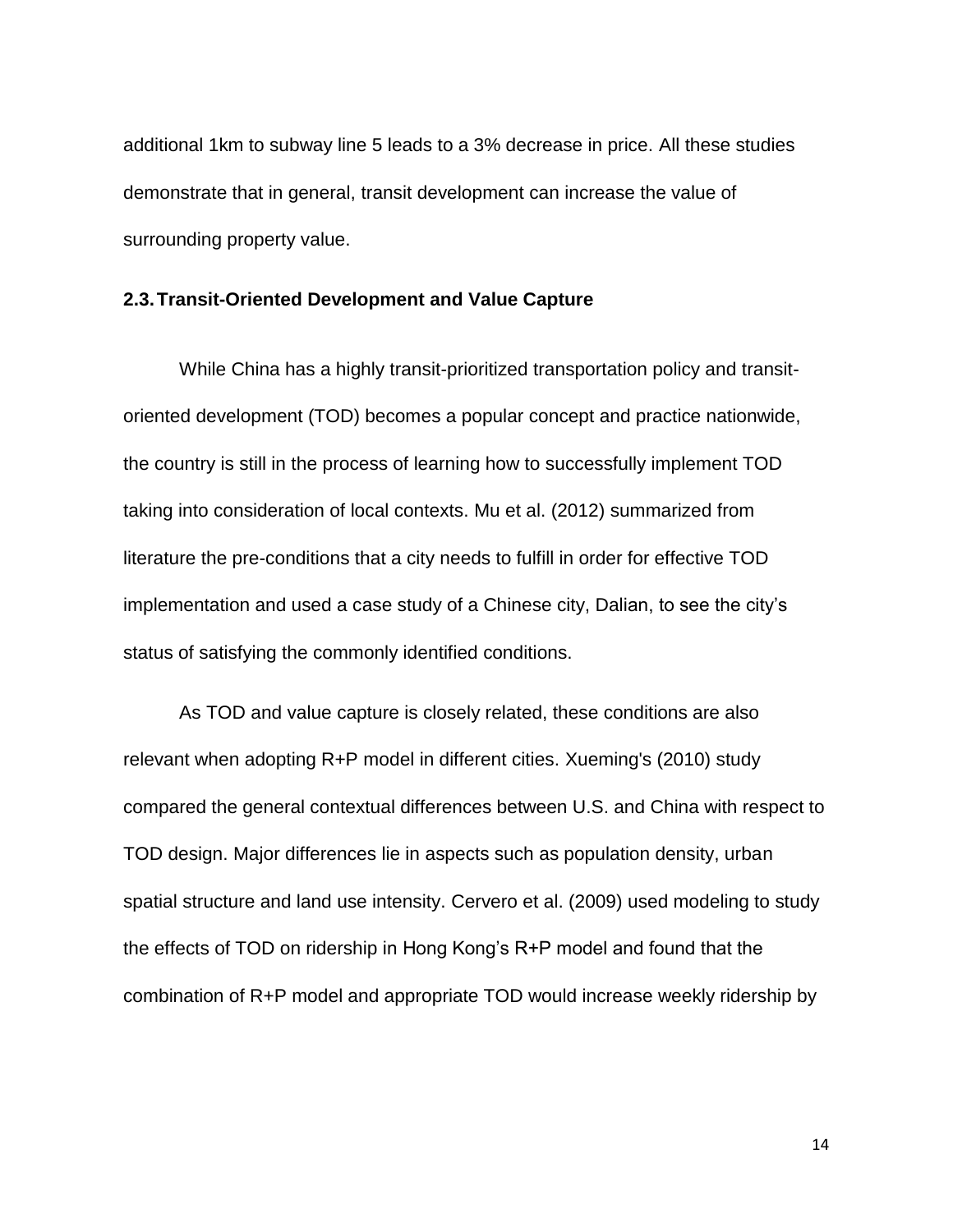about 35,000. This study sheds light on the possible positive interactions between TOD and use of value capture strategies.

#### <span id="page-14-0"></span>**2.4.Public-Private Partnership and Value Capture**

As value capture strategies, such as R+P model, often involves PPPs, it is also important to understand the interaction between PPPs and value capture strategies. In the context of China, the country has been exploring new financing mechanisms for urban transit development. Among others, PPPs becomes more and more popular. While the practice of PPP model is not very common and successful in U.S., it seems to work well in Asia and particularly in China (Phang 2007). De Jong et al. (2010) discussed the use of PPP model in the Chinese context by illustrating through seven Chinese case studies. Their research approach is to first discuss the pre-conditions that scholars believe countries need to satisfy for effective implementation of PPP and then evaluate whether China met these requirements.

Chang (2013) also conducted a study on the feasibility of using PPP model in China, through a case study analysis on Beijing's No.4 Metro Line. This study is from the perspectives of contract negotiation, revenue sharing and risk allocation and the main conclusion is that the public sector may save up to about one third of the initial investment through PPP model and the private partners may earn a profit with a high risk due to the immature legal system in China. From this research result, we can see that the PPP model may be a useful tool for the Chinese government to finance its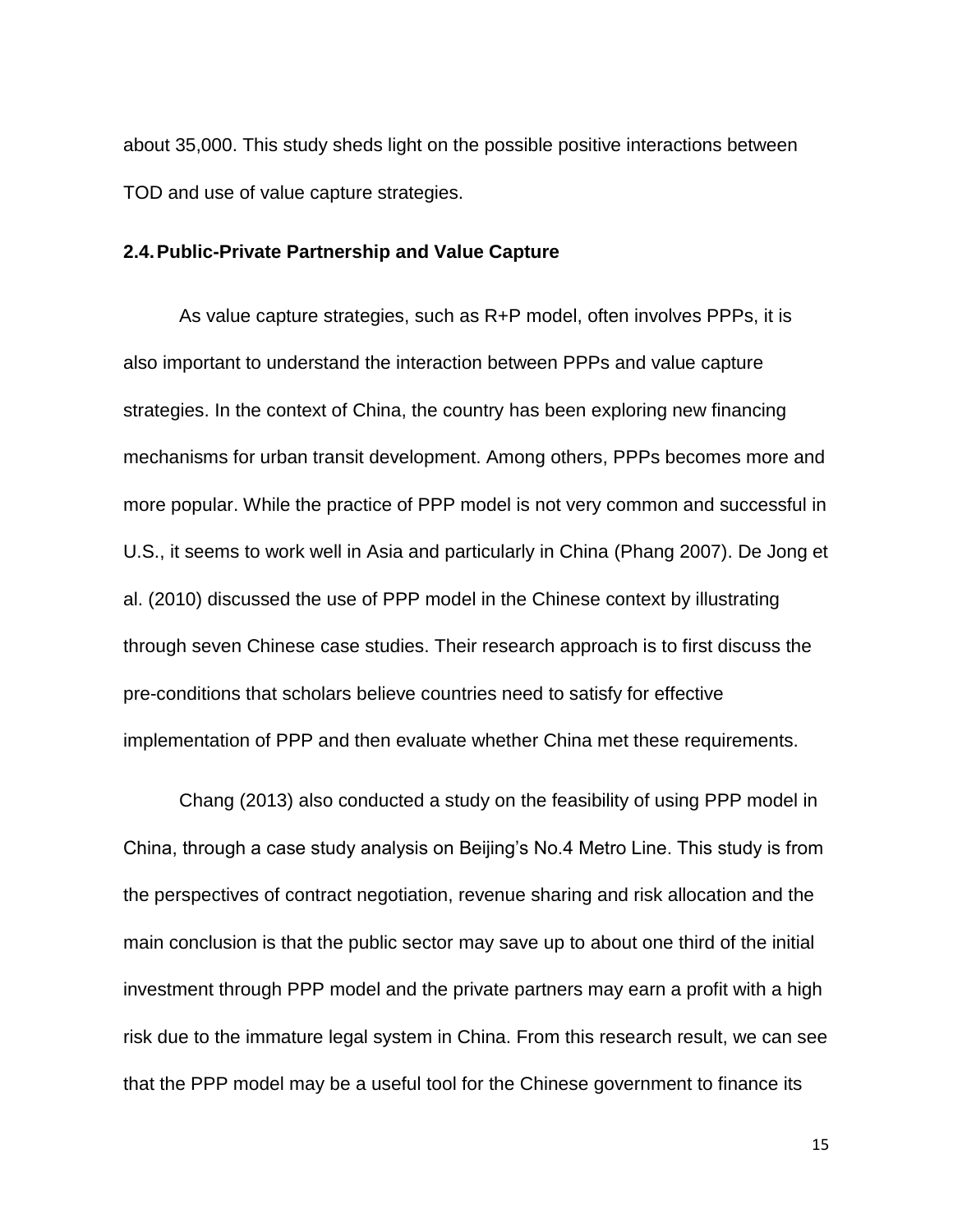transportation investment. But when learning from the PPP practices from the U.S., we may need to take into account the current legal framework in China and be cautious about whether the interests of private investors can actually be supported and protected by law.

## <span id="page-15-0"></span>**3. Methodology and Data**

This paper will use an approach of comparative case studies. The data gathered for this research comes from secondary sources which are publicly available, such as government policy documents, company's publications, news articles as well as relevant existing literature and reports from research institutes.

Two case studies are chosen (i.e., Shenzhen Metro and Hong Kong MTR) to give a comparative picture of how R+P model works in different urban contexts and regulation frameworks. Hong Kong MTR's practice of rail-plus-property model has been widely recognized as a highly successful financing mechanism for transit development. Almost every transit system in the world is in financial crisis with the exception of the Hong Kong railway system. Hong Kong's special identity, a special administrative region of China, makes this case study particularly relevant to evaluate how the Hong Kong model can be modified and applied in other Chinese cities with different contexts and regulations. Shenzhen, a fast growing Chinses city, has been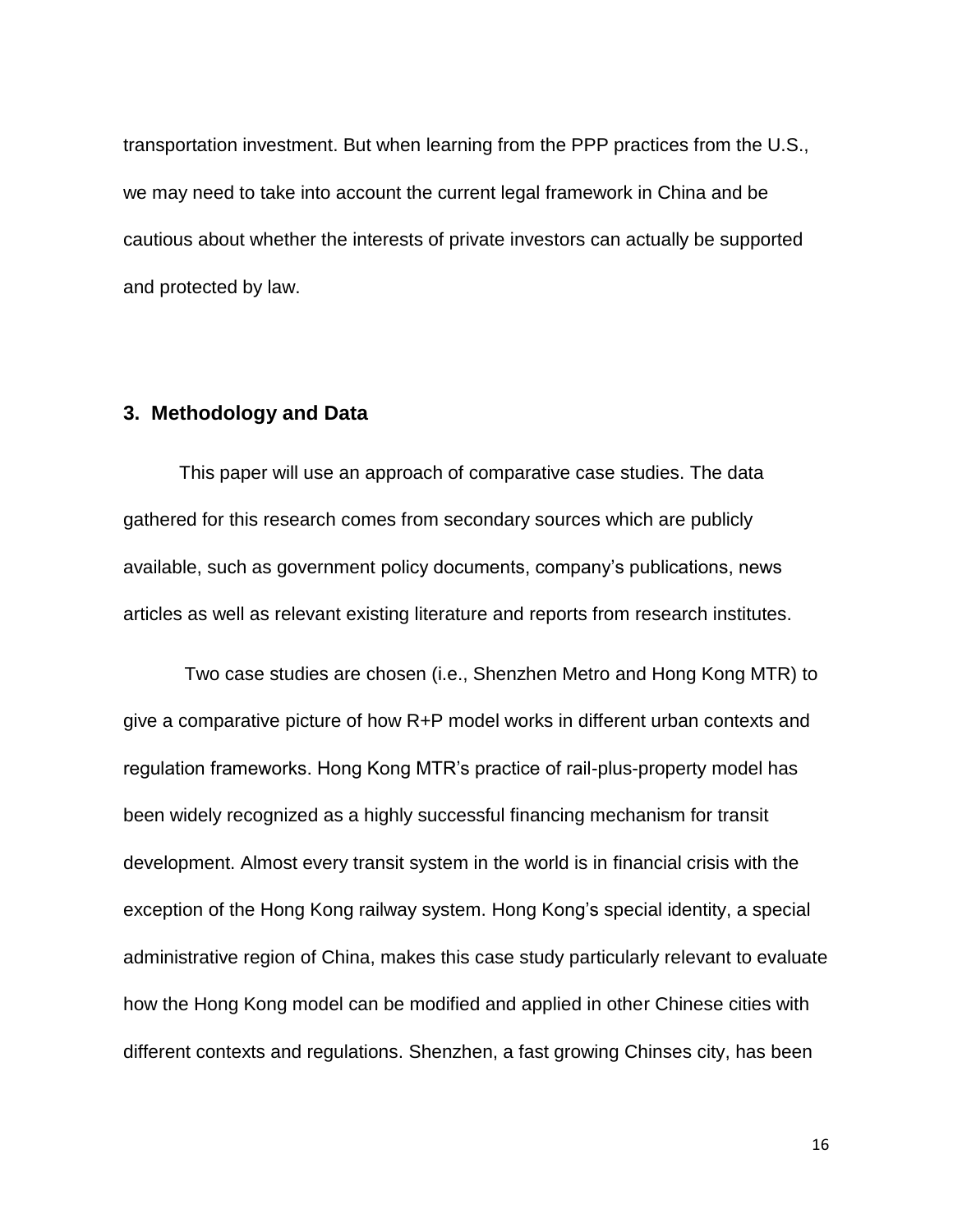cooperating with Hong Kong MTR to experiment R+P model in its Longhua Metro Line and it has been successful. Due to the different regulatory frameworks between Hong Kong and Shenzhen, the Hong Kong model needs to be modified. This case study will analyze the how the model is currently working in Shenzhen and what are the challenges forward.

## <span id="page-16-0"></span>**4. Comparative Analysis**

In this section, a comparative analysis of Shenzhen and Hong Kong on the implementation of the rail-plus-property model is conducted. First, I will give an overview of the public transit and the metro companies in Hong Kong and Shenzhen. Then I will discuss the urban contexts of both cities and operation performance of Hong Kong MTR and Shenzhen Metro. The core part of this section is the comparative analysis of funding and regulatory frameworks as well as the business models.

#### <span id="page-16-1"></span>**4.1.Public Transit and Metro Companies in Hong Kong and Shenzhen**

Hong Kong is one of the world's most densely populated cities with an area of 1,104 km<sup>2</sup> and more than seven million people. Its public transportation is provided by the Hong Kong MTR Corporation. It was established in 1975 to construct and operate a railway system to provide fast and reliable public transportation for the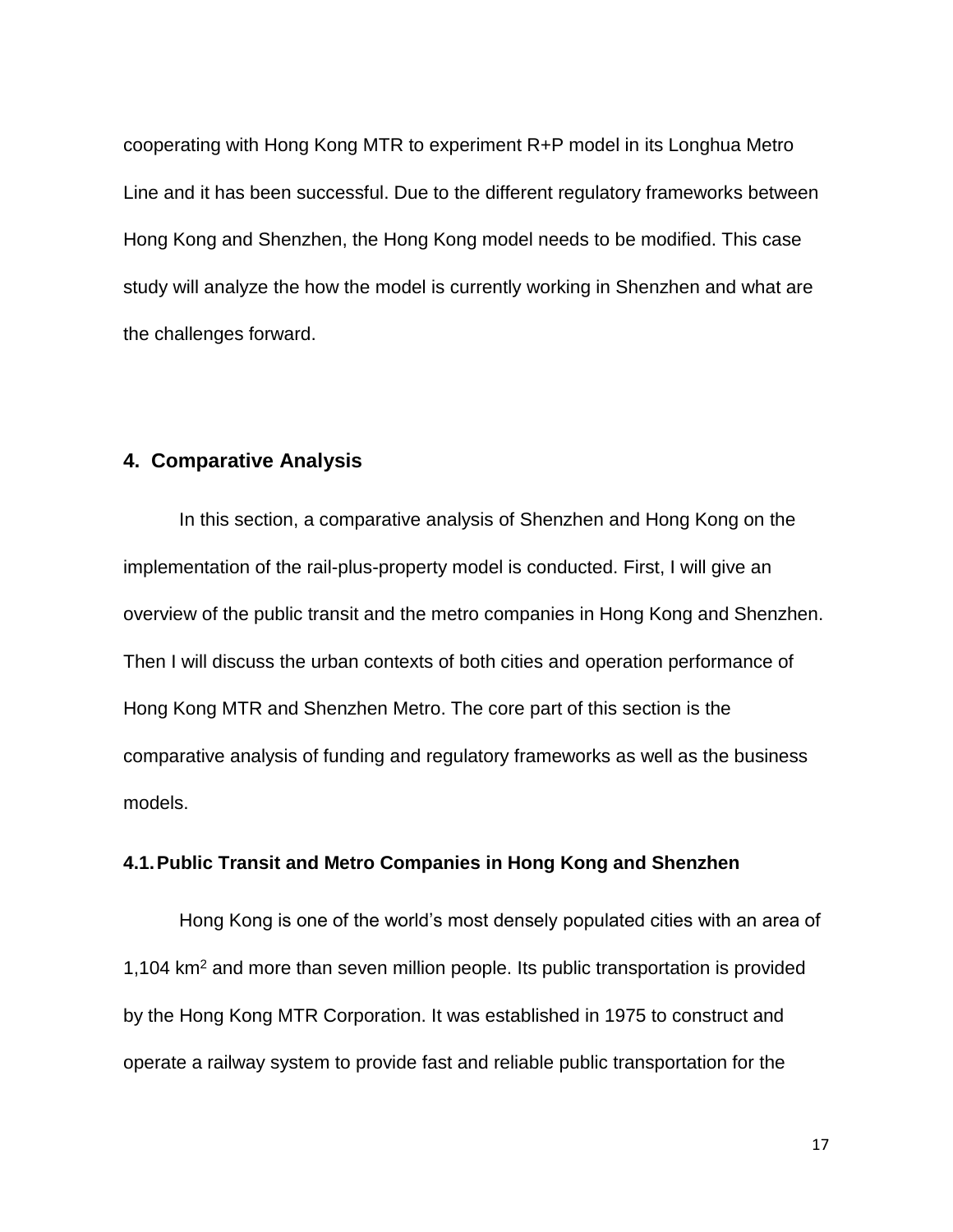people of Hong Kong. The Hong Kong government was its sole shareholder until the year 2000—when the government sold 23% of issued shares to the private sector via initial public offering. In 2007, the MTR merged with Kowloon-Canton Railway Corporation to better serve the public transportation needs of Hong Kong citizens. The railway service provided by the MTR mainly covers the Hong Kong Island, Kowloon, and the New Territories<sup>1</sup>. As of 2014, the MTR has a total route length of 220.9 km, 2,106 rail cars, and 87 metro stations, with 1,350 station shops.

Shenzhen's railway development and operation are mainly under the responsibility of Shenzhen Metro Group Company established in 1998. There are five subway lines that are currently in operation with a total route length of 178 km. The subway lines that are operated by Shenzhen Metro are lines 1,2,3, and 5, with the line 4 operated by MTR (Shenzhen) Corporation. There are 116 stations that are managed by Shenzhen Metro. It is projected that after the additional three lines 7, 9 and 11 are in operation approximately by the end of 2016, the total route length will increase to 285 km.

l

 $1$  Please refer to the appendix for the complete subway map of Hong Kong.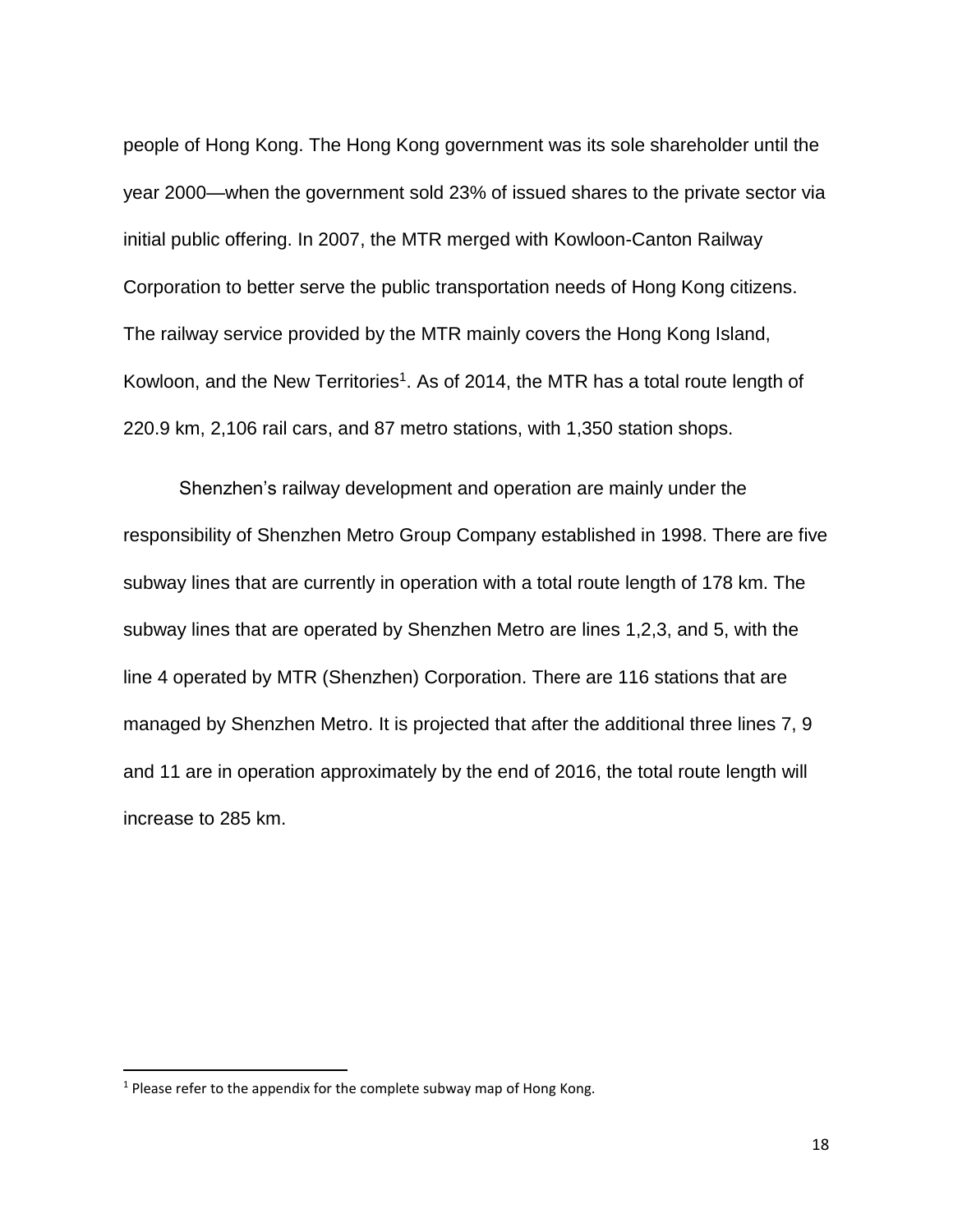### <span id="page-18-0"></span>**4.2.Urban Context**

As mentioned earlier, Hong Kong is one of the world's most densely populated cities, with very limited urban land and more than seven million people. But what makes it such a dense city? One major factor is its geographic characteristics (Freemark 2010). The majority part of Hong Kong are mountains and parks and this landscape characteristic makes Hong Kong people live and work only in limited zones, thus making Hong Kong a very densely populated city around the world. For example, although New Territories share the largest piece of Hong Kong's land, the residential and commercial areas are most concentrated in the southern part of the Kowloon Peninsula and northern part of Hong Kong Island.

This is further backed by the population density data. The table below shows Hong Kong's population density by three main areas – Hong Kong Island, Kowloon and New Territories. The land population density on average is 6,544 people/km<sup>2</sup> and the differences between the three areas are significant. As we can see, Kowloon has the highest population density followed by Hong Kong Island and New Territories, and a further analysis based on densities of District Council Districts<sup>2</sup> show that the four districts with the highest densities are all with in Kowloon. The larger upper areas

l

<sup>2</sup> Please refer to the Appendix.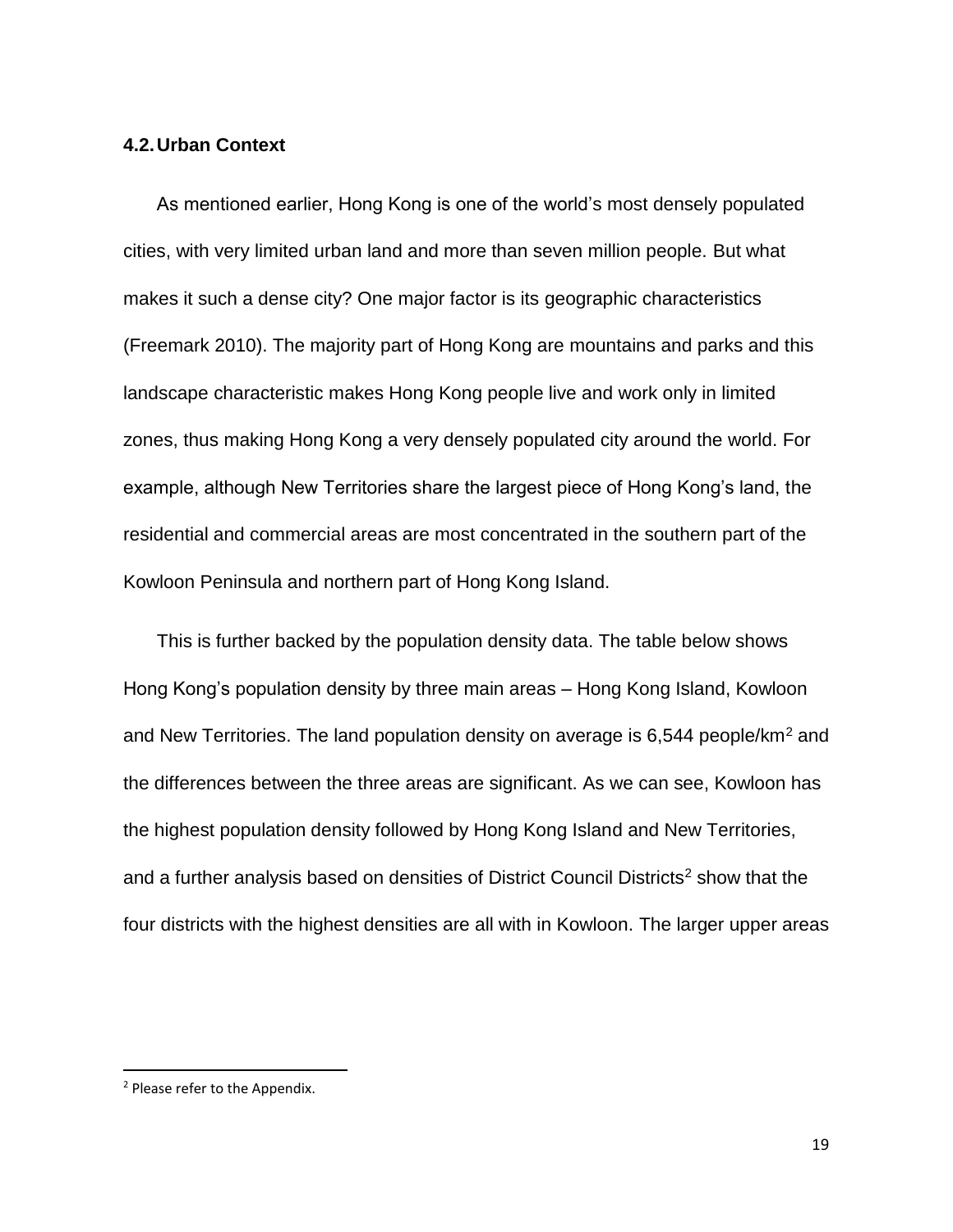in the New Territories and the southern part of Hong Kong Island have relatively very low population densities.

| Hong Kong's Population Density* |         |         |         |  |
|---------------------------------|---------|---------|---------|--|
|                                 | Year    |         |         |  |
| Area                            | 2001    | 2006    | 2011    |  |
| Hong Kong Island                | 16 7 75 | 15 9 15 | 15 9 24 |  |
| Kowloon                         | 43 201  | 43 033  | 44 917  |  |
| <b>New Territories</b>          | 3 5 2 6 | 3748    | 3870    |  |
| Land total                      | 6 2 3 7 | 6 3 5 2 | 6 5 4 4 |  |

*Source: 2011 Hong Kong Population Census* 

*\*Unit: Number of persons per km <sup>2</sup>*

Because of high urban density, land value in Hong Kong is very high compared to many other Chinese cities. Every piece of land in Hong Kong is extremely valuable, especially the land near transit stations. Thus, there is sufficient property value for the MTR to capture to pay for its transit development. In addition, there is no suburb in this small island city, which makes the railway system highly accessible to the majority of people in Hong Kong. This in turn leads to high subway ridership. Consequently, the high ridership boosts the economic activities around the stations because it brings a large number of people in and out of stations, where many commercial businesses are located.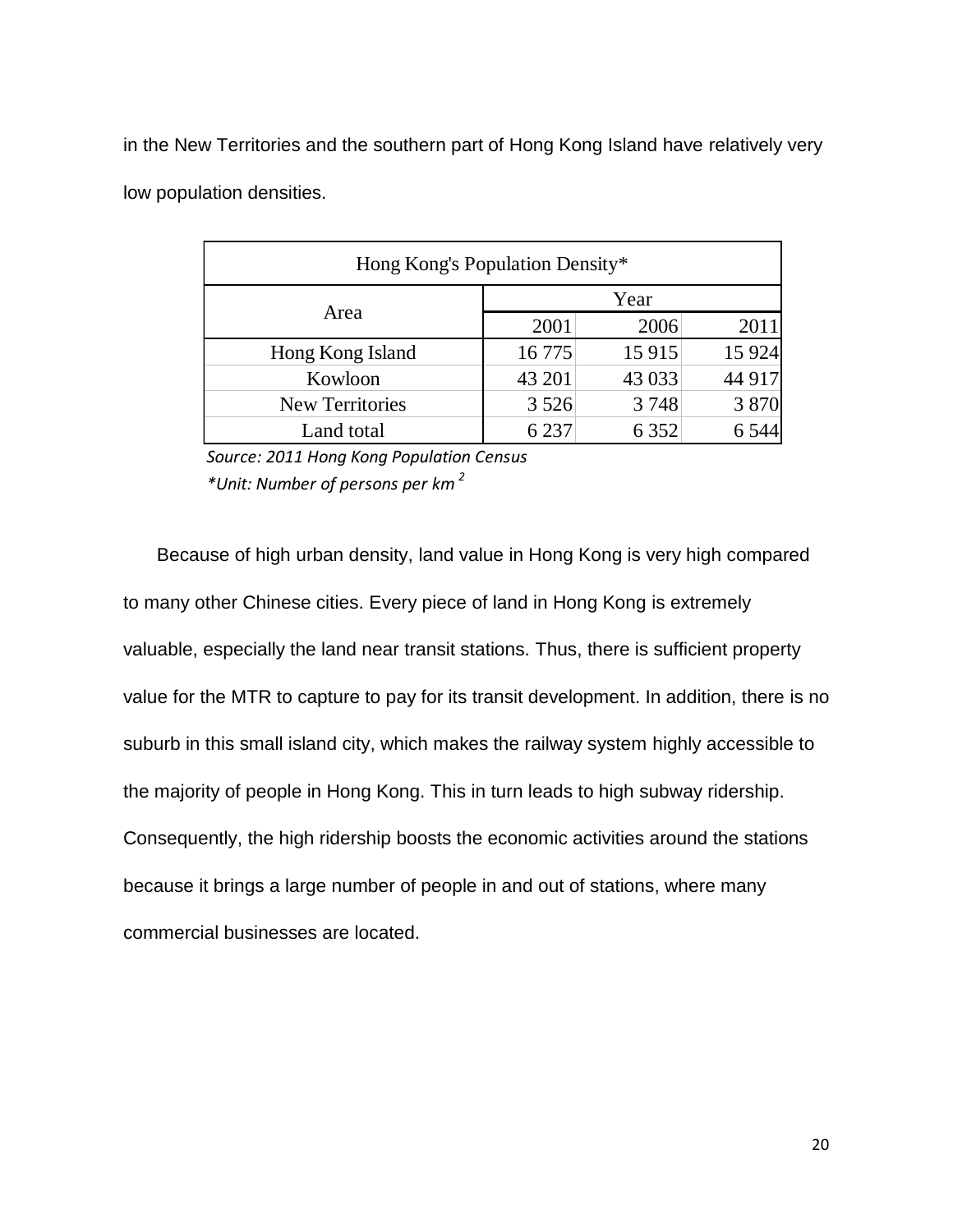Shenzhen, in contrary, has a lower density than Hong Kong. According to the data from the Sixth National Population Census as shown in the table on the right, Shenzhen's average population density is 5201 people/km<sup>2</sup> . However, Hong Kong's population density in

| Population Density in Shenzhen, 2010 |            |          |  |  |
|--------------------------------------|------------|----------|--|--|
| Zone                                 | Population | Density* |  |  |
| Citywide                             | 10357938   | 5201     |  |  |
| Luofu Zone                           | 923423     | 11726    |  |  |
| <b>Futian Zone</b>                   | 1318055    | 16756    |  |  |
| Nanshan Zone                         | 1087936    | 5877     |  |  |
| Baoan Zone                           | 4017807    | 7059     |  |  |
| <b>Guangming Zone</b>                | 481420     | 3097     |  |  |
| Longgang Zone                        | 2011225    | 2945     |  |  |
| Pingshan New Zone                    | 309211     | 1852     |  |  |
| Yantian Zone                         | 208861     | 2798     |  |  |

*Source: 6th National Population Census \*Unit: Number of people per km <sup>2</sup>*

2011, as mentioned earlier, was about 6544 people/km<sup>2</sup>, which is much higher than that of Shenzhen. It is noteworthy that, similar to Hong Kong, the population densities of different zones in Shenzhen vary significantly. While the average density is 5,201 people/km<sup>2</sup>, the highest two are 16,756 people/km<sup>2</sup> for Futian Zone and 11,726 people/km<sup>2</sup> for Loufu Zone. The four zones in the middle and Western part of the city, including Luofu Zone, Futian Zone, Nanshan Zone and Baoan Zone have the highest densities while the densities of the East are much lower.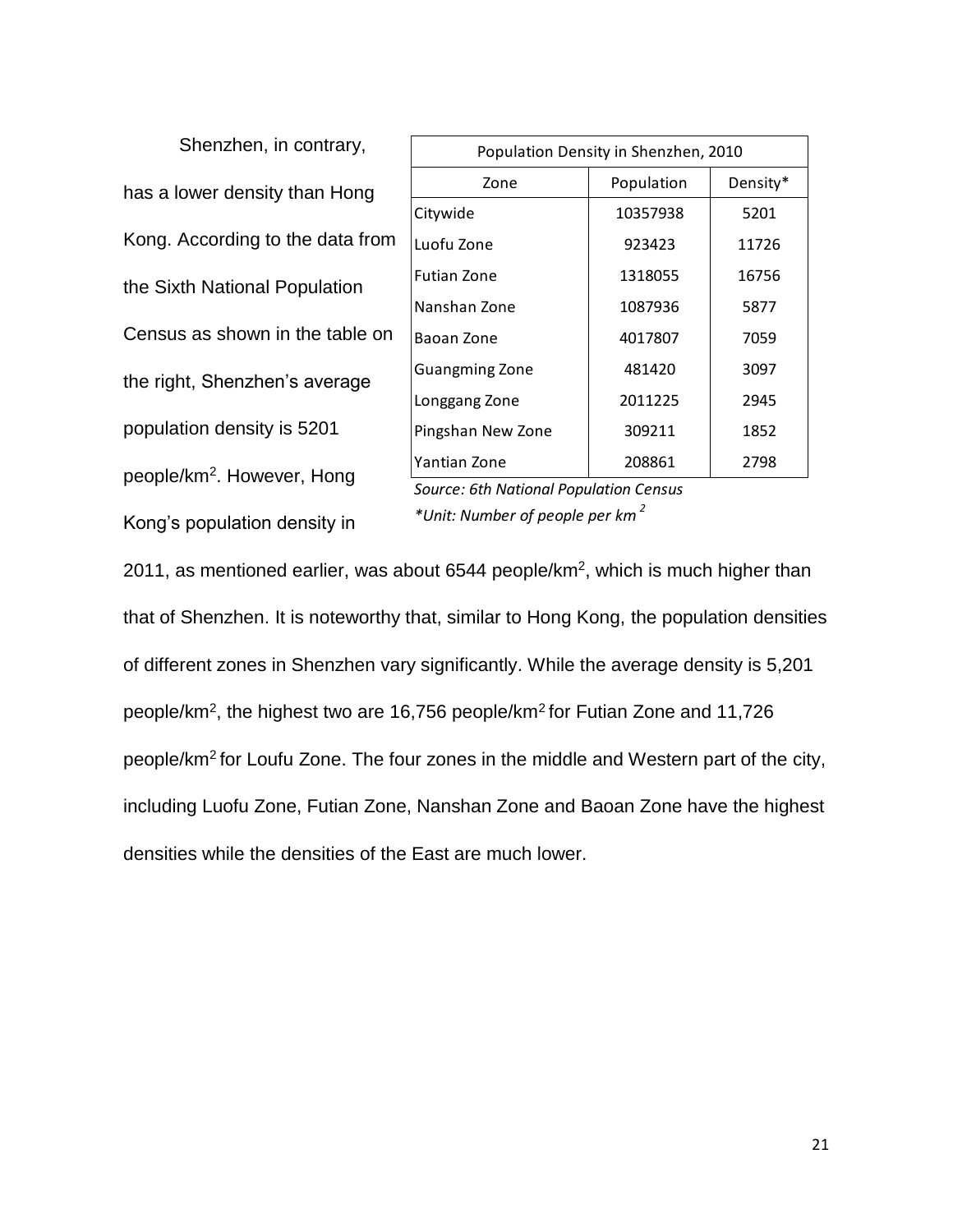#### <span id="page-21-0"></span>**4.3.Operational Performance**

The MTR's railway system currently has an average number of about 5.4 million weekday passengers. The average number of passengers has increased from about 2.5 million in 2005 to more than 5 million in 2015. In fact, more than 90% of people in Hong Kong rely on public transportation for motorized trips. This increasing trend of subway ridership partly demonstrates the MTR's success as an effective railway operator to provide convenient public transportation and reduce automobile dependence. The railway fares range from about HK\$4.5 to 50.5, depending on distance traveled. The MTR system's average fare has remained stable, around HK\$8 from 2010 to 2014. This is very cheap compared to the standard single-trip subway fare of \$2.75 in New York City and from £1.5 up to £6.9 in London. On a comparative scale, the fare change has been considerably lower than the Hong Kong payroll index but in line with the consumer price index.

Shenzhen Metro's fare charge is also distance-based, with a starting price of ¥2. For additional ¥1, a passenger can travel for another 4km, 6km or 8km based on different distance ranges as shown in the table below. This fare standard lowers the travelling cost for people with long travel distance. The average subway fare remains around ¥2.6 over the past few years and this is much cheaper to the average price of HK\$8 of the Hong Kong MTR trips. However, Hong Kong MTR has an amazingly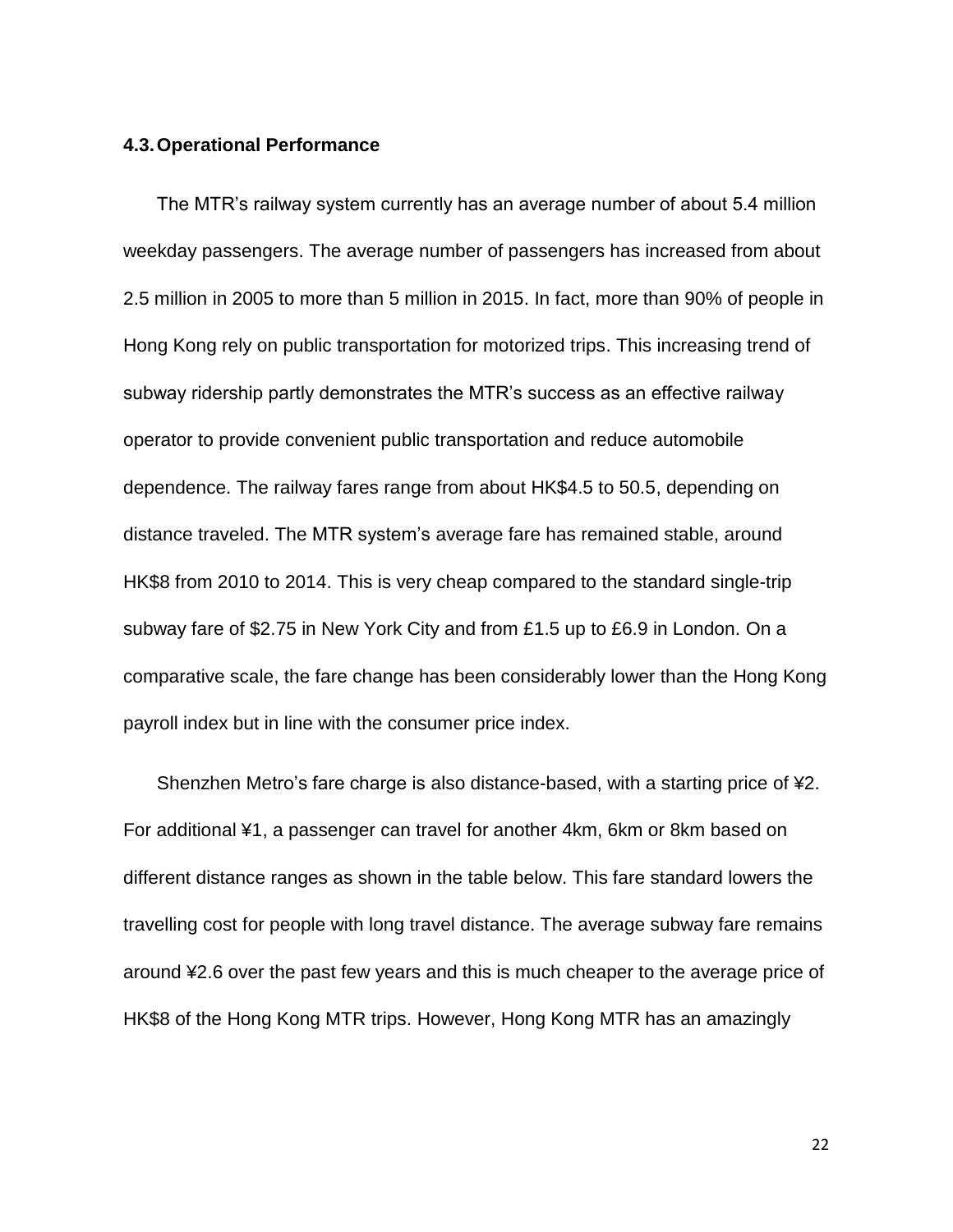high farebox recovery ratio of about 185%, defined as the ratio of fares over operating expenses. This ratio ranks among the world's highest.

| Shenzhen Subway Fare for Single Trips                  |   |  |  |
|--------------------------------------------------------|---|--|--|
| Distance Range (km)<br>Additional Distance (km) per ¥1 |   |  |  |
| 4 to 12                                                |   |  |  |
| 12 to 24                                               | 6 |  |  |
| Over 24                                                |   |  |  |

*Source: Shenzhen Metro Note: the starting fare for the first 4 km is* ¥*2.*

In terms of financial status, the Hong Kong MTR has better standing than Shenzhen Metro. MTR has a very strong cash position. Remarkably, receipts from operating activities (\$HK15.4 billion) and property development (HK\$9.2 billion) are the major cash contributors, with few government subsidies and no net borrowings in 2014. More than half of the cash is used to finance capital expenditure and pay for interest and dividends. In addition, due to high profit-generating capability and low borrowing levels, the MTR's net debt-to-equity ratio remains fairly low. The net debtto-equity ratio decreased from about 12% in 2013 to 7.6% in 2014. On the contrary, Shenzhen Metro has a debt to asset ratio of 54.9% which suggests that the company may rely too much on borrowing.

From the operation's perspective, the MRT achieves an incredibly high performance level on several aspects. In the first half of 2015, the train service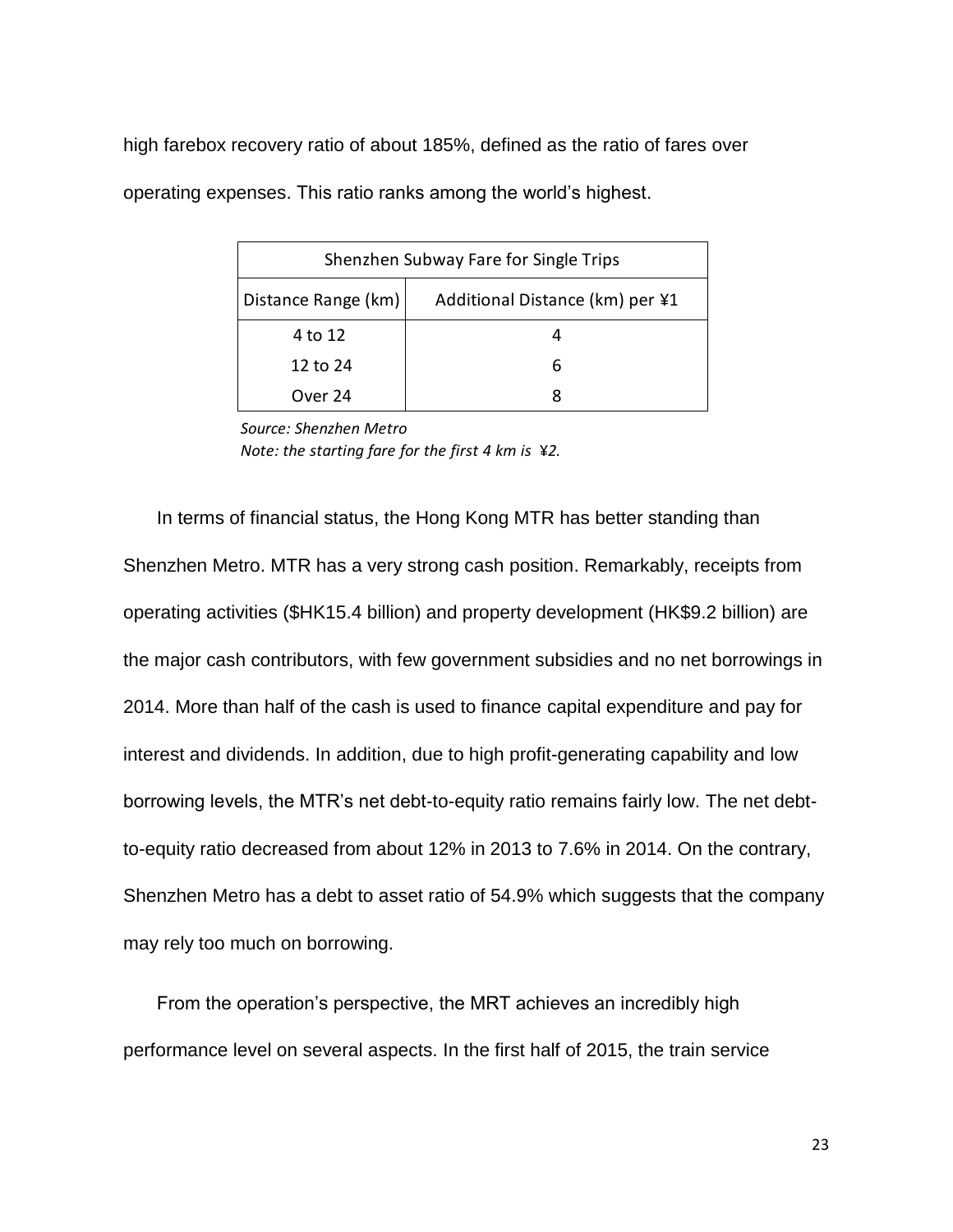delivery rate, passenger journeys on-time rate, and train punctuality rate were all 99.9%. In comparison, while there is lack of data showing the overall operation performance of Shenzhen railway services, the available data on Line 4 which is operated by MTR Corporation Shenzhen (MTRSZ) indicates that the operation performance of railway services on Line 4 is of very high standard. As we can see from the table below, the passenger-journeys on-time rate and train service delivery rate are both 100% and its train punctuality rate is 99.9%.

| Operation Performance of Line 4 in Shenzhen, 2014 |       |  |  |
|---------------------------------------------------|-------|--|--|
| Passenger journeys on time                        | 100%  |  |  |
| Train punctuality                                 | 99.9% |  |  |
| Train service delivery<br>100%                    |       |  |  |

*Source: MTR Shenzhen*

### <span id="page-23-0"></span>**4.4.Rail-Plus-Property Model**

After an overview of Hong Kong MTR and Shenzhen Metro's operational performance, this section discusses the financing strategies for their transit development and operation. We will first evaluate the funding and regulatory framework of both cities' rail-plus-property models and then discuss the details of the funding sources which are essentially their business portfolios.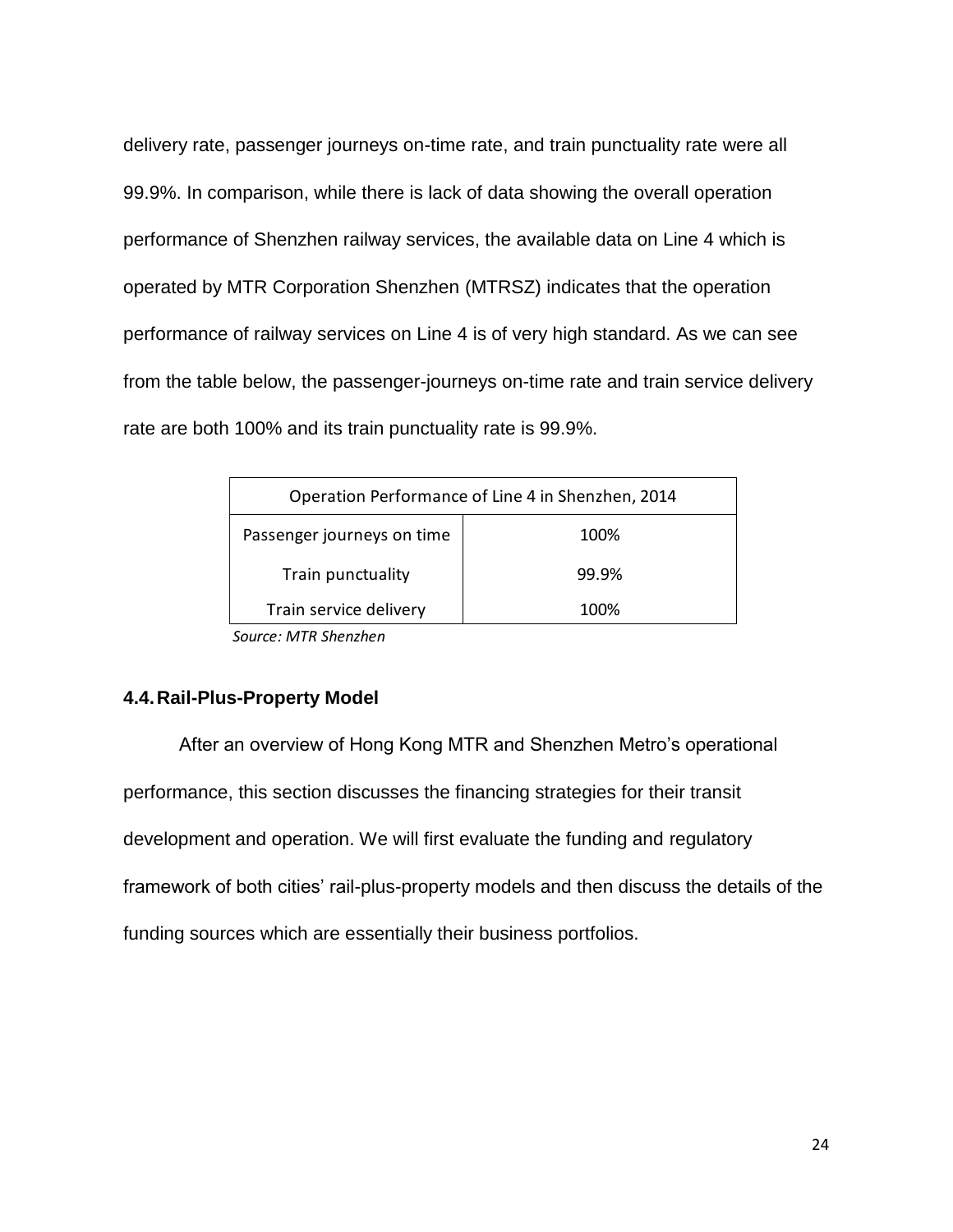# <span id="page-24-0"></span>**4.4.1. Funding and Regulatory Framework**

## *Hong Kong*

According to the Basic Law of Hong Kong Special Administrative Region, all land is owned by Government (except for the land on which St. John's Cathedral Church stands). Land can be leased for different uses for a period of time at a premium with a set of lease conditions. After 1997, land is normally leased for a term of 50 years. So the government can lease the land in order to gain revenue.



Source: Cervero and Murakami (2009) and Hong Kong MTR

The diagram above shows the relationships among different parties in the railplus-property model. As discussed earlier, the land value in Hong Kong is extremely high due to its limited space. The government lowers costs of obtaining land development rights for MTR. In fact, there is a special agreement between the MTR and the government. The government grants MTR the development rights at pre-rail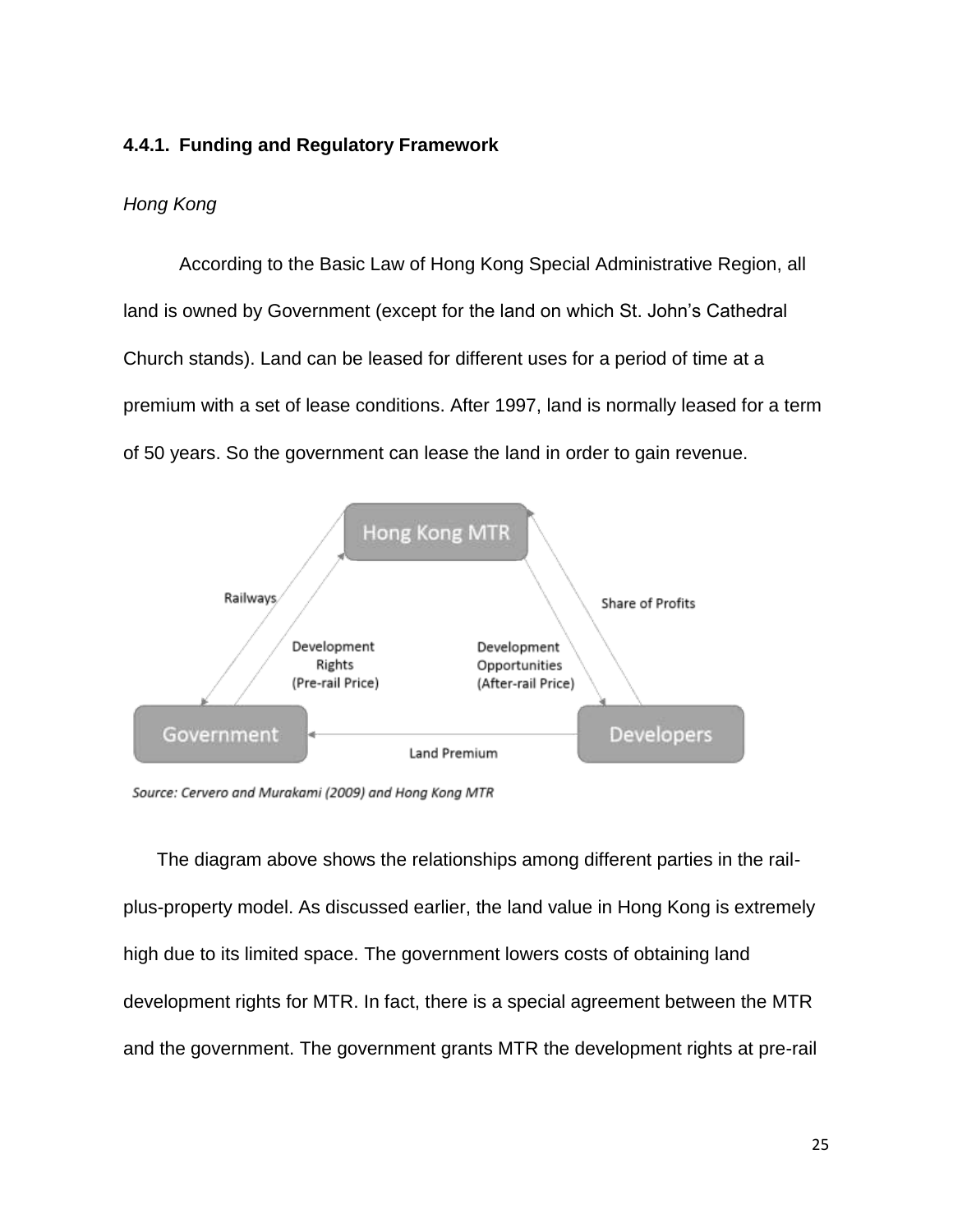prices, and then MTR offers development opportunities to private developers at an after-rail price. The logic behind this approach is clear - after railways are developed, the price of land adjacent to the railway will skyrocket and so the difference between pre-rail and after-rail prices is substantial. The land premium would be returned to the government, which is a major shareholder of MTR. In essence, the government grants the MTR land development rights at a very low cost and the profit margin from this value capture mechanism would be high enough to cover major railway development costs. In addition, the local land use law also supports the property development around train stations. For example, to promote efficient land use and encourage dense urban development, a floor-area ratio of 10 is allowed in certain districts with a mix of residential and transportation facilities.

| Hong Kong Network Extention Projects in 2014                                        |      |    |     |                    |  |
|-------------------------------------------------------------------------------------|------|----|-----|--------------------|--|
| Completion (2014)   No of Stations   Route Length (Km)  <br>Line<br>Type of Funding |      |    |     |                    |  |
| Island Line Extension                                                               | 100% | 3  | 2.7 | Capital Grant      |  |
| South Island Line                                                                   | 82%  | 5  |     | Rail plus Property |  |
| Kwun Tong Line                                                                      | 72%  | 2  | 2.6 | Rail plus Property |  |
| Express Rail Link                                                                   | 66%  |    | 26  | Service Concession |  |
| Shatin to Central Link                                                              | 27%  | 10 | 17  | Service Concession |  |

*Source: Hong Kong MTR Annual Report 2014*

The summary table above shows the detailed information about recent network extension projects in Hong Kong, including the type of funding used. As we can see, two out of five projects (i.e. South Island Line and Kwun Tong Line) are funded through the rail-plus-property mechanism, while the Island Line Extension is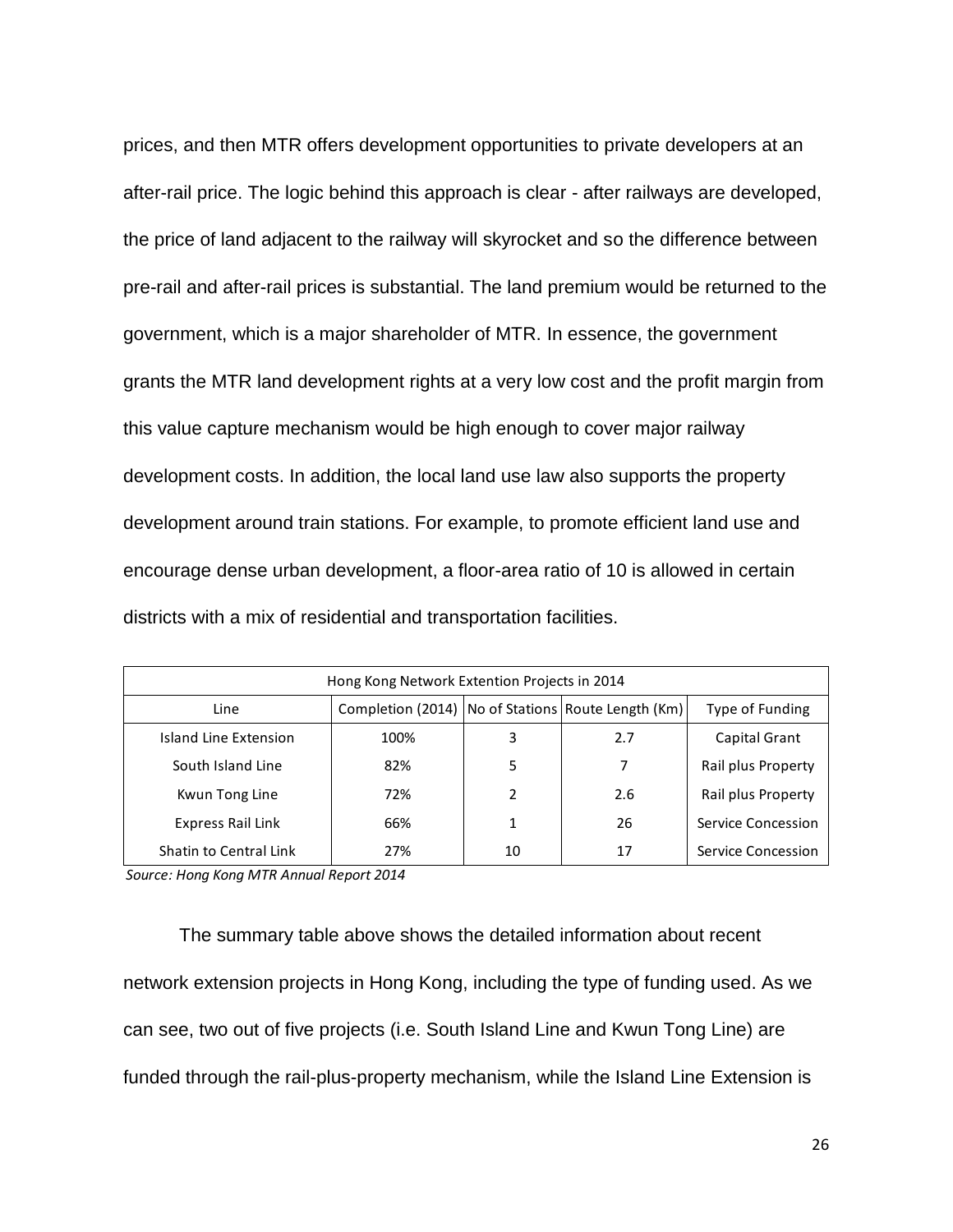funded through capital grant and the rest two are funded through service concessions which are essentially public-private partnerships.

#### *Shenzhen*

The land ownership policy in mainland China is similar to that of Hong Kong but with some differences. While the sole owner of land in Hong Kong is the government, owners of land in mainland China are either the state or rural collectives. However, during urban sprawl, the local governments can take the rural land and transform it into urban land by compensating rural collectives. Urban land, although publicly owned, can be leased to private entities for development through auction, bidding and listing. The length of land lease period depends on development purposes. In particular, land can be leased to private entities for residential, industrial and commercial development for 70, 50, and 40 years respectively.

In addition, there are two major differences between Shenzhen and Hong Kong regarding the land regulation policies. First, as Hong Kong has been running with its land leasing policy for a long time and its lease term is with easy renewal, land owners can almost treat leased land as private property, even though they only have land use rights. Therefore, they have a very secure expectation on what the land can be used for and investors have strong confidence in their investment and expectation on long term profits. However, in mainland China, the land market has only existed for about 20 years and so investors would have much less confidence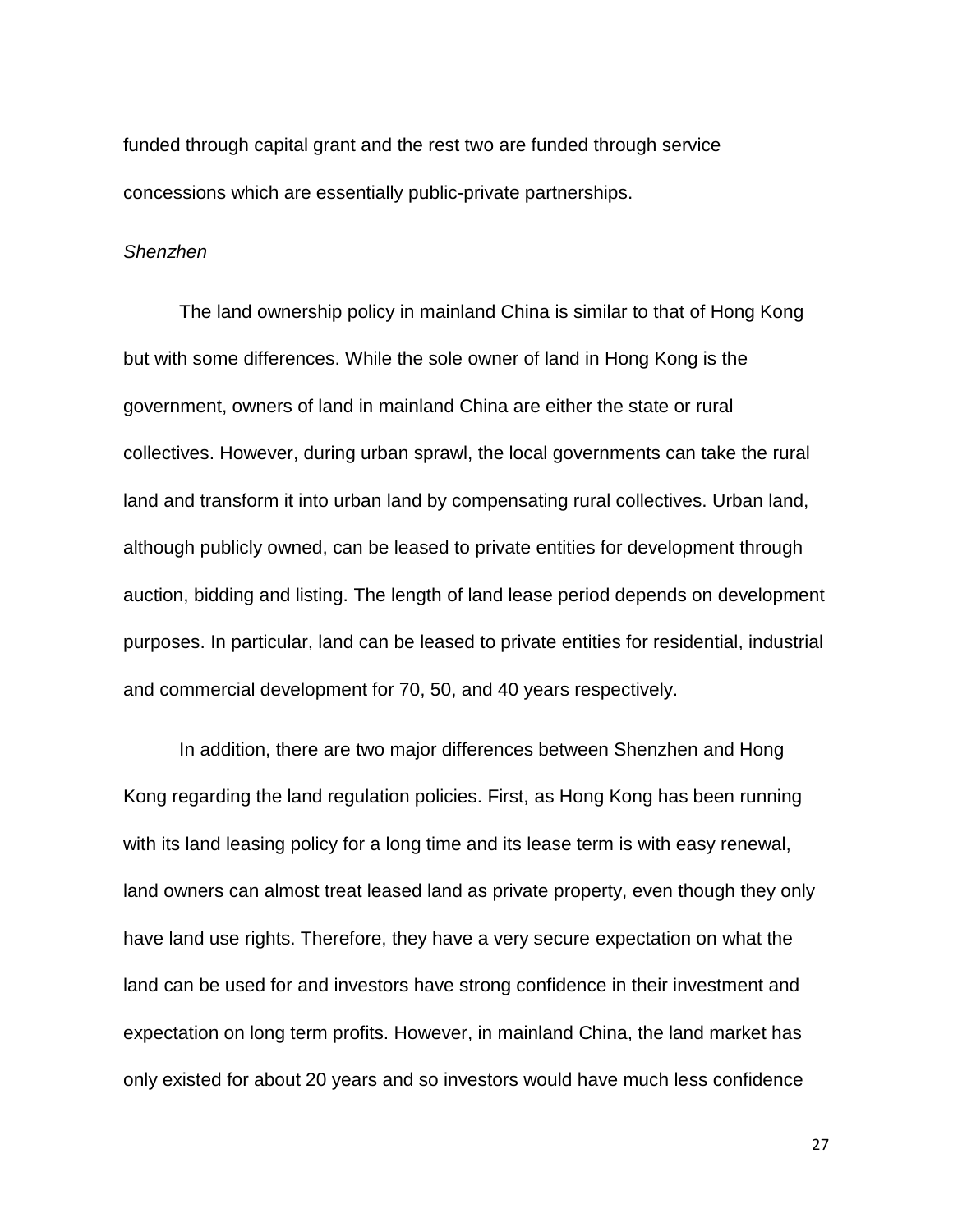due to the much less mature land leasing system. Secondly, While the Hong Kong government can directly grant land development rights at pre-rail price to MTR, the mainland Chinese land regulation law requires that the land lease process has to go through a bidding process. Consequently, in such process, the Shenzhen Metro may not get the land at all or at a desirable price. Therefore, it is important to recognize that these differences between the two land leasing systems pose challenges when applying the R+P model in mainland China.

| Shenzhen Metro Projects and Costs               |                |      |         |  |  |
|-------------------------------------------------|----------------|------|---------|--|--|
| Phase<br>Length (Km)<br>Cost (Billion)<br>Lines |                |      |         |  |  |
|                                                 | No.1           | 17.4 |         |  |  |
| Phase I                                         | No.4           | 4.0  | 10.7    |  |  |
|                                                 | No. 1          | 23.4 |         |  |  |
|                                                 | No. 2          | 35.8 |         |  |  |
| Phase II                                        | No. 3          | 41.7 | 68.8    |  |  |
|                                                 | No. 5          | 40.0 |         |  |  |
| Phase III                                       | No. 6,7,8,9,11 | NА   | $81.2*$ |  |  |

*Source: Shenzhen Metro*

*\* The total cost of* ¥*81.2 billion is only for the lines 7, 9, and 11 which are currently under construction.*

*Note: All numbers are rounded up to the second decimal point.*

The development path of the Shenzhen subway lines has three major phases, as summarized in the table above. The first phase is for construction of Line 4 (4 km) and the first stage of Line 1 (17.4 km). The total construction costs are about 10.7 billion (CNY). The second phase involves extension of Line 1 (23.4 km), Line 2 (35.8 km), Line 3 (41.7 km) and Line 5 (40 km), with total costs of about 68.8 billion (CNY).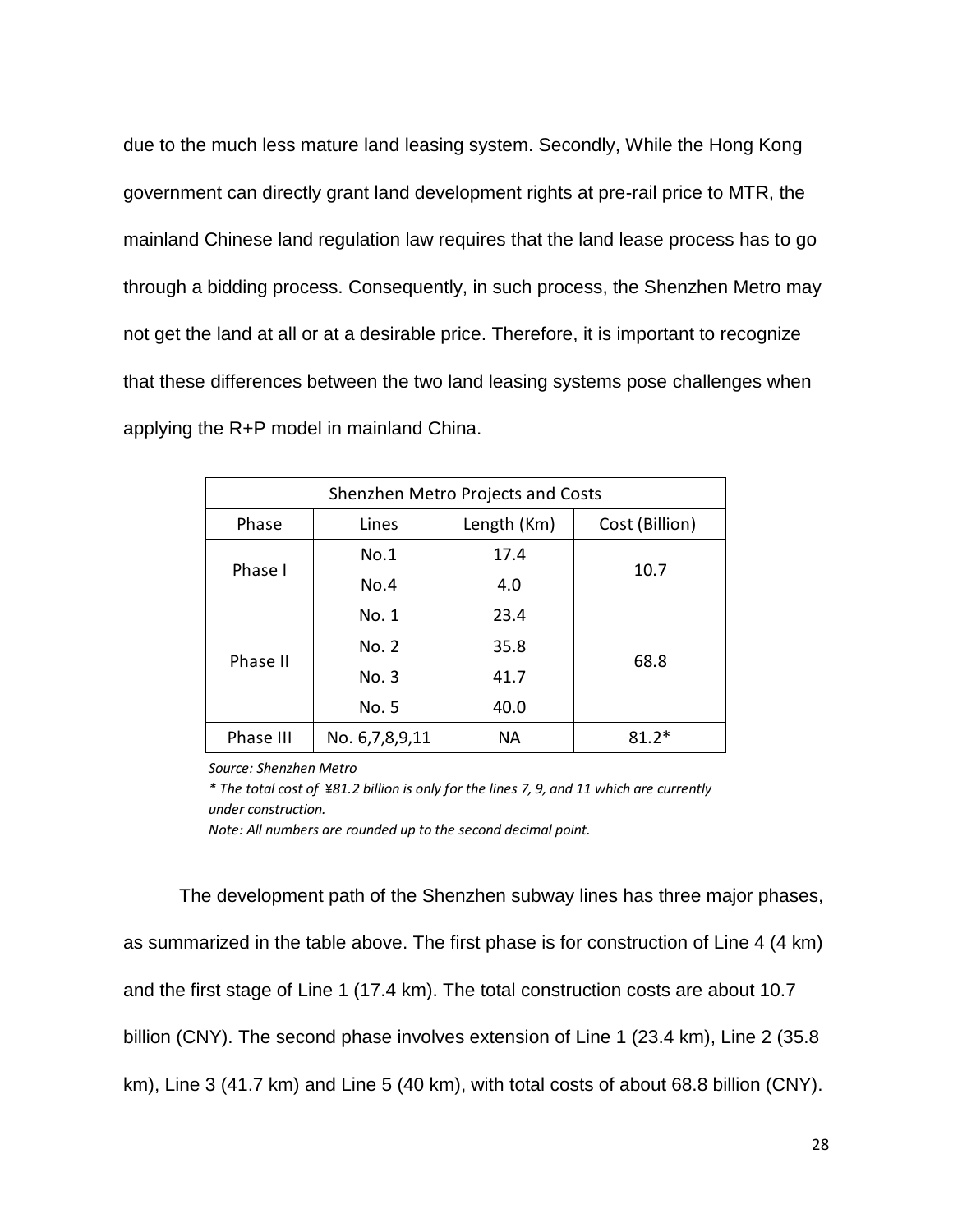The third phase, which is the most current phase, is for 5 lines, namely Line 6, 7, 8, 8 and 11 and the total costs are approximately 81.2 billion (CNY).

As we can see, the construction costs are enormous especially for the second and third stage of subway development. How does Shenzhen Metro pay for such huge amount of costs? Shenzhen Metro takes different approaches to finance the construction for different phases and so it has been an evolving process as Shenzhen Metro accumulates more experience especially when learning from the Hong Kong MTR.

The table below shows the financing strategies that Shenzhen Metro used to finance three phases of subway development. During the first phase, the funding mainly comes from government funding (70%) and bank loan (30%). The banks loans are obtained from a group of banks with an interest rate 10% lower than the market benchmark interest loan rate. At this stage, Shenzhen Metro had not yet started to implement the concept of rail-plus-property model from Hong Kong MTR.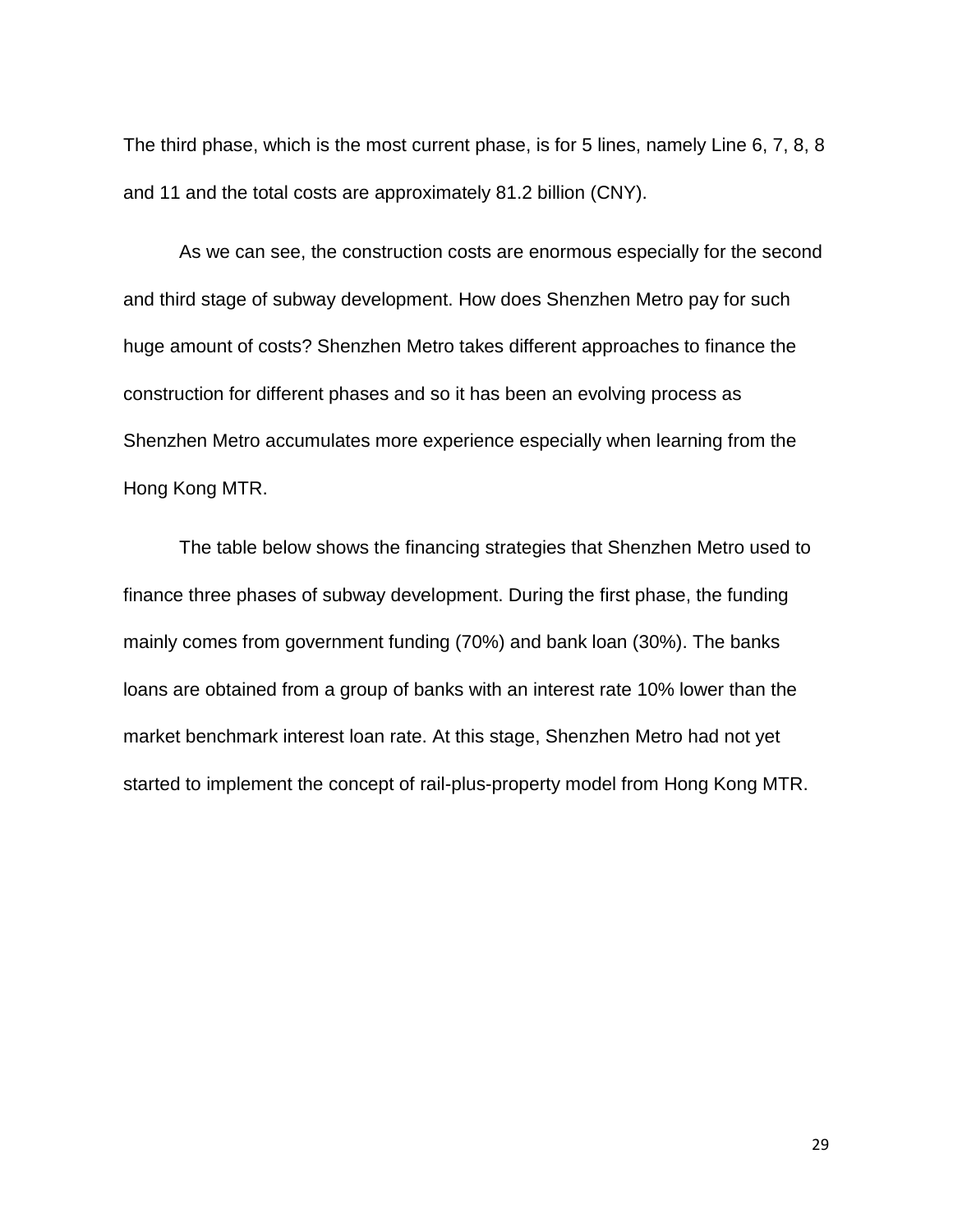| Shenzhen Metro's Funding Strategies for Different Construction Phases |                                                                                           |                      |  |
|-----------------------------------------------------------------------|-------------------------------------------------------------------------------------------|----------------------|--|
|                                                                       | <b>Funding Structure</b>                                                                  |                      |  |
| Phase                                                                 | Governemnt Support                                                                        | <b>Others</b>        |  |
| Phase I                                                               | Government Funding (70%)                                                                  | <b>Bank Loan</b>     |  |
|                                                                       | Government Funding (50%)                                                                  | BOT/BT               |  |
| Phasse II                                                             | (Land Development Rights through Bidding &<br>Direct Transfer of Land Development Rights) | <b>Bank Loan</b>     |  |
| Phase III                                                             | Government Funding (50%)                                                                  | BТ                   |  |
|                                                                       | (Direct Transfer of Land Development Rights)                                              | Diversified Leverage |  |

*Source: Shenzhen Metro*

Only from the second phase onwards, rail-plus-property model started to take shape in Shenzhen. The government funding support percentage decreased from 70% to 50%. In addition, this 50% government support does not mainly come from the government revenue, but takes the form of granting land development rights at low costs to Shenzhen Metro. It is clear that in such way, Shenzhen started to imitate Hong Kong MTR's practice. However, as discussed earlier, there is one major legal challenge in this adaptation process – the mainland Chinese leasing law requires a bidding process before the Shenzhen government can lease land to private entities. Under such legal restriction, Shenzhen Metro may end up not winning the bid or encounter huge costs to obtain the lease land.

To overcome such challenge, Shenzhen government creates and attaches special conditions for potential bidders. In this way, it maximizes the chances for Shenzhen Metro to eventually win the bid at a low price. But Shenzhen Metro still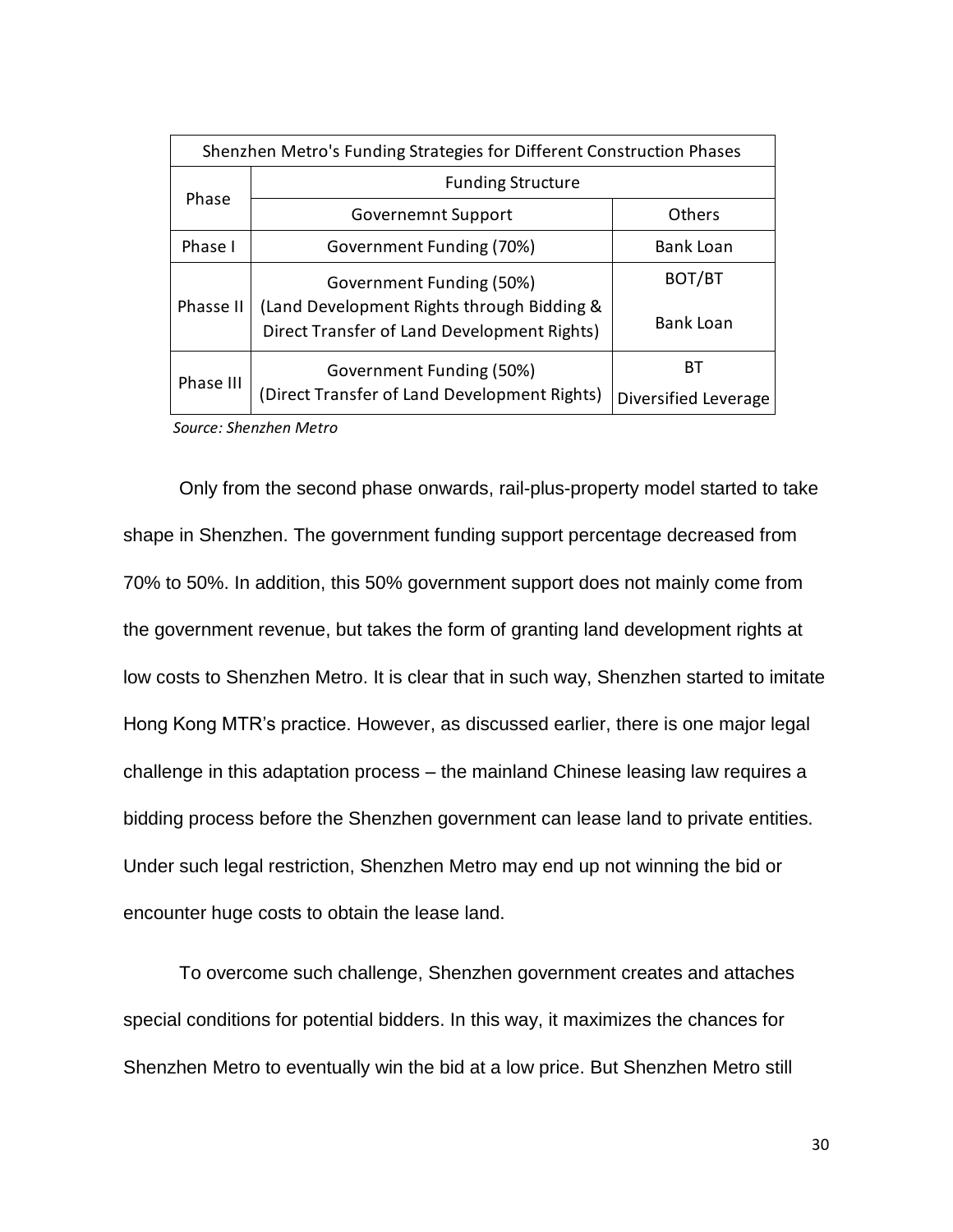need to pay the upfront land leasing fees to the government. Then the government would later return this leasing payment to Shenzhen Metro and this would be the government funding for subway development.

However, such funding process is not efficient enough and therefore at the later stage of the second phase, Shenzhen government starts to finance the subway construction by directly transferring the land development rights to Shenzhen Metro as a form of investment, in order to smoothen the funding process. There are at least two major advantages of this approach. First, it greatly reduces the financial burden of Shenzhen Metro because there is no need to pay for the upfront land leasing fees. Secondly, by removing the bidding process, it allows Shenzhen Metro to get the land development rights at low costs without any uncertainty. This improved financing strategy is used for all subway-related projects during the second phase, except for some projects, as such Qianhai and Shexikou.

In addition to the changes on the aspect of government funding, it is noteworthy that Shenzhen Metro also cooperates with Hong Kong MTR to invest in the construction of Metro Line 4 Phase II, under a build-operate-transfer (BOT) agreement with the Shenzhen municipal government. This strategic arrangement allows experimentation of the rail-plus-property model under the guidance of the Hong Kong MTR.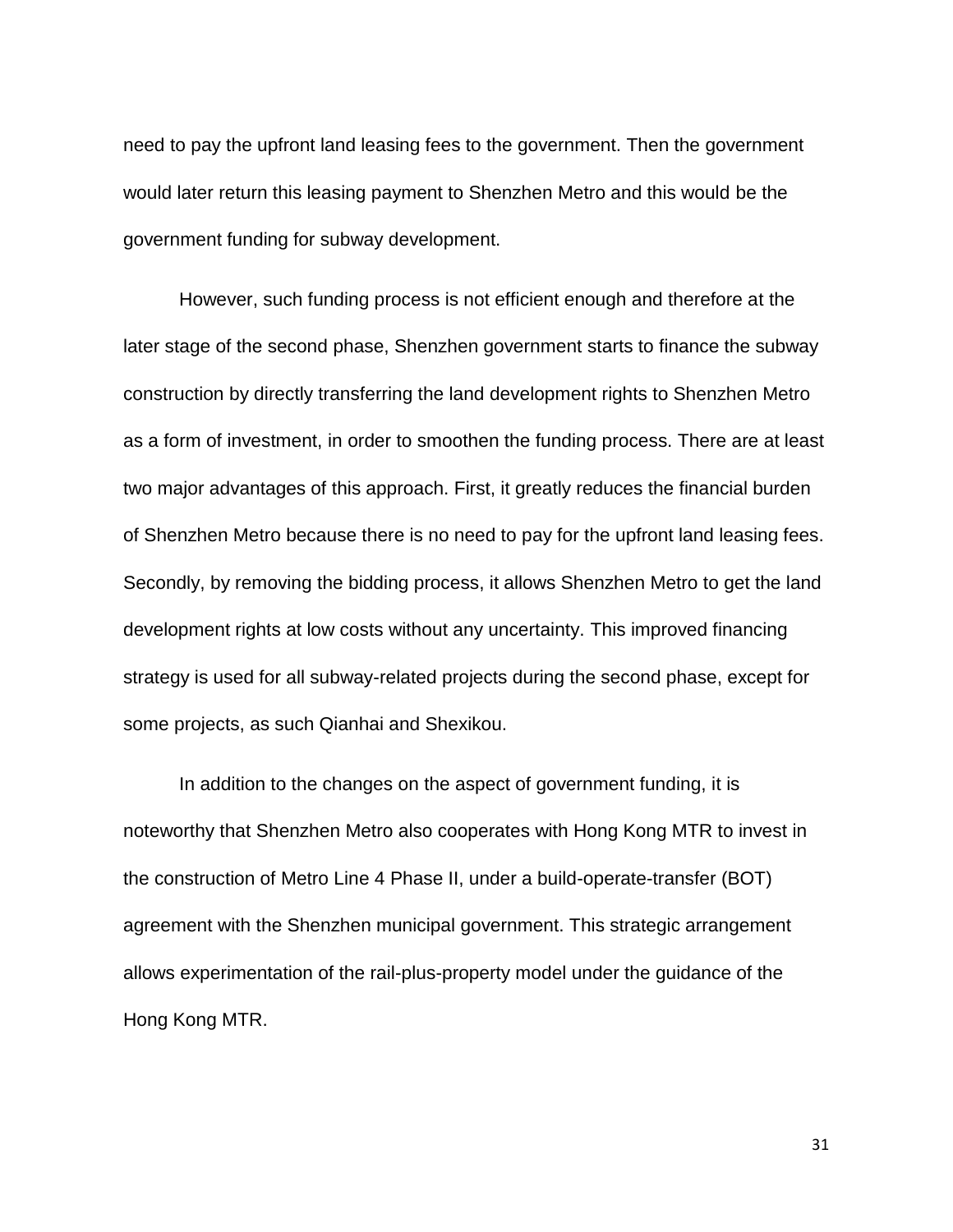In the third phase of the subway construction, the Shenzhen government fully applies the method of using land development rights as direct investment to support Shenzhen Metro while the total equivalent percentage of government funding is still capped at 50%. When there is still lack of funding after using this approach, the government injects its own municipal funding into the projects.

In addition, there are two other major improvements on the funding mechanism. First, all the lines that are currently under construction (i.e. lines 7, 9, 11) are under build-transfer (BT) agreement which involves large central government companies. These companies set up local project companies in Shenzhen and are responsible for additional fund raising and construction of the subway lines. The major advantage of such approach is to take advantage of the technical and management skills of these large central government companies. The total funds raised by these companies are about 49.5 billion (RMB). In order to lessen the financial pressures of Shenzhen Metro, there is an agreement that the repayment of funds to these central-government companies can be in installments. In fact, by the end of 2015, Shenzhen Metro has successfully paid back about 31.1 billion (RBM) to three companies under BT agreement.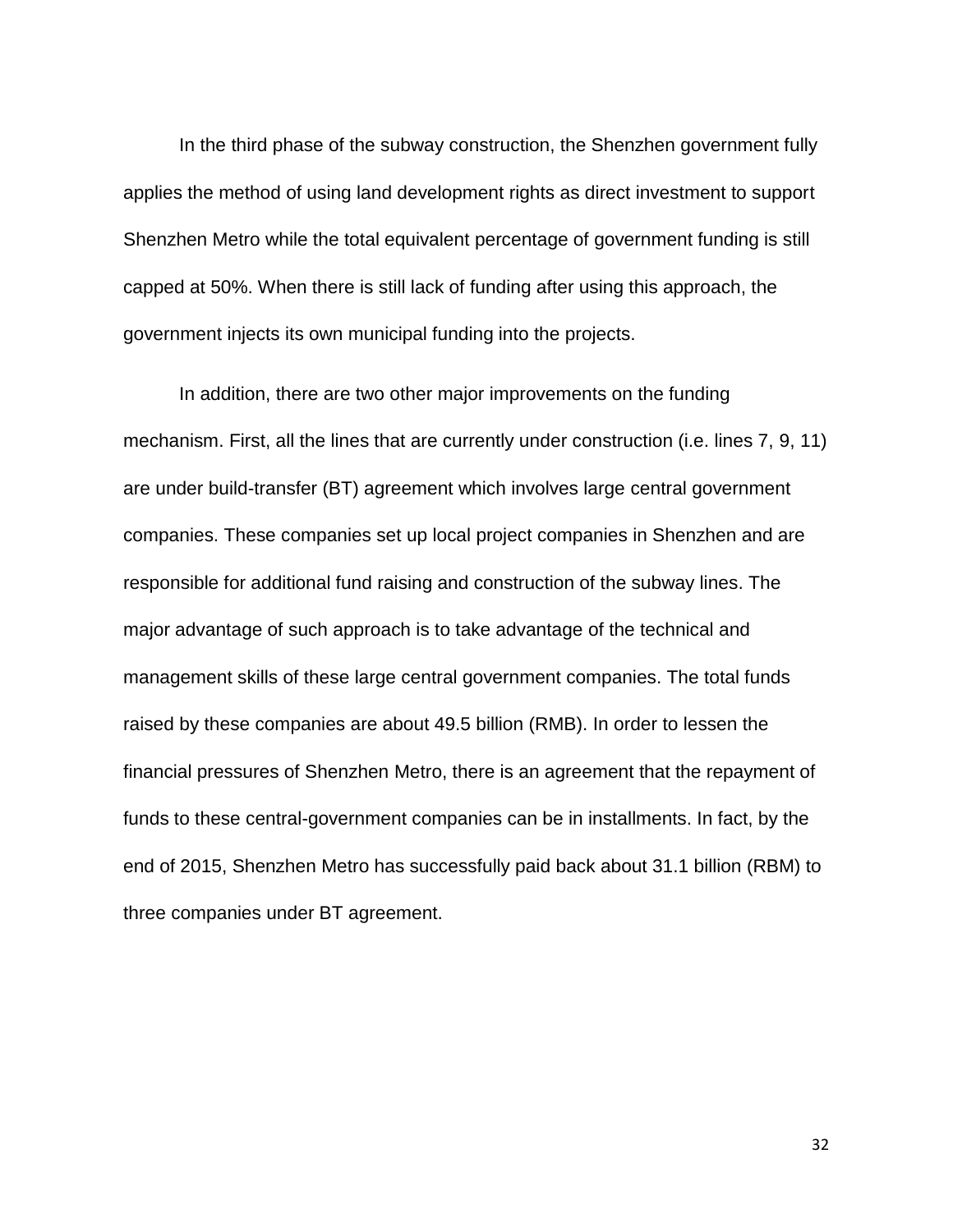## <span id="page-32-0"></span>**4.4.2. Business Model**

#### *Hong Kong's Business Model*

The MTR's financing model is essentially R+P development, which aims to capture the land and property value around subway stations. According to the MTR's 2014 annual report, value capture essentially consists of three major parts: station commercial businesses, property development, and property rental and management businesses. In addition to the profits from transport operations (HK\$7 billion), the major profit contributors are station commercial businesses (HK\$4.5 billion), property development (HK\$4.2 billion), and property rental and management businesses (HK\$3.4 billion). The overall operating margin before depreciation, amortization, and variable annual payment reaches its highest point of 38.4% in 2014.

For station commercial businesses, the total revenue, operating costs, profits, and margin are presented in the table below. The operating margin of 89.6% is very high and makes station commercial businesses a crucial part of the value capture model.

| <b>Station Commercial Businesses</b>          |                   |  |  |
|-----------------------------------------------|-------------------|--|--|
| <b>Total Revenue</b>                          | HK\$4,963 million |  |  |
| HK\$515 million<br><b>Operating Costs</b>     |                   |  |  |
| HK\$4,448 million<br><b>Operating Profits</b> |                   |  |  |
| <b>Operating Margin</b><br>89.60%             |                   |  |  |

*Source: Hong Kong MTR Annual Report 2014*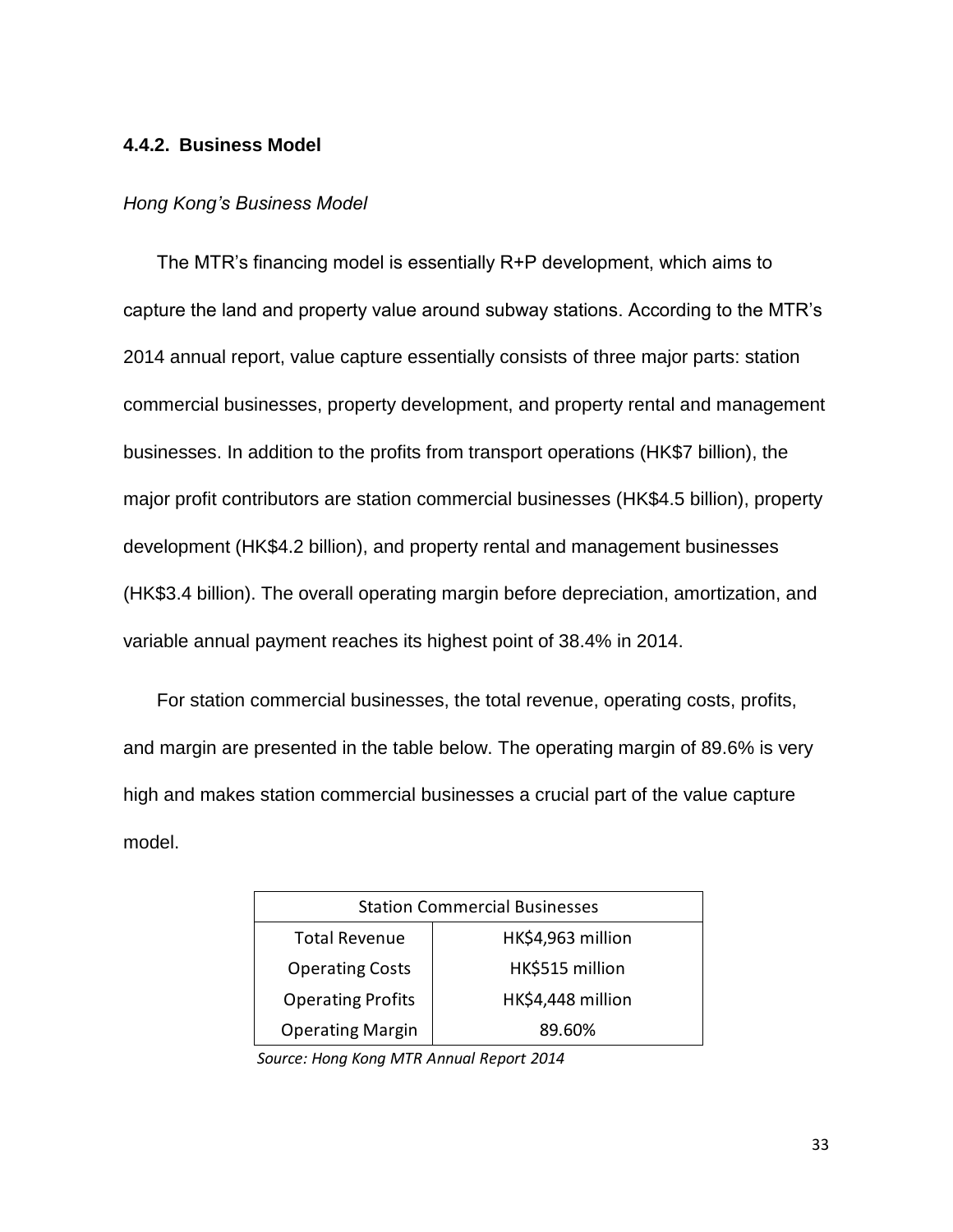The station commercial businesses include retail, advertising, telecommunication services, and others. The station retail businesses generate the highest revenues, followed by advertising and telecommunication services. For all four types, the revenues have been steadily increasing from 2010 to 2014, which demonstrates a healthy revenue-generating capacity.

The second major contributor is property development. The MTR offers tenders to private companies to develop a wide range of property. There are many residential, retail, and other property development activities around large subway stations such as the LOHAS Park and Austin stations. The total profit from property development was HK\$4,216 million in 2014.

Property rental and management businesses are the MTR's third major profit contributor. The total revenue, operating costs, profits, and margins are presented in the table below. The performance is similar to that of the station commercial businesses. Both sectors have operating profits much higher than costs, yielding a high margin of nearly 90%.

| <b>Property Rental and Management</b>     |                   |  |  |
|-------------------------------------------|-------------------|--|--|
| <b>Total Revenue</b>                      | HK\$4,190 million |  |  |
| HK\$747 million<br><b>Operating Costs</b> |                   |  |  |
| <b>Operating Profits</b>                  | HK\$3,443 million |  |  |
| <b>Operating Margin</b><br>88.20%         |                   |  |  |

*Source: Hong Kong MTR Annual Report 2014*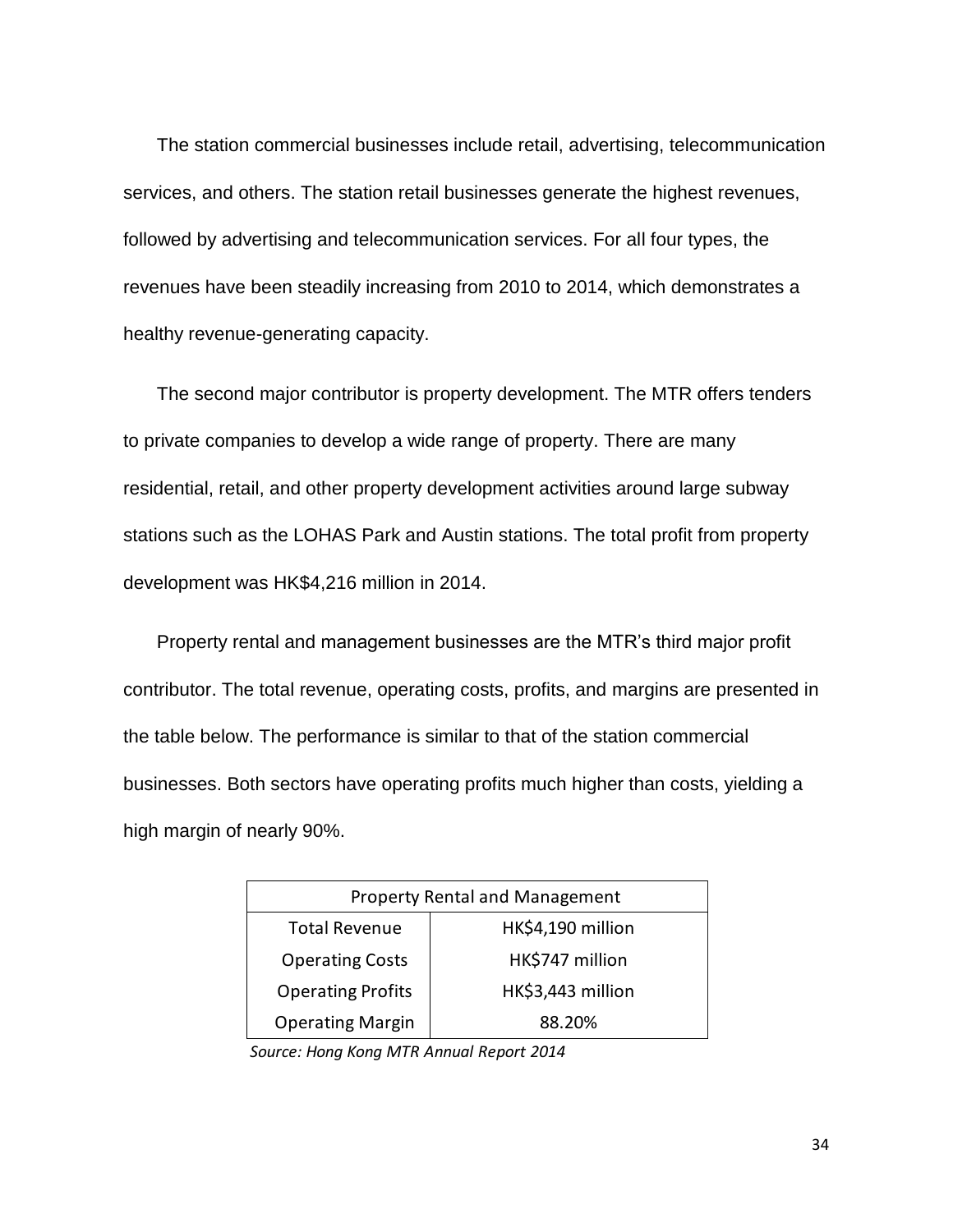The value of the MTR's investment properties has increased from around HK\$45 billion to HK\$64 billion in 2014, and the net rental revenue also increased from HK\$2,018 million to HK\$3,222 million in 2014. The property under the MTR's management covers a wide range of types, including residential, office, retail buildings, and car parks.

#### *Shenzhen's Business Model*

In the case of Shenzhen, Metro Group Property Development Branch was established in 2007 with a dedicated role to develop property along subway lines. It has developed a successful business line which includes land reserve, bidding, design, construction as well as marketing. The businesses mainly include construction of affordable housing, commercial housing and other buildings such as hotels. For affordable housing construction, the property development branch started to deliver by installments 22,000 affordable housing units under several projects such as Tanglang and Shekou from the end of 2013 onwards. Commercial housing projects are along many railway lines such as lines 1, 2, 3, 5, which are under railway Phase II construction and lines 7, 9, 11, which are under railway Phase III construction. Examples of other types of projects include the Metro Scientific and Technological Building which is a mixed-use project that has a five-star hotel.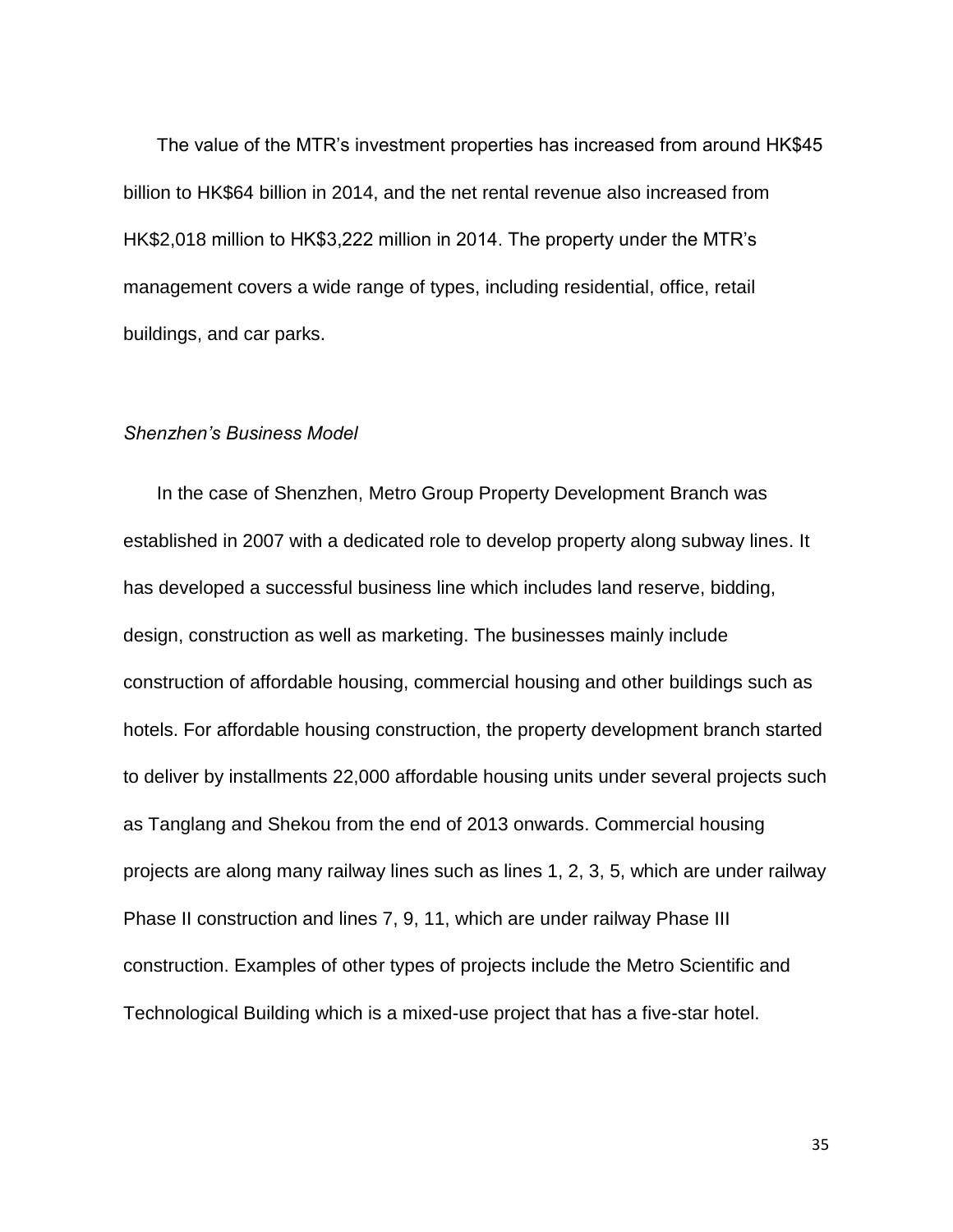In addition to property development, Shenzhen Metro is also active in property management which is under the responsibility of Shenzhen Metro Property Management Development Company founded in 2006 as a subsidiary of Shenzhen Metro Group. Its businesses include property management of affordable and commercial housing, office buildings, large transit hubs, rolling stock depots, railway stations, as well as providing consulting services. The Property Development Company has grown fast since its inception. Its operating revenue increased significantly from about 7 million in 2006 to about 200 million in 2012, and its total property management areas increased dramatically from 330,000  $m^2$  to about  $5,730,000$  m<sup>2</sup>.

The third business category is station commercial businesses which are under the responsibility of Resources Development Branch of Shenzhen Metro Group. It rents commercial space both on the ground and underground, offers advertising opportunities to companies, and provide telecommunication services. One famous example of the station commercial business is the Link City project which is an underground commercial district connecting the Shopping Park station and Convention & Exhibition Center station. Along this district locates commercial shops providing a variety of products including clothes, electronics, coffee and food. Link City becomes an essential part of the larger Futian central business district and is one of the country's most successful underground business districts.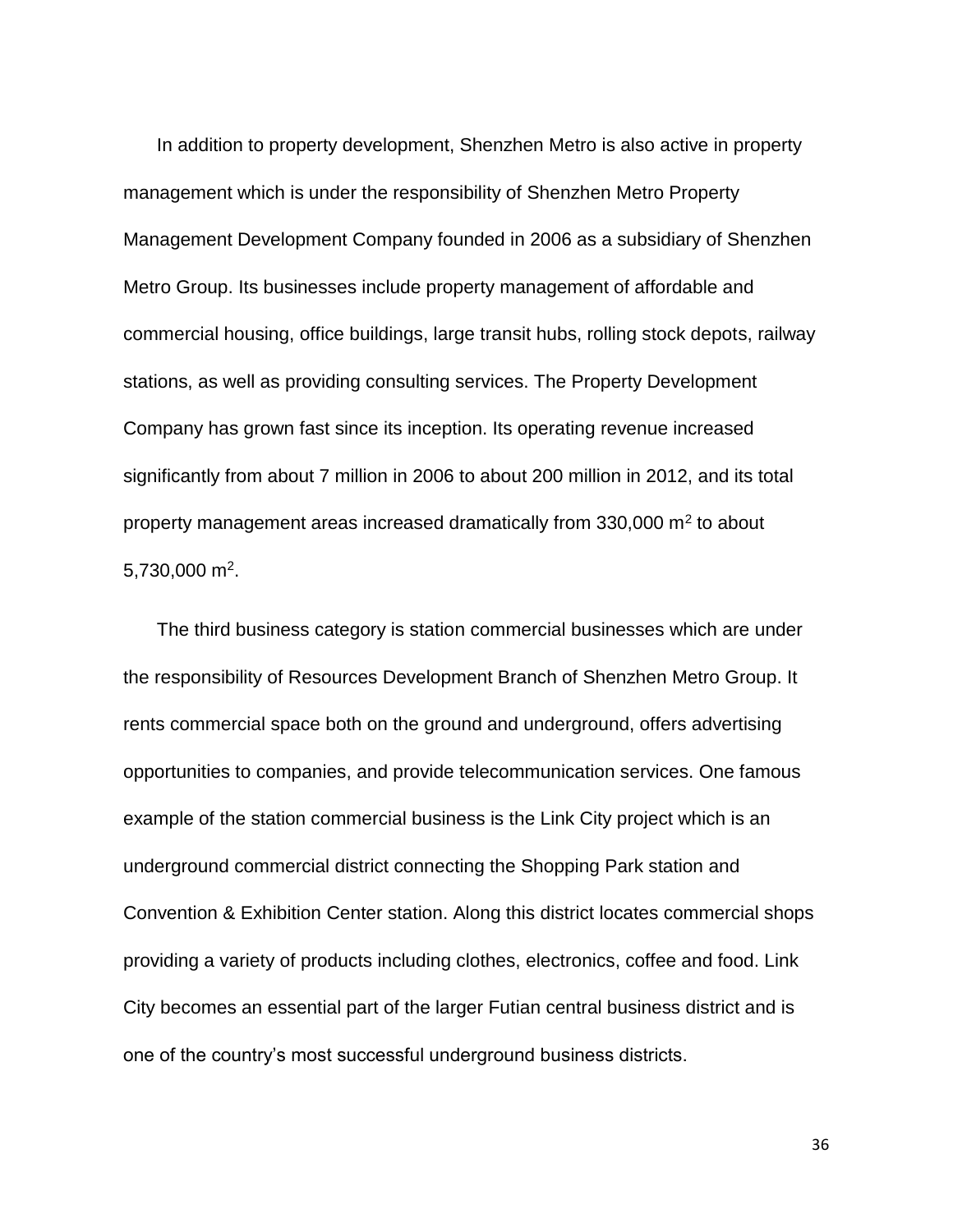In addition, the advertising businesses are conducted to cover both ground and underground space, through many channels like news magazines, station advertising, car handle advertising as well as outdoor advertising. Furthermore, for the communication services, Shenzhen is the first city in the country to have full coverage of Wifi connection in all Shenzhen stations and trains, and data services are also provided for residential and office buildings and hotels around the subway stations.

#### *Business Model Comparison*

After introducing the business models of Hong Kong MTR and Shenzhen Metro, let's take a further look at the similarities and differences between their business portfolios. For an easy comparison, businesses are divided into five major categories, namely station commercial business, property development, property rental, property management and consulting businesses, as shown in the table below.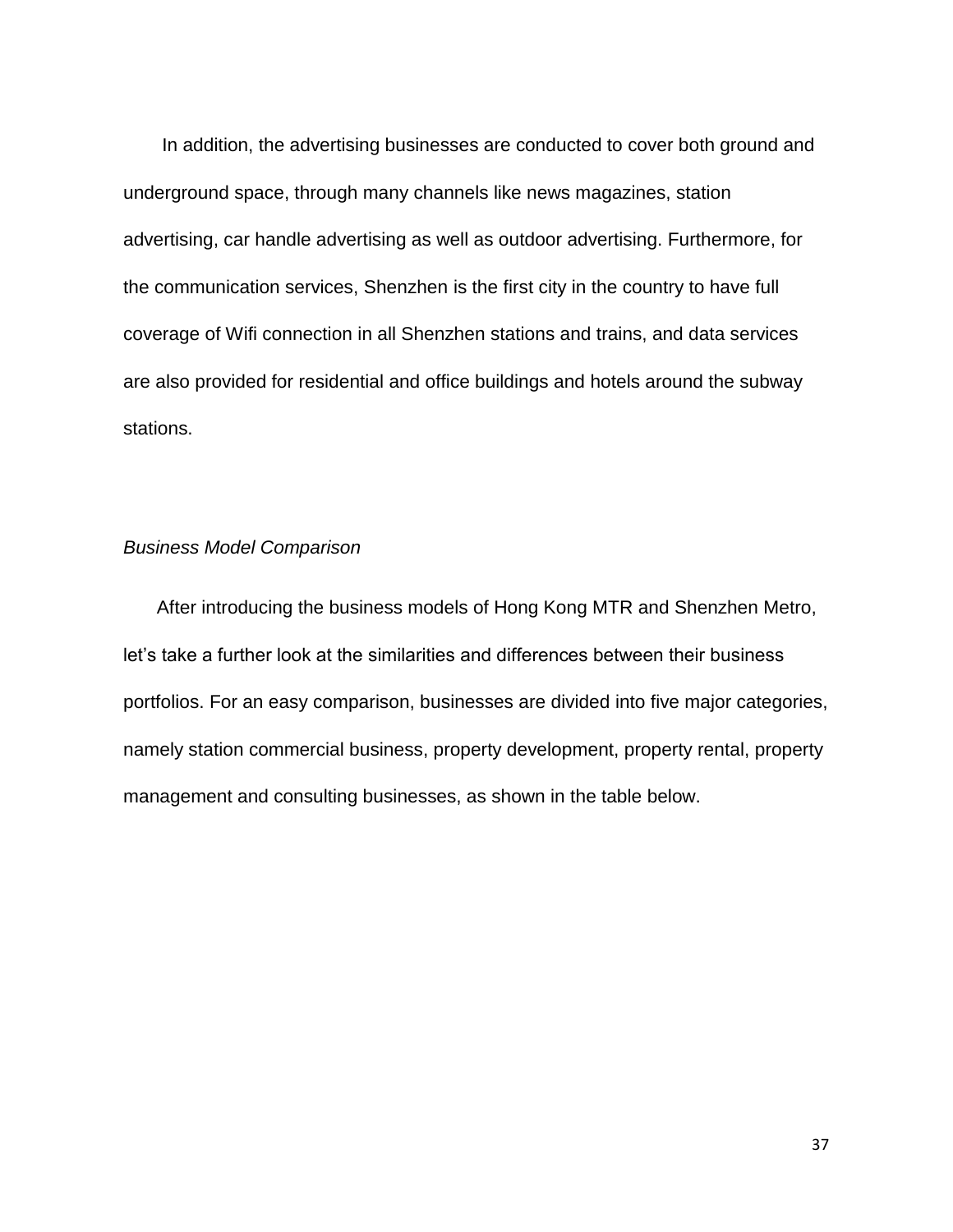| <b>Business Portfolio Comparison</b> |                                |                           |          |  |
|--------------------------------------|--------------------------------|---------------------------|----------|--|
| Section                              | Sub-Category<br>Hong Kong      |                           | Shenzhen |  |
|                                      | Retail                         |                           |          |  |
| <b>Station Commerical Business</b>   | Adversiting                    |                           |          |  |
|                                      | Telecommunication              | ν                         |          |  |
|                                      | <b>Affordable Housing</b>      | $\times$                  |          |  |
|                                      | <b>Commercial Housing</b>      | v                         |          |  |
| <b>Property Development</b>          | <b>Office Buidlings</b>        |                           |          |  |
|                                      | <b>Hotels</b>                  |                           |          |  |
| <b>Property Rental</b>               | <b>Retail (Shopping Malls)</b> | V                         | v        |  |
|                                      | <b>Affordable Housing</b>      | $\boldsymbol{\mathsf{x}}$ | νI       |  |
|                                      | <b>Commercial Housing</b>      | νI                        |          |  |
| <b>Property Management</b>           | <b>Office Buidlings</b>        |                           |          |  |
|                                      | Hotels                         | ν                         | ν        |  |
|                                      | Local                          | v                         | v        |  |
| <b>Consulting Businesses</b>         | International                  |                           | ×        |  |

*Source: Shenzhen Metro and Hong Kong MTR Annual Report 2014*

For station commercial businesses, both Hong Kong and Shenzhen are active in providing retail, advertising and telecommunication services. For property development, while both develop commercial housing, office buildings and hotels, Hong Kong is less active in affordable housing construction. As mentioned earlier, it is quite remarkable that the property development branch of Shenzhen Metro started to deliver by installments 22,000 affordable housing units under several projects such as Tanglang and Shekou. This raises the concern of the Hong Kong public on how the Rail-plus-Property model can really benefit the low income population and some worry that it may even make the situation worse (Suzuki et al. 2015). As a matter of fact, Hong Kong has a dedicated agency, Housing Authority, which has the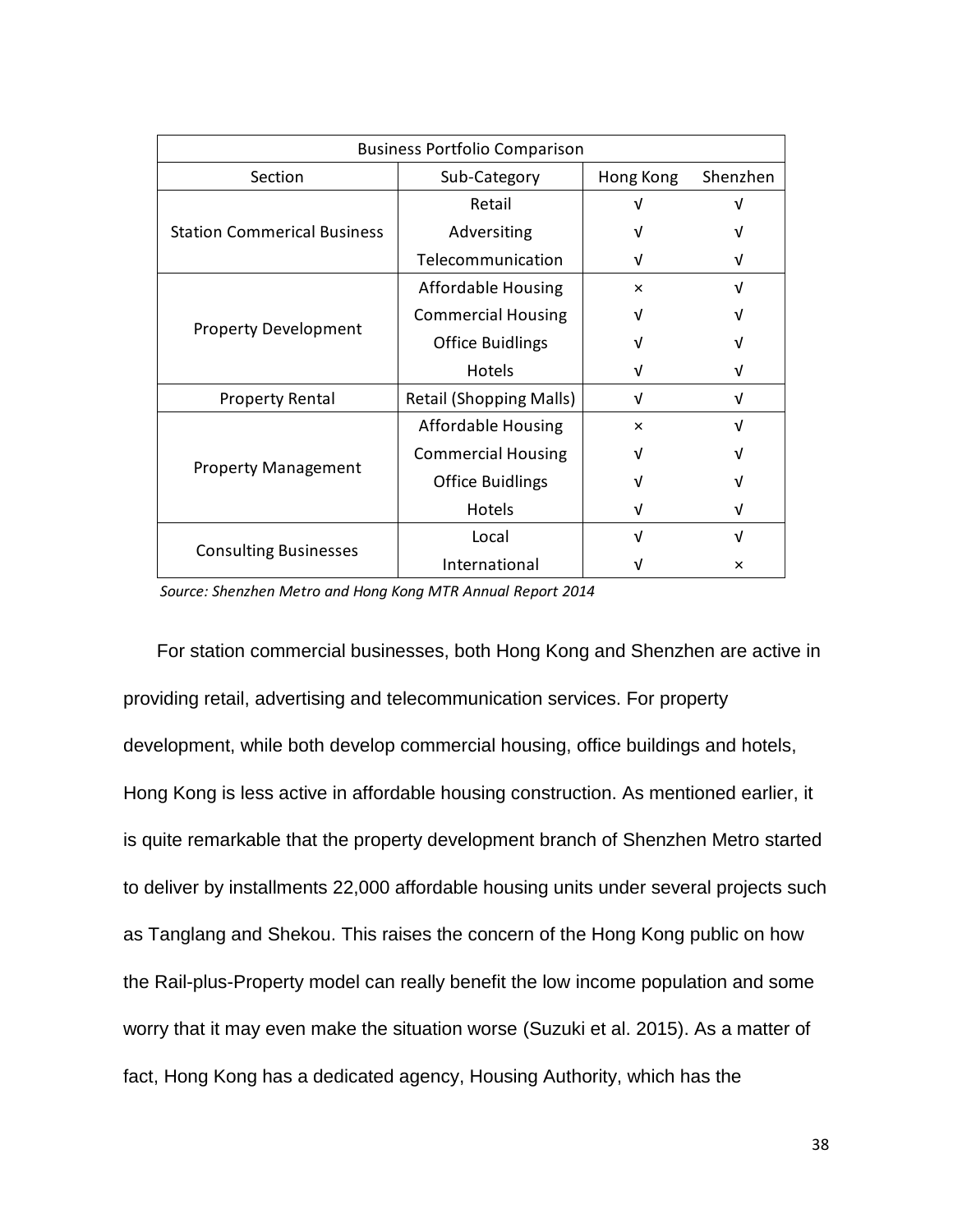responsibility of providing affordable housing. Consequently, the difference in the property management business lies also in the affordable housing. In addition, as for the property rental business, both Hong Kong and Shenzhen focus on retail space rental in large shopping malls.

Another major difference is the geographic scope on provision of their consulting services. As we know, Hong Kong MTR serves as a global example on its operation and management of its public transit, thus MTR has the capability of providing consulting services as well as doing investment for not only cities in mainland China but also in many other countries. This not only provides Hong Kong MTR with the opportunities to gain more revenues from a variety of channels, but also gives it the chances to accumulate more operation and management skills, through these global experiences.

The table below presents Hong Kong MTR's major global business presence. Beyond China, MTR's businesses are extended to many big cities around the world, such as London, Stockholm, Melbourne and Sydney. For example, in London, MTR formed a joint venture in 2007 with Arriva to provide rail services for London Overground under an operations and maintenance agreement, and more recently, under another operations and maintenance agreement in 2014, to provide railway services for the London Crossrail starting from May 2015.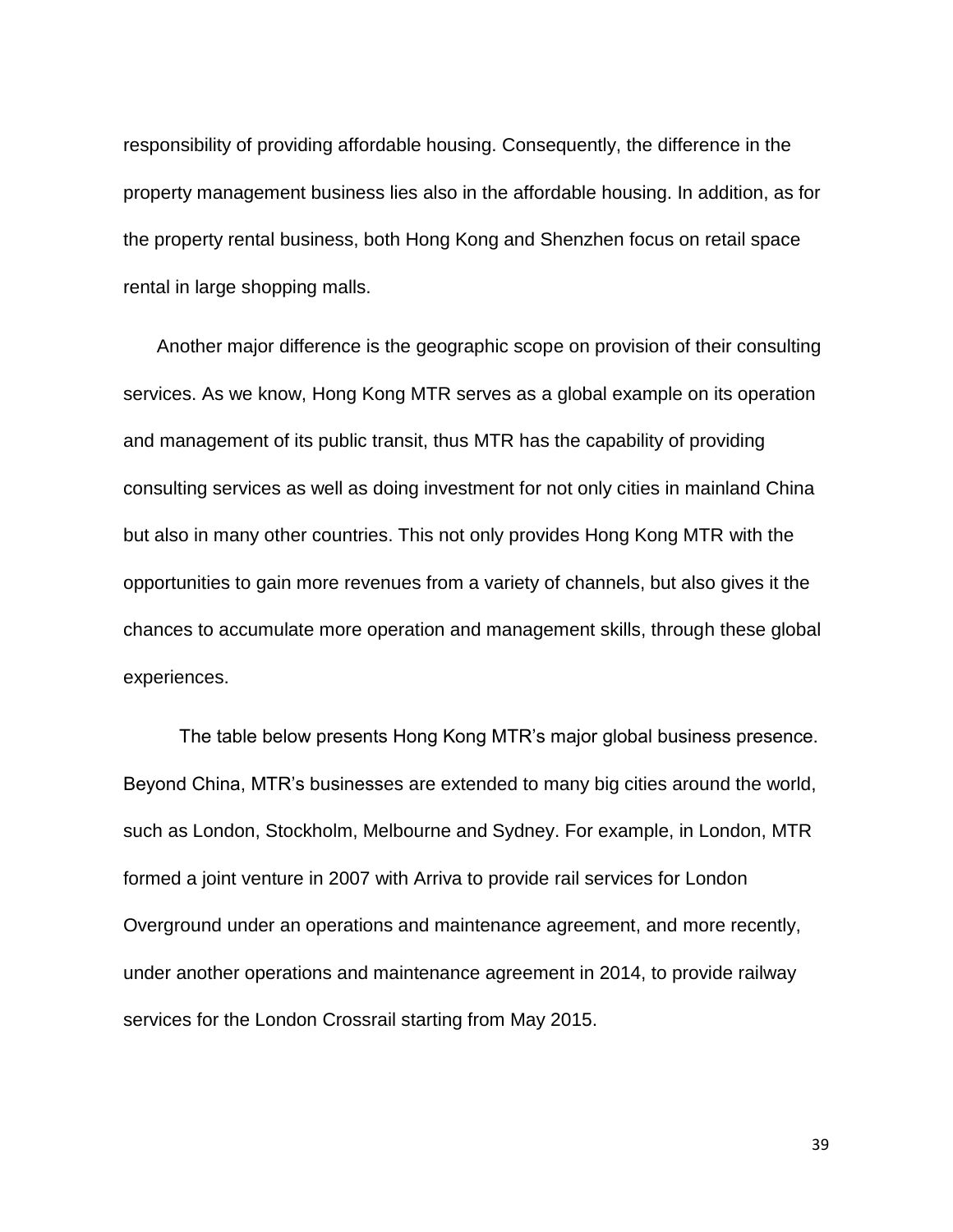| Hong Kong MTR's Global Business Presence |                |      |              |                          |  |  |  |
|------------------------------------------|----------------|------|--------------|--------------------------|--|--|--|
| Area                                     | City           | Year | <b>Types</b> | Activities               |  |  |  |
| <b>Mainland China</b>                    | <b>Beijing</b> | 2006 | <b>PPP</b>   | Metro Lines 4 & 14       |  |  |  |
|                                          |                |      | 0&M          | Daxing Line              |  |  |  |
|                                          | Shenzhen       | 2004 | <b>BOT</b>   | Longhua Line             |  |  |  |
|                                          | Hangzhou       | 2012 | <b>PPP</b>   | Metro Lines 1            |  |  |  |
| International<br>Presence                | London         | 2007 | 0&M          | London Overground        |  |  |  |
|                                          |                | 2014 | 0&M          | Crossrail                |  |  |  |
|                                          | Stockholm      | 2008 | 0&M          | Stockholm Metro          |  |  |  |
|                                          |                | 2008 | NA.          | <b>MTR Stockholm</b>     |  |  |  |
|                                          |                | 2013 | <b>NA</b>    | <b>Intercity Express</b> |  |  |  |
|                                          | Melbourne      | 2009 | 0&M          | Melbourne Metro          |  |  |  |
|                                          | Sydney         | 2014 | <b>PPP</b>   | Procurement              |  |  |  |
|                                          |                |      | 0&M          | North West Rail Link     |  |  |  |

*Source: Hong Kong MTR*

As we can also see from this table, in Mainland China, MTR has investments in Beijing, Shenzhen and Hangzhou. In Beijing, Hong Kong MTR has a joint venture with Beijing Capital Group and Beijing Infrastructure Investment company. Under a public-private partnership agreement, the joint company, Beijing MTR Corporation is responsible for investing and operating Metro Lines 4 and 14. It also provides through-train services which connect Metro Line 4 and the Daxing Line under an operations and maintenance agreement. In Shenzhen, under build-operate-transfer agreement, MTR Corporation (Shenzhen) Limited was established in 2004 with responsibilities of Longhua Line Phase II construction as well as operation of the entire Longhua line for 30 years. In addition, In Hangzhou, MTR also formed a joint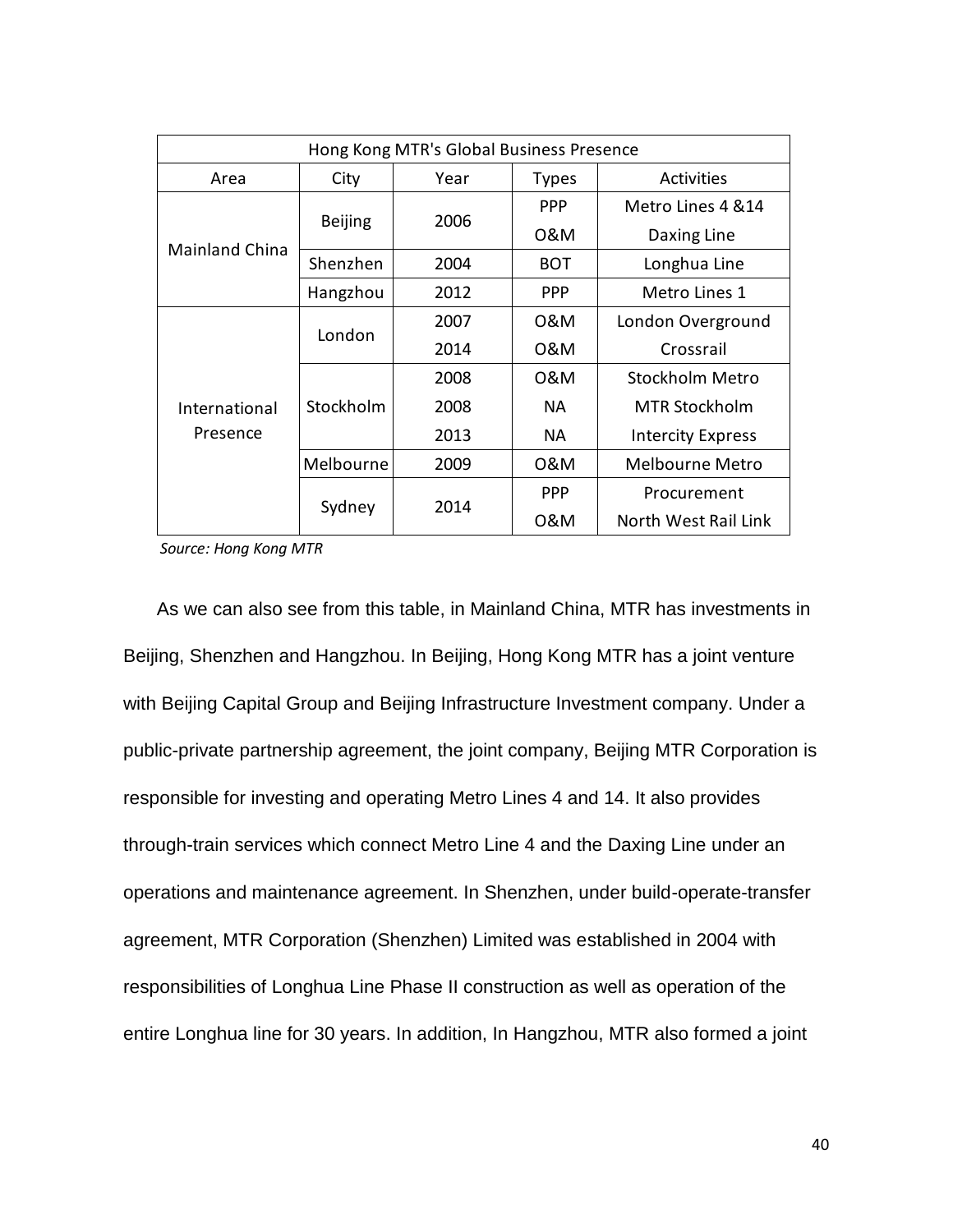venture with Hangzhou Metro Group in 2012 under a public-private partnership agreement for construction and operation of Metro Line 1.

On the contrary, while Shenzhen Metro has some consulting business in other Chinese cities, it does not have any international business. It only provides consulting services to about four other Chinese cities – Nanning in Guangxi Province, Shangrao in Jiangxi Province, Neijiang in Sichuan Province and Fuoshan in Guangdong Province. In all the four cities, Shenzhen Metro acts as a corporate consultant to give advice on operation and management of large transit hubs, including Nanning Eastern Transit Hub, Shangrao Transit Hub, Neijiang Transit Hub as well as Fuoshan Transit Hub. For instance, in the case of Nanning Eastern Transit Hub, the Property Management Branch of Shenzhen Metro provided consulting services to Nanning Real Estate Development Company to ensure a smooth opening of the Eastern Hub.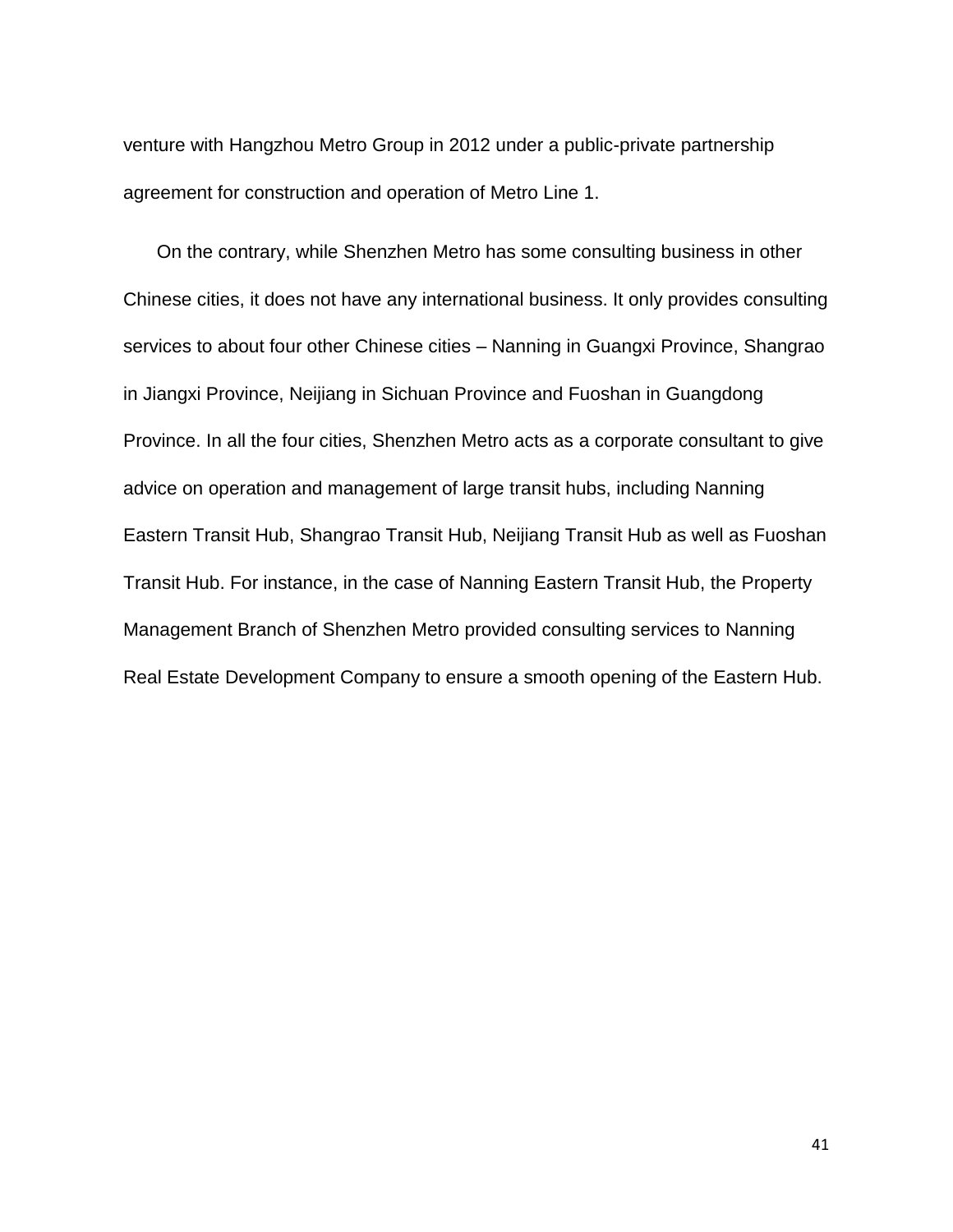## <span id="page-41-0"></span>**5. Conclusions and Discussion**

After the comprehensive comparison of the rail-plus-property model applications between Hong Kong and Shenzhen, this section presents main conclusions and policy implications.

#### <span id="page-41-1"></span>**5.1.Performance of Shenzhen Metro and Hong Kong MTR**

The rail-plus-property model works effectively in Hong Kong, and Shenzhen has made significant progress and success in adapting the Hong Kong model into local application through three different phases. In particular, we see that the Shenzhen municipal government started to grant land development rights to Shenzhen Metro through the official bidding process and then slowly moved into the approach of using land development rights as direct government investment into Shenzhen Metro.

In addition, from the perspective of the business model, both Shenzhen Metro and Hong Kong MTR have diversified portfolios not only in the real estate development but also in other areas. Both portfolios generally cover property development, rental and management as well as providing consulting services. The two major differences are that Shenzhen Metro seems to have been more active in the affordable housing market than Hong Kong MTR, and Hong Kong MTR's business has an international presence in many other countries such as Australia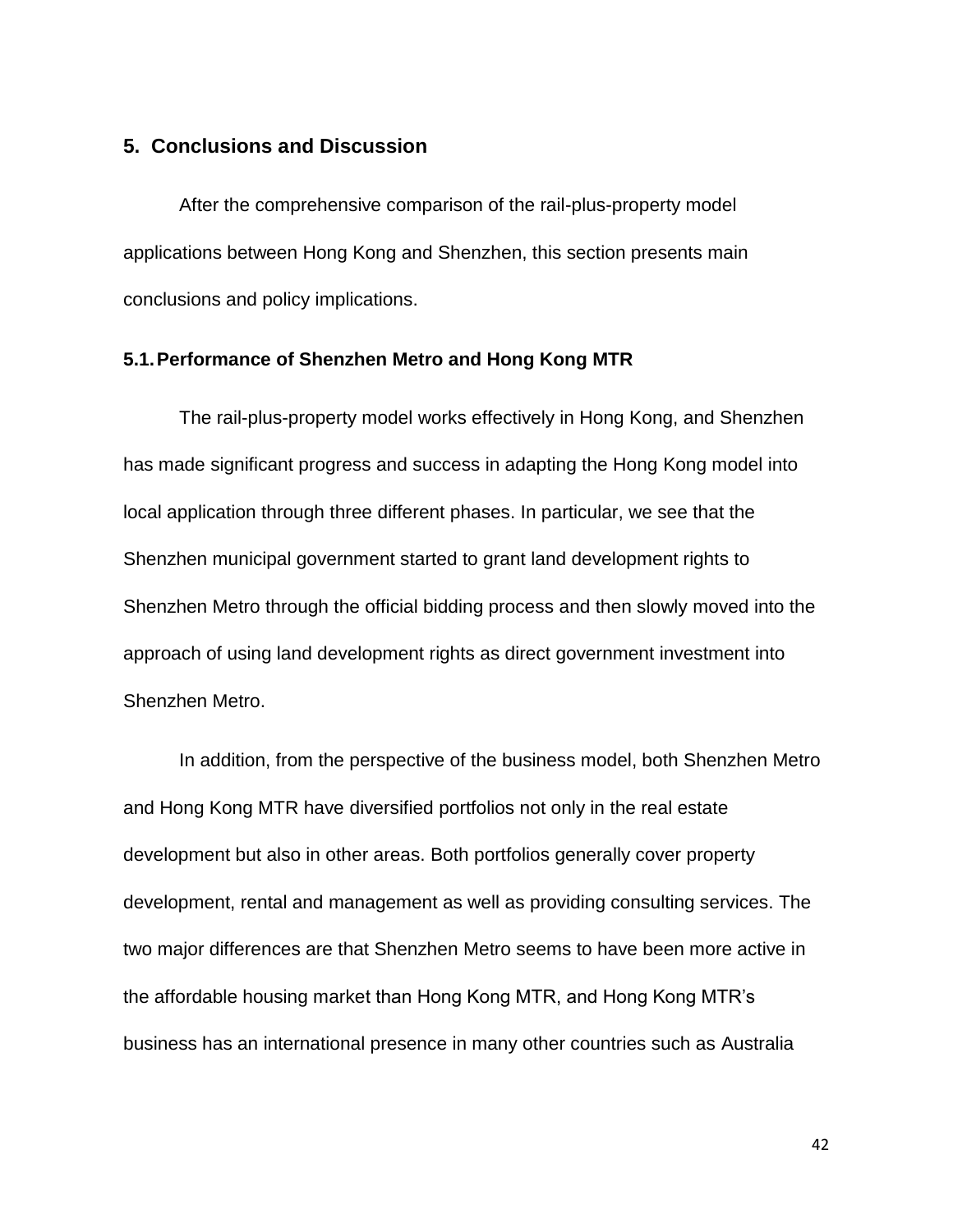and the United Kingdom, while Shenzhen Metro's business is only limited to mainland China.

## <span id="page-42-0"></span>**5.2.Challenges Faced by Shenzhen Metro**

Shenzhen Metro encounters many challenges when learning from Hong Kong MTR's practice. Hong Kong's high urban density, which is a result of its highly limited urban space and concentrated urban population living and working zones, forms a virtually perfect environment for implementing the rail-plus-property model by creating considerable potential land premium to capture through the model. On the contrary, while Shenzhen's urban density is high in the middle and western part of the city, it has a lower density in the eastern area and this would largely limit the potential implementation of the rail-plus-property model on a city-wide scale.

In addition, as discussed, the differences in regulatory framework between Shenzhen and Hong Kong pose challenges as well especially in terms of land leasing policies and general property rights. However, as Shenzhen's is one of the nation's most innovative cities, it has the privilege with the support from the central government to experiment regulatory and policy reforms to overcome such challenges.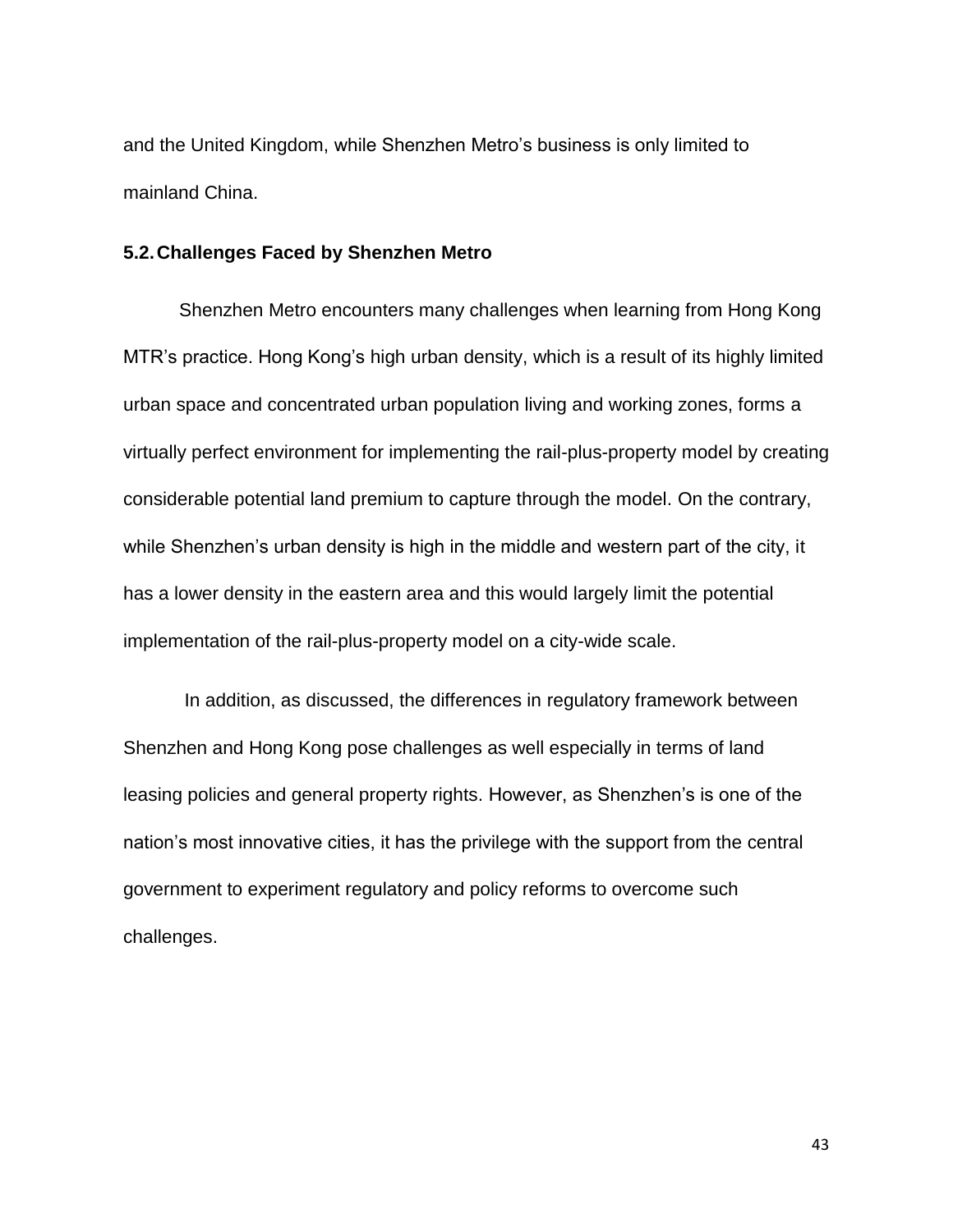#### <span id="page-43-0"></span>**5.3.Key Conditions for Implementation of Rail-Plus-Property Model**

Based on the Hong Kong MTR and Shenzhen Metro's practice, we can summarize some key conditions on successful application of the rail-plus-property model, and these are essential conditions for China to apply such model in other mainland cities.

First of all, a city's urban context is the first thing to check. The urban density of the whole city or certain targeted areas should be high enough so that there is enough future value to capture in order to cover the subway development costs. On top of it, a transit-oriented development approach would greatly increase the value to be captured because when railway ridership increases the land and property around the railway lines would increase.

Secondly, the regulatory framework needs to be reformed to support the implementation of the rail-plus-property model. Ideally, it should smoothen the transfer process of land development rights, lower any transaction costs within such process and more importantly have a comprehensive legal framework to protect the rights and interests of private partnership companies so that they have more incentives to invest in subway development and operation.

Last but not least, through the comparative analysis of the business models of both Shenzhen and Hong Kong MTR, we can see that it is essential to have a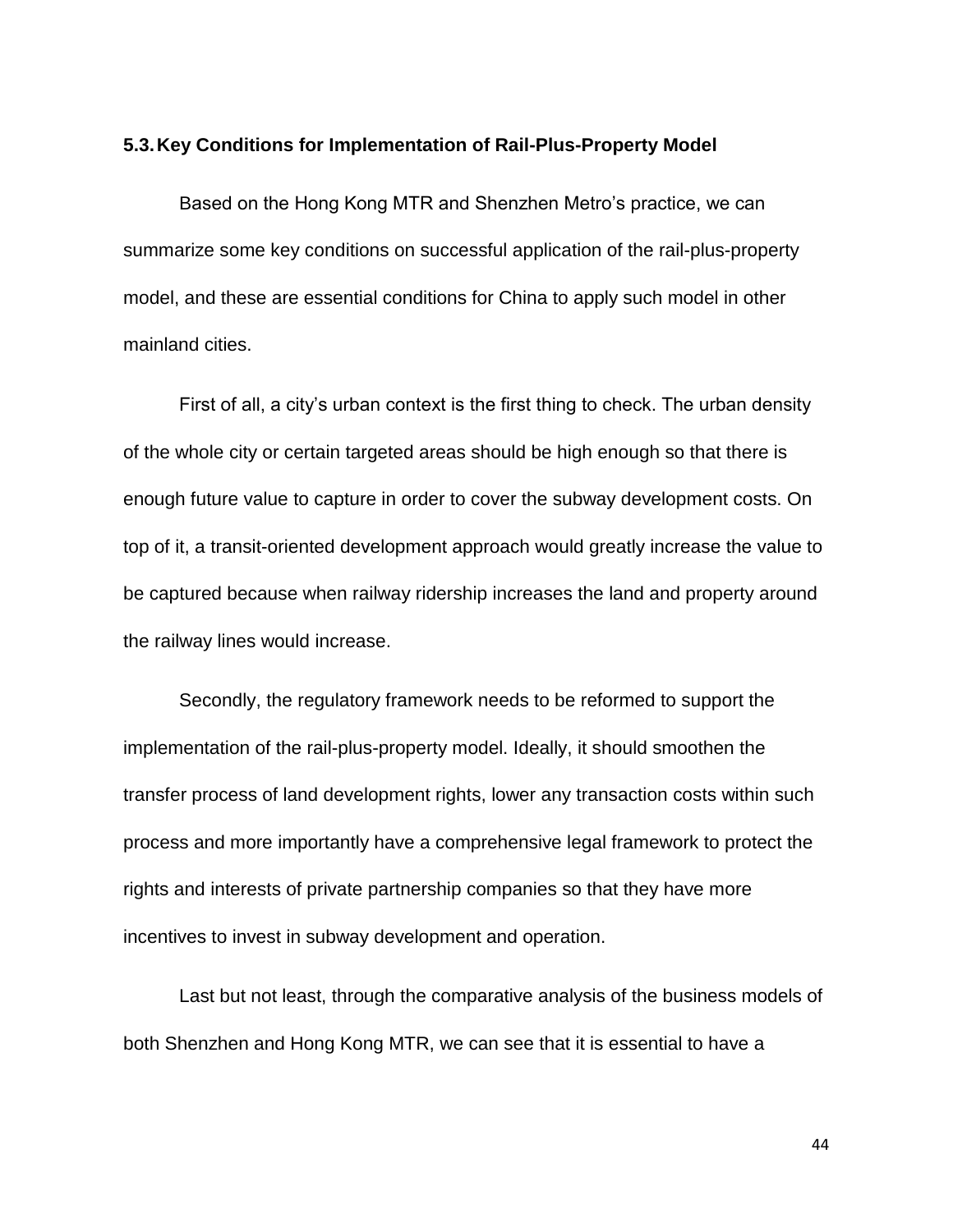structural and diversified business portfolio to generate enough profits to pay for railway development.

## <span id="page-44-0"></span>**5.4.Critical Review of Rail-Plus-Property Model**

While the R +P model has many advantages, it is essential for the government to understand its disadvantages as well. This section will briefly summarize the model's main advantages and then discuss in details its major disadvantages, as shown in the table below.

| R+P Model: Major Advantages & Disadvantages |                                       |  |  |  |  |
|---------------------------------------------|---------------------------------------|--|--|--|--|
| Advantages                                  | <b>Disadvantages</b>                  |  |  |  |  |
| Provision of Significant Funding            | Many Conditions on Implementation     |  |  |  |  |
| Utilization of Land Premium                 | <b>Equity Issues</b>                  |  |  |  |  |
| <b>Potential Profitability</b>              | <b>Opportunity Costs</b>              |  |  |  |  |
| <b>Management Expertise</b>                 | <b>Investment Risk in Real Estate</b> |  |  |  |  |

The R+P model mainly has four advantages. First, it provides significant funding for railway development and operation. As discussed earlier, there are huge profits realized from the real estate sector and other businesses. Second, the model takes advantage of the large land premium to partly subsidize railway construction. Third, there is potential profitability. However, making a transportation system profitable may not necessarily be good and this will be discussed in details in the following paragraph on disadvantages of the model. Last but not least, by using this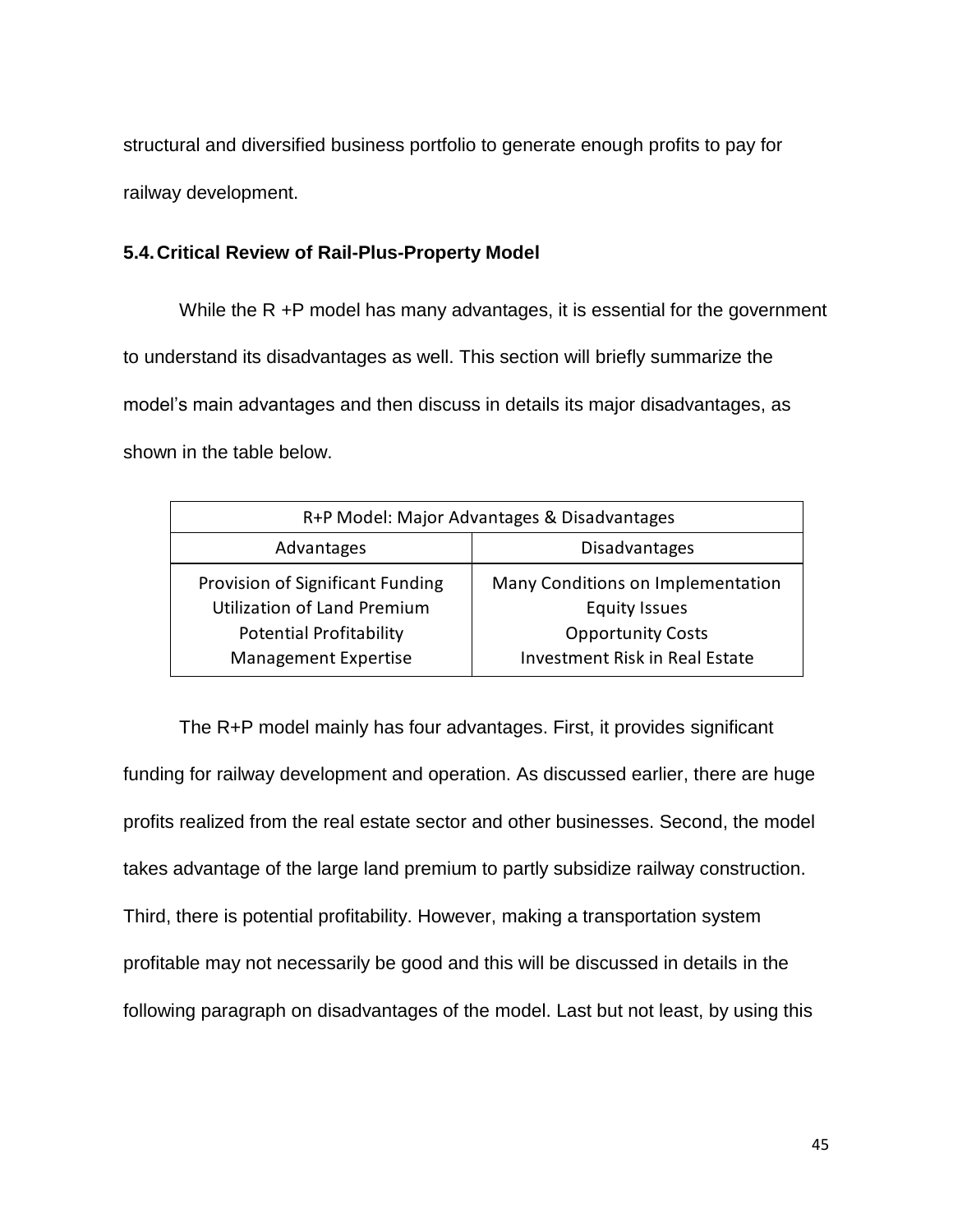model, it is more likely to bring in management expertise suitable for construction, operation and maintenance due to its profit-driven nature.

However, the R+P model has several major disadvantages that the government needs to be aware of. First, there are many conditions for this model to work and some key conditions have been discussed in details in the previous section. The point is that not all cities can use this model to finance its public transit and it is important for the government to pre-check the conditions of a specific city before applying the model.

Second, there are equity issues involved. Although the model is profitable, but it is not necessarily good. As discussed earlier, one condition for this model to work is to have high population density. But this selection criterion will leave out the people in the suburbs with low density. Then the government needs to provide subsidies on transportation in suburbs to serve these people. It is crucial to understand that transit development has public externality. Due to its public nature, financial sustainability does not mean that it has to be profitable and providing subsidies does not mean that it is not financially sustainable. So it is not necessary that all transit development should be fully covered by user fees or through a business portfolio as we see in the cases of both Hong Kong and Shenzhen. Furthermore, the goal of providing access to the people in as many areas as possible is much more important than making profits itself. Therefore, the government should really understand the importance of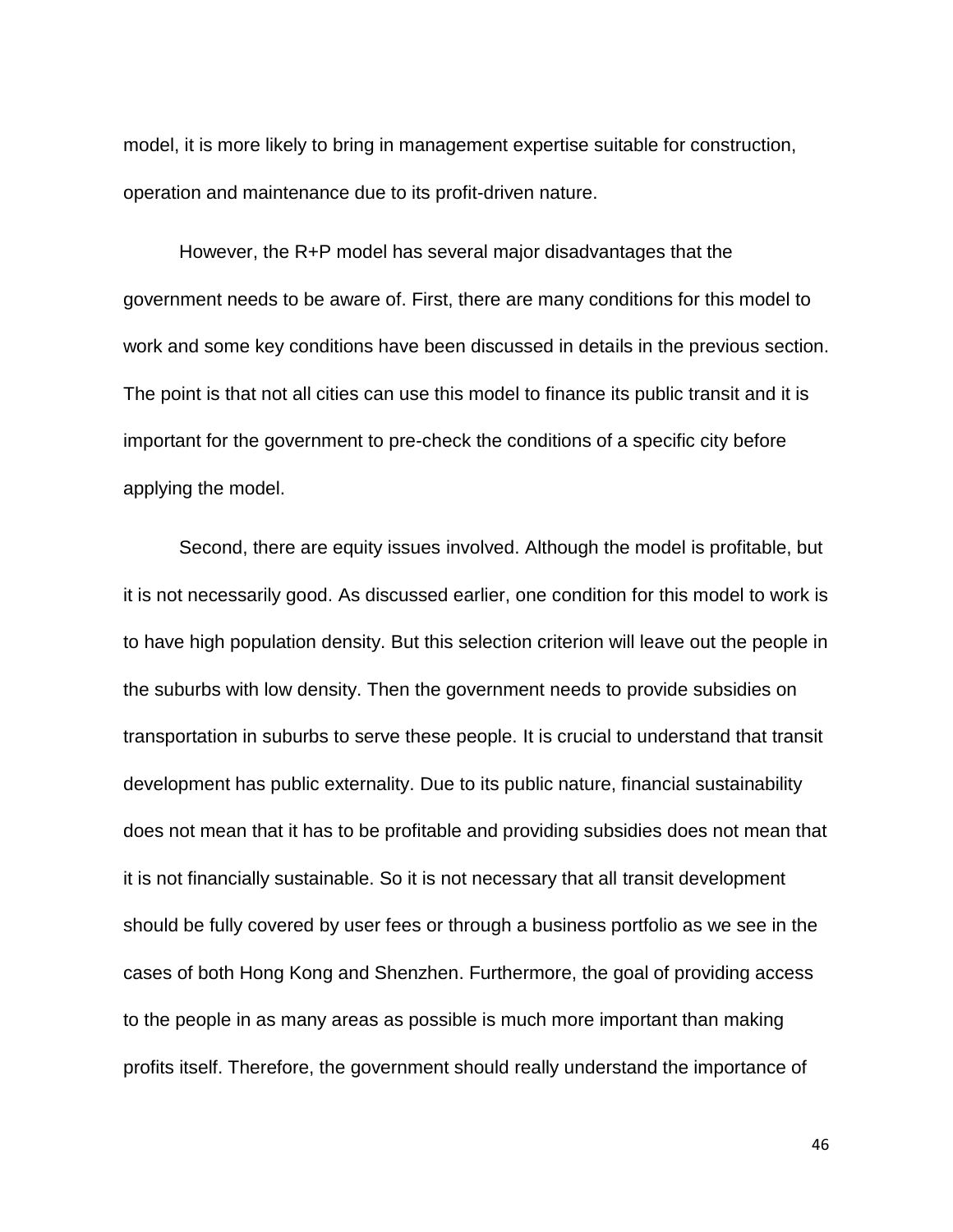building citywide access rather than put efforts into making a transportation system profitable. And even if it is profitable, the government should think about the use of the profits in areas beyond transportation development such construction of affordable housing.

Third, there is an opportunity cost when the government provides land development rights at low cost to the MTR rather than to developers directly. This is the opportunity cost to the government, because the cost reduction provided to the MTR could have been used for other public purposes. It is important to emphasize here that the government is responsible for providing a wide range of public services beyond public transportation. The government could use the revenue from sale of land development rights to subsidize some social welfare programs such as providing affordable housing or subsidizing education. Therefore, by offering land development rights to the MTR deprives the government of the flexibility on budget usage, and this would also give the MTR the opportunity to make decent profits to please its shareholders rather than the general public.

Lastly, there is also investment risk involved in the real estate business. The unpredictable pattern of the real estate market will pose significant risks when applying the R+P model. If the real estate market is healthy, the model may work very well. However, when a real estate bubble bursts, this may create disastrous losses.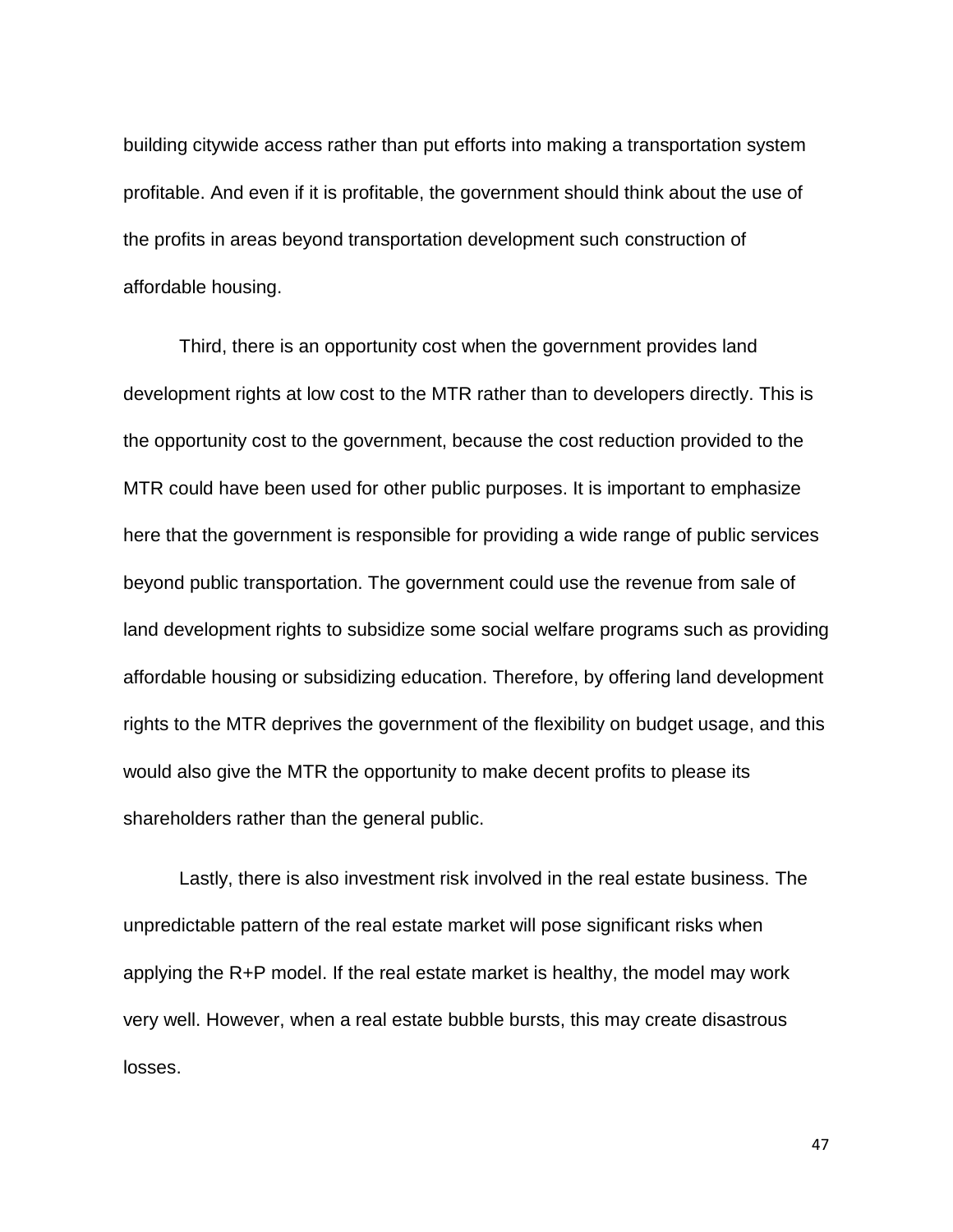#### <span id="page-47-0"></span>**5.5.Recommendations**

Last but not least, based on the conclusions above, I would like to make some recommendations on implementing the rail-plus-property model in mainland Chinese cities.

First, when promoting the rail-plus-property model, it might be good to start on a small scale and then expand if desirable. This strategy applies to two situations. If a city is not sure whether this model would work, it is good to start off with a specific subway line or even just a portion of a line to allow a try-and-error process. Another situation is that urban density and transit ridership are only high at a certain part of the city. In this case, it is reasonable that the rail-plus-property model works only for limited areas because it is not necessary and often hard to meet all conditions to implement it city-wide.

Secondly, the government should lessen its involvement in some aspects of the model implementation such as the operation and management of subway lines. This is because what lies in the core of the success story of Hong Kong MTR is the profit-driven mindset which is normally a characteristic of a private company. In essence, the philosophy of the rail-plus-property model relies on the capability of generating revenue from a thoughtfully-designed business portfolio which mainly relies on the real estate sector. Having less government intervention and injecting more private blood would help implement the model.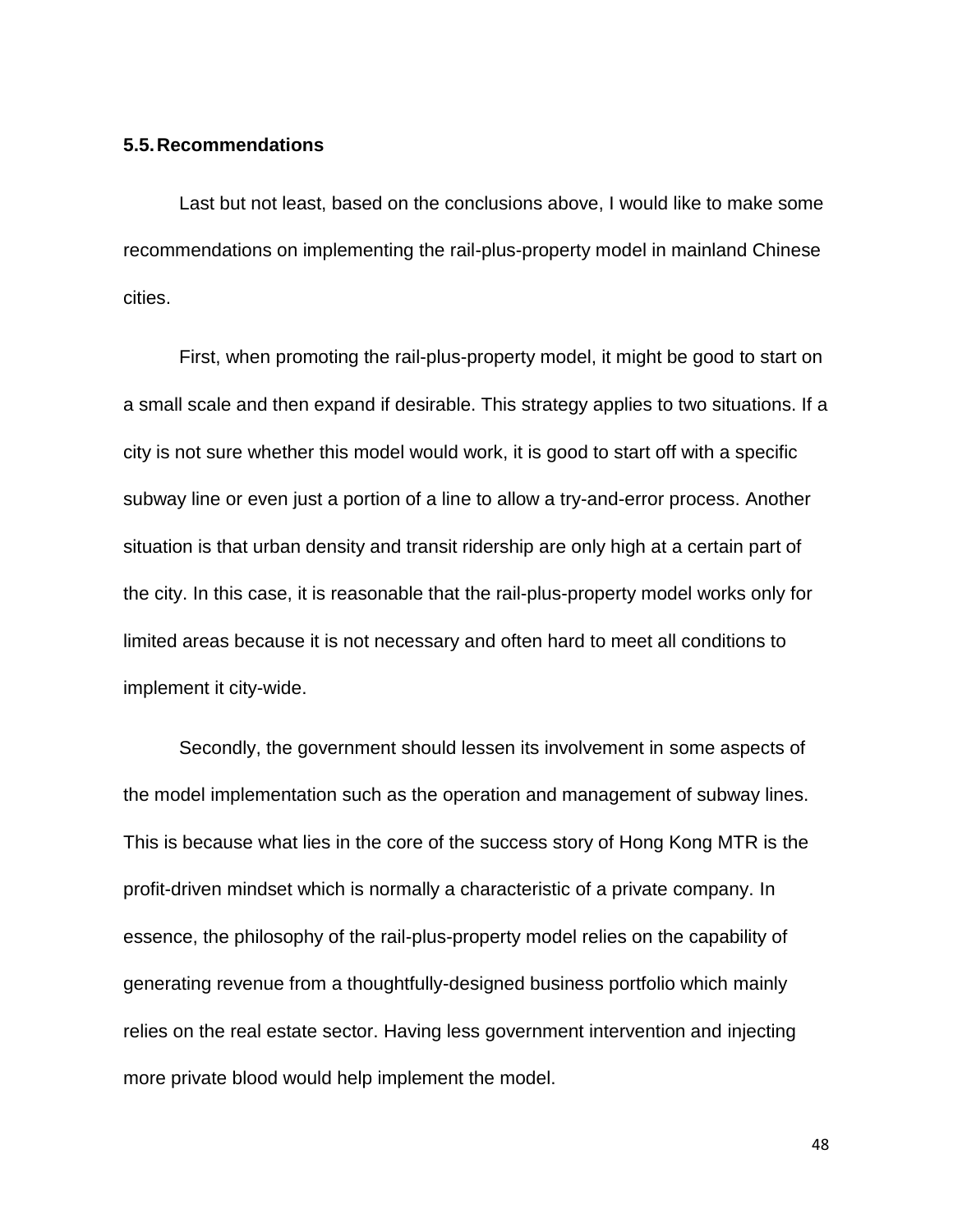Adding on to the second suggestion, the metro company responsible for subway development and operation should keep the public especially investors wellinformed. This covers many aspects such as constantly publishing reports on key operational performance and financial information. Shenzhen Metro's published reports are much less transparent and provide much less information than those of Hong Kong MTR. Timely publication of such information is crucially important not only because private investors need it but also because it can be served as a data base for other cities to research on and create potential partnerships.

#### <span id="page-48-0"></span>**5.6.Prospect of Using Rail-Plus-Property Model in Other Chinese Cities**

Some other mainland Chinese cities, such as Beijing, Shanghai and Guangzhou, do have the potential to adopt the rail-plus-property model by learning from the experiences of both Hong Kong and Shenzhen.

First of all, the urban densities of these large mainland Chinese cities are high enough to create considerable value to be captured. And the public transit systems of Beijing and Shanghai are very extensive and this forms the bases to take advantage of transit-oriented development approach to further increase the potential value to be captured by generating huge amount of public transit riders.

Secondly, Shenzhen's success story so far sets an extremely useful example for the other mainland Chinese cities especially in terms of legal framework. As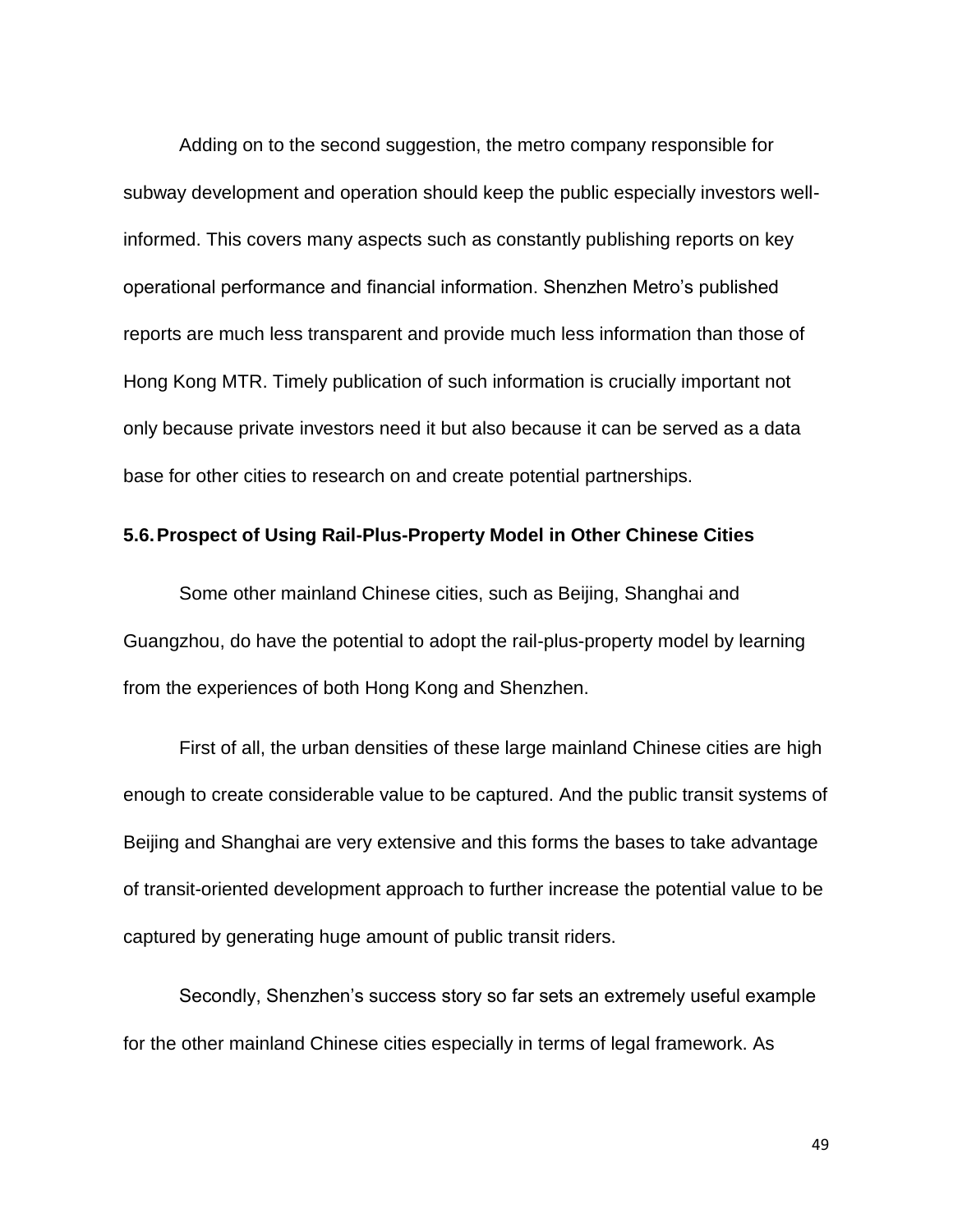Shenzhen's success continues to grow, the central government can further create regulations and laws based on Shenzhen's practice in order to support other cities to apply the rail-plus-property model. Shenzhen Metro can provide consulting services to the cities that are new to the model and even to follow Hong Kong MTR to form joint venture partnerships with other cities' local governments and metro companies to promote the rail-plus-property model.

Finally, in terms of portfolio building and management, both Hong Kong and Shenzhen can provide valuable guidance to other cities on how to build a structural and diversified business portfolio to generate profits to pay for subway development.

#### <span id="page-49-0"></span>**5.7.Overall Concluding Remarks**

As the financial pressure for China's local governments is increasing, traditional financial mechanisms, like land transfer and local government financial platforms, seem to have limited capacity to provide sufficient funds to pay for urban transportation development. The rail-plus-property model, one type of land value capture finance, becomes an alternative financing strategy. By a comparative study approach, this thesis has evaluated the implementation of such model in both Hong Kong and Shenzhen, in addition to an analysis of the both cities' urban context and the operational performance of the two cities' metro companies.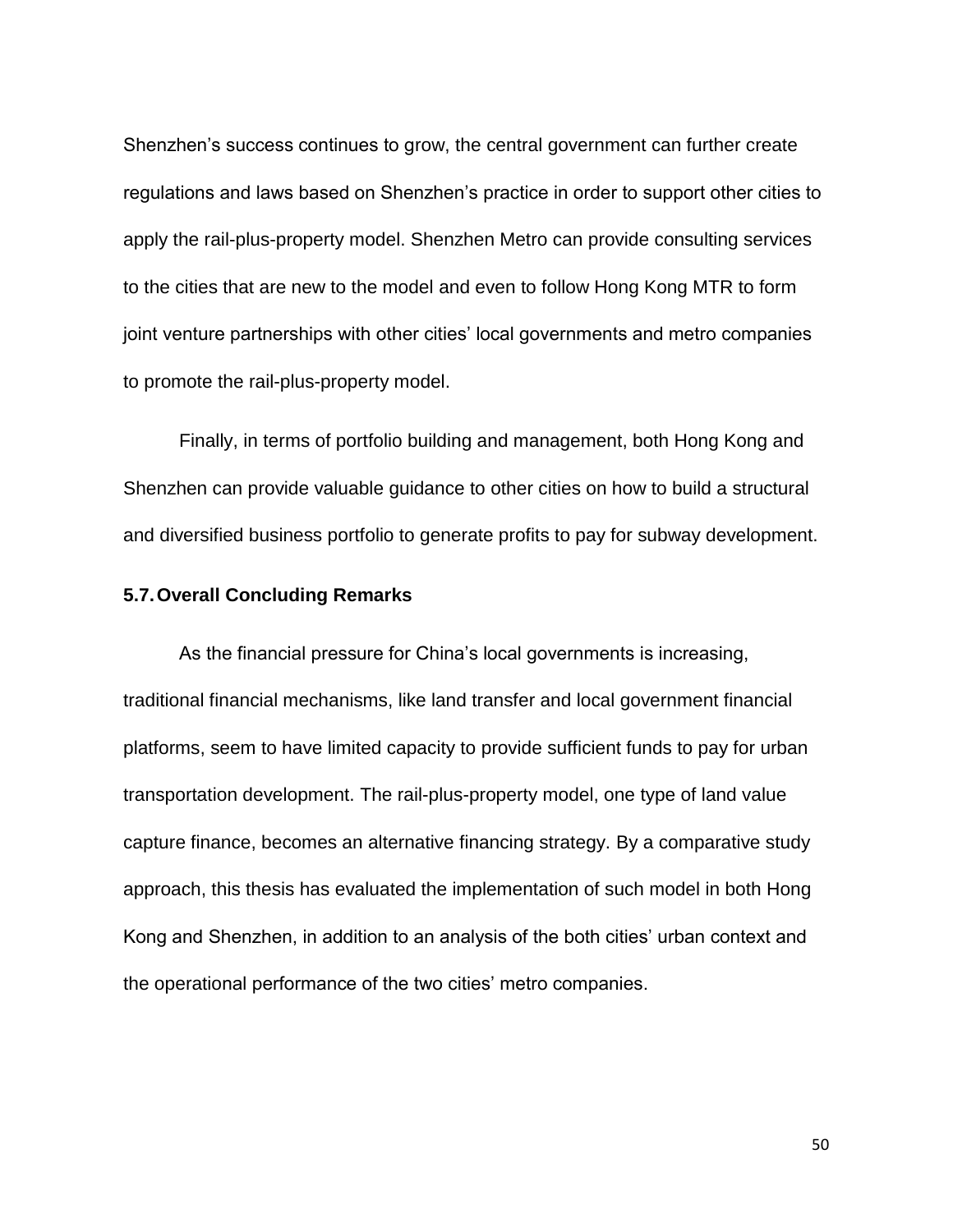This paper has also summarized the main challenges faced by Shenzhen Metro when imitating Hong Kong MTR' practice, and the key conditions on effective implementation of the rail-plus-property model in other mainland Chinese cities. Based on this study, rail-plus property model has a great potential to help many more Chinese cities to finance its railway development and operation. However, the government needs to be aware of the model's major disadvantages including equity problems. In light of all the challenges and issues discussed and depending on the urban context and development strategies of different cities, extensive application of the rail-plus-property model may still have a long way to go.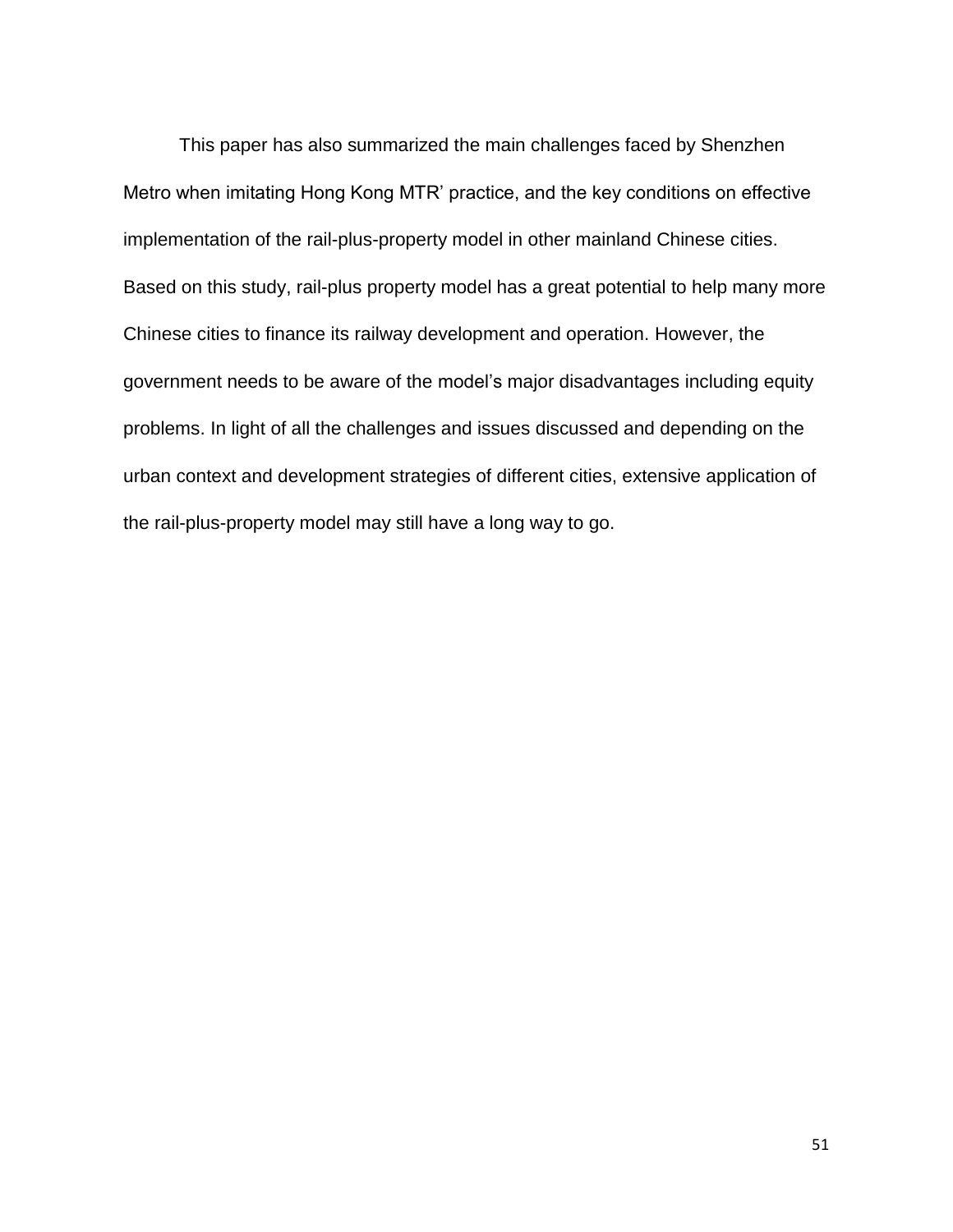# <span id="page-51-0"></span>**Appendix**



*Source: Hong Kong MTR*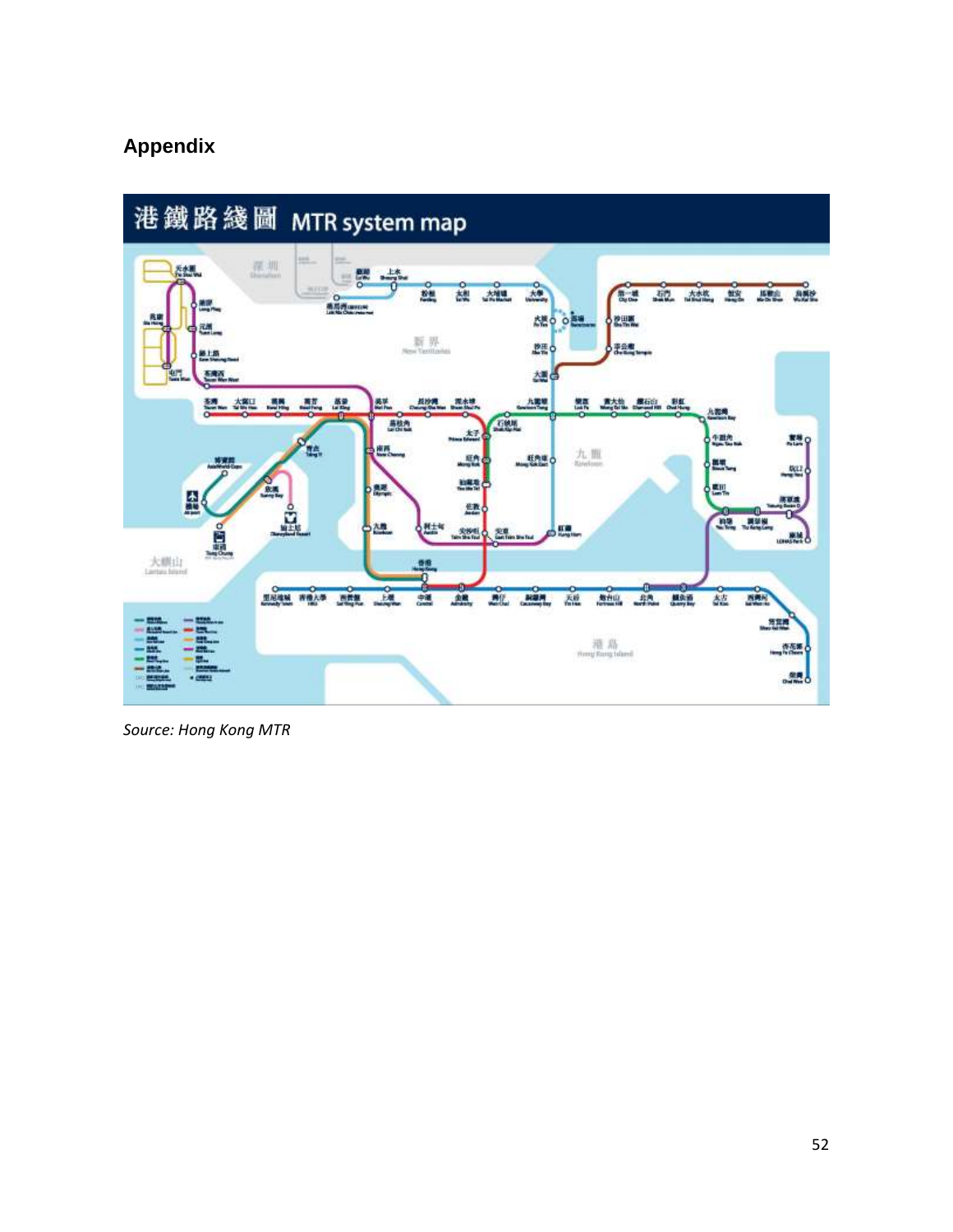| <b>District Council District</b> | Population Density (number of persons per km <sup>2</sup> ) |         |         |  |  |
|----------------------------------|-------------------------------------------------------------|---------|---------|--|--|
|                                  | 2001                                                        | 2006    | 2011    |  |  |
| Hong Kong Island                 |                                                             |         |         |  |  |
| Central and Western              | 21 137                                                      | 20 102  | 20 057  |  |  |
| Wan Chai                         | 16 986                                                      | 15788   | 15 477  |  |  |
| Eastern                          | 33 147                                                      | 31 664  | 31 686  |  |  |
| Southern                         | 7482                                                        | 7 0 8 3 | 7 1 7 3 |  |  |
| Sub-total                        | 16775                                                       | 15 915  | 15 9 24 |  |  |
| Kowloon                          |                                                             |         |         |  |  |
| Yau Tsim Mong                    | 40 932                                                      | 40 136  | 44 045  |  |  |
| Sham Shui Po                     | 37 772                                                      | 39 095  | 40 690  |  |  |
| Kowloon City                     | 38 059                                                      | 36 178  | 37 660  |  |  |
| Wong Tai Sin                     | 47810                                                       | 45 540  | 45 181  |  |  |
| Kwun Tong                        | 49 861                                                      | 52 123  | 55 204  |  |  |
| Sub-total                        | 43 201                                                      | 43 033  | 44 917  |  |  |
| <b>New Territories</b>           |                                                             |         |         |  |  |
| Kwai Tsing                       | 21 578                                                      | 22 4 21 | 21 901  |  |  |
| Tsuen Wan                        | 4566                                                        | 4679    | 4918    |  |  |
| Tuen Mun                         | 5919                                                        | 6 0 5 7 | 5882    |  |  |
| Yuen Long                        | 3 2 4 2                                                     | 3858    | 4 1 7 8 |  |  |
| North                            | 2 1 8 4                                                     | 2055    | 2 2 2 8 |  |  |
| Tai Po                           | 2 2 8 7                                                     | 2 1 5 6 | 2 181   |  |  |
| Sha Tin                          | 9 1 5 7                                                     | 8842    | 9 1 7 3 |  |  |
| Sai Kung                         | 2 5 3 5                                                     | 3 1 3 5 | 3 3 6 8 |  |  |
| Islands                          | 498                                                         | 783     | 807     |  |  |
| Sub-total                        | 3526                                                        | 3748    | 3870    |  |  |
| Land total                       | 6 2 3 7                                                     | 6 3 5 2 | 6 5 4 4 |  |  |

*Source: 2011 Population Census Office*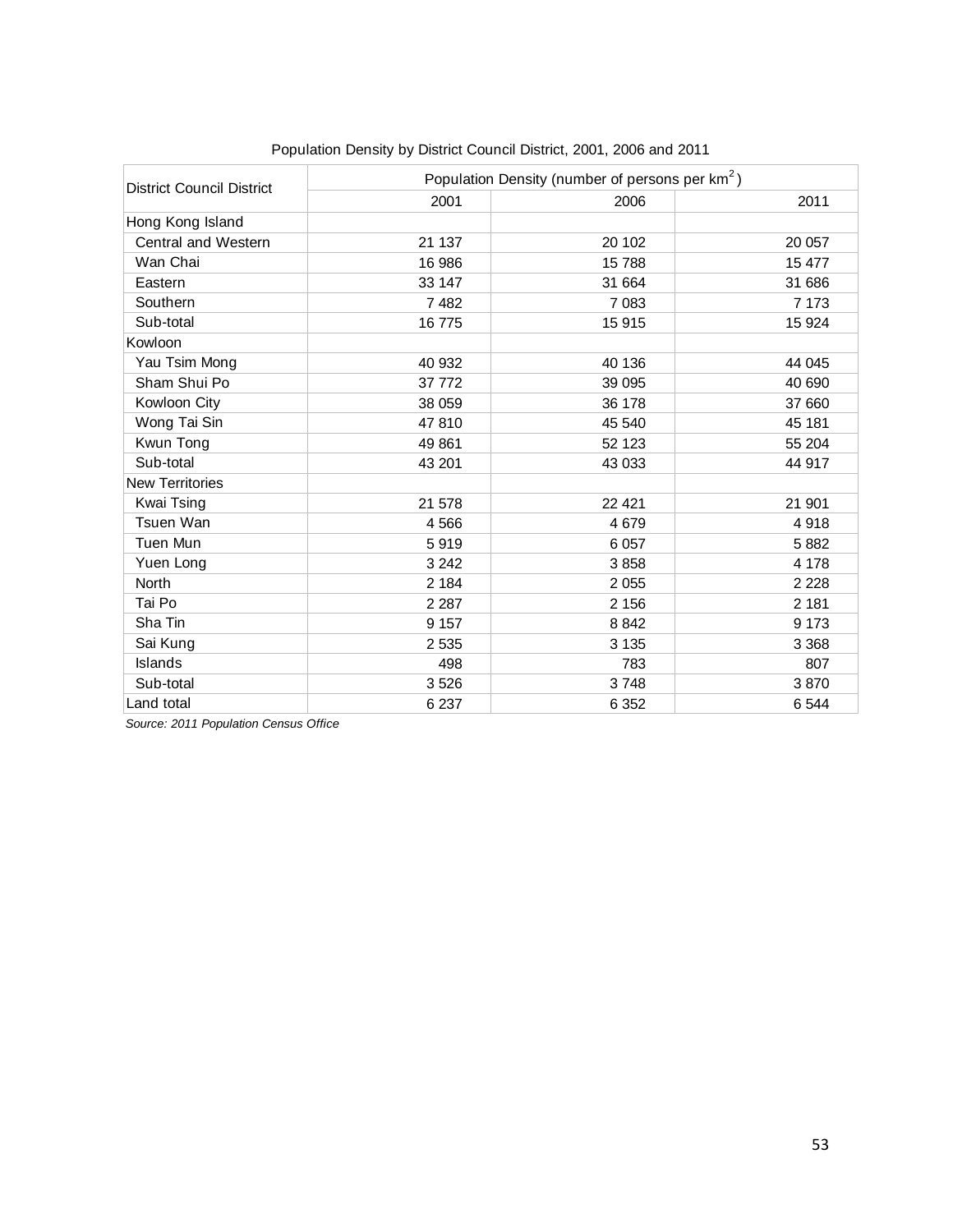#### <span id="page-53-0"></span>**References**

- Bae, Chang-Hee Christine, Myung-Jin Jun, and Hyeon Park. 2003. "The Impact of Seoul's Subway Line 5 on Residential Property Values." *Transport Policy* 10 (2): 85–94.
- Batt, H. William. 2001. "Value Capture as a Policy Tool in Transportation Economics: An Exploration in Public Finance in the Tradition of Henry George." *American Journal of Economics and Sociology* 60 (1): 195–228.
- Boyd, Donald. 2011. "Land Value Taxation: Theory, Evidence, and Practice, Edited by Richard F. Dye and Richard W. England." *Journal of Regional Science* 51 (3): 640– 42. doi:10.1111/j.1467-9787.2011.00737\_9.x.
- Cervero, R., and J. Murakami. 2009. "Rail and Property Development in Hong Kong: Experiences and Extensions." *Urban Studies* 46 (10): 2019–43. doi:10.1177/0042098009339431.
- Cervero, Robert, National Research Council (U.S.), Transit Cooperative Research Program, United States, and Transit Development Corporation, eds. 2004. *Transit-Oriented Development in the United States: Experiences, Challenges, and Prospects*. TCRP Report 102. Washington, D.C: Transportation Research Board.
- Chang, Zheng. 2013. "Public–private Partnerships in China: A Case of the Beijing No.4 Metro Line." *Transport Policy* 30 (November): 153–60. doi:10.1016/j.tranpol.2013.09.011.
- de Jong, Martin, Rui Mu, Dominic Stead, Yongchi Ma, and Bao Xi. 2010. "Introducing Public– private Partnerships for Metropolitan Subways in China: What Is the Evidence?" *Journal of Transport Geography* 18 (2): 301–13. doi:10.1016/j.jtrangeo.2009.06.013.
- Dye, Richard F., and Jeffrey O. Sundberg. 1998. "A Model of Tax Increment Financing Adoption Incentives." *Growth and Change* 29 (1): 90–110.
- Freemark, Yonah. 2010. "Hong Kong's Expanding Metro a Model of Development-Funded Transit." *The Transport Politic*. December 14. http://www.thetransportpolitic.com/2010/12/14/hong-kongs-expanding-metro-a-modelof-development-funded-transit/.
- Gibbons, Stephen, and Stephen Machin. 2005. "Valuing Rail Access Using Transport Innovations." *Journal of Urban Economics* 57 (1): 148–69. doi:10.1016/j.jue.2004.10.002.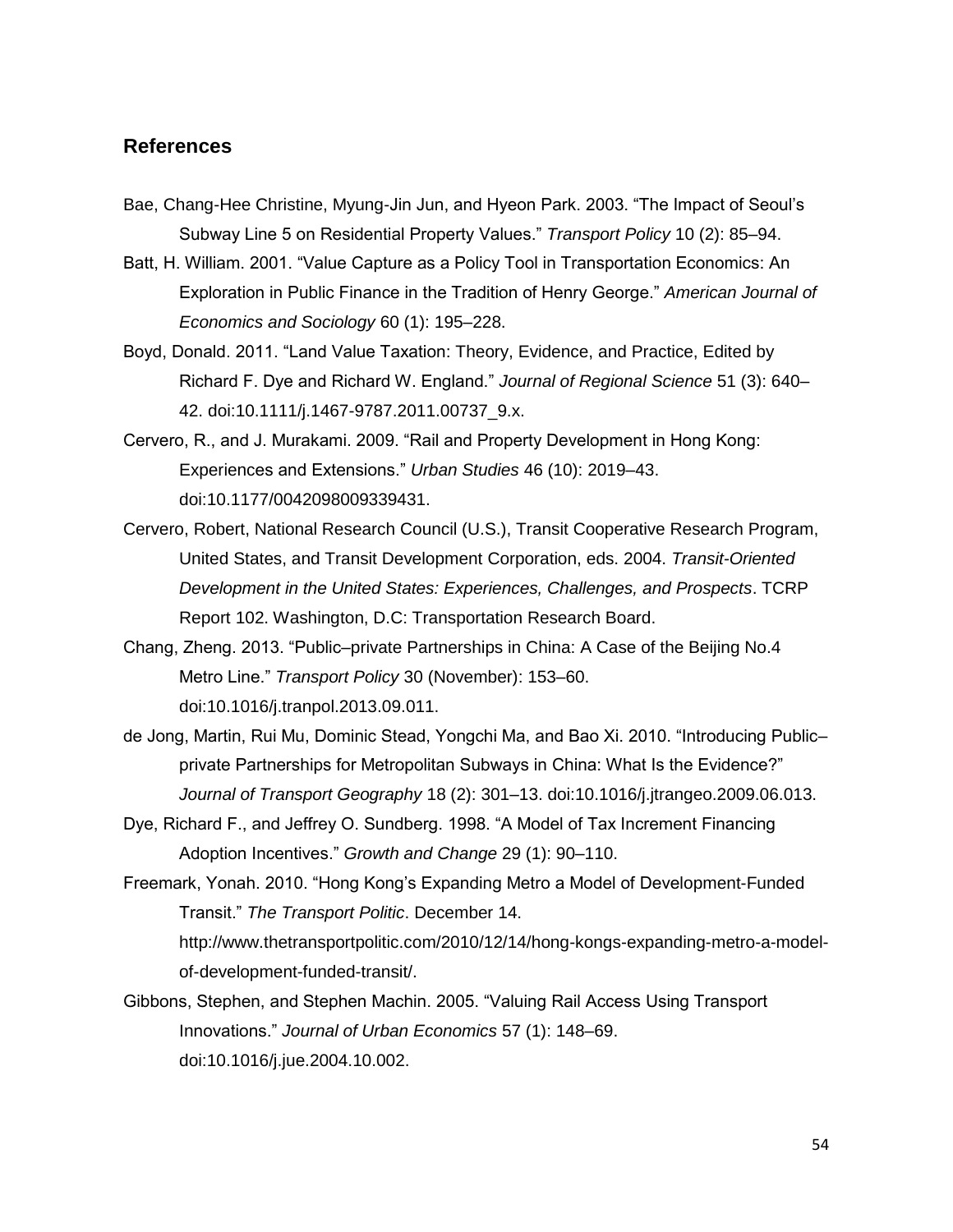- Lu, Yinqiu, and Tao Sun. 2013. "Local Government Financing Platforms in China: A Fortune or Misfortune?" http://papers.ssrn.com/sol3/papers.cfm?abstract\_id=2375564.
- Man, Joyce Yanyun. 2011. "Local Public Finance in China: An Overview." In *China's Local Public Finance in Transition*, edited by Joyce Yanyun Man and Yu-hung Hong, 3–17. Cambridge, Mass: Lincoln Inst. of Land Policy.
- Medda, Francesca. 2012. "Land Value Capture Finance for Transport Accessibility: A Review." *Journal of Transport Geography* 25 (November): 154–61. doi:10.1016/j.jtrangeo.2012.07.013.
- Mu, Rui, and Martin de Jong. 2012. "Establishing the Conditions for Effective Transit-Oriented Development in China: The Case of Dalian." *Journal of Transport Geography* 24 (September): 234–49. doi:10.1016/j.jtrangeo.2012.02.010.
- Olajide, Oladapo. 2015. "Transit Value Capture Finance: A Global Review of Monetary Potential and Performance." The University of British Columbia.
- Phang, Sock-Yong. 2007. "Urban Rail Transit PPPs: Survey and Risk Assessment of Recent Strategies." *Transport Policy* 14 (3): 214–31. doi:10.1016/j.tranpol.2007.02.001.
- Ran Tao, Fubing Su, Mingxing Liu, and Guangzhong Cao. 2010. "Land Leasing and Local Public Finance in China's Regional Development: Evidence from Prefecture-Level Cities." *Urban Studies* 47 (10): 2217–36. doi:10.1177/0042098009357961.
- Rybeck, Rick. 2004. "Using Value Capture to Finance Infrastructure and Encourage Compact Development." *Public Works Management & Policy* 8 (4): 249–60. doi:10.1177/1087724X03262828.
- Salon, Deborah, and Sharon Shewmake. 2011. "Opportunities for Value Capture to Fund Public Transport: A Comprehensive Review of the Literature with a Focus on East Asia." *Available at SSRN 1753302*.

http://papers.ssrn.com/sol3/papers.cfm?abstract\_id=1753302.

- Suzuki, Hiroaki, Jin Murakami, Yu-Hung Hong, and Beth Tamayose. 2015. *Financing Transit-Oriented Development with Land Values: Adapting Land Value Capture in Developing Countries*. The World Bank. http://elibrary.worldbank.org/doi/book/10.1596/978-1- 4648-0149-5.
- Wang, Lin. 2010. "Impact of Urban Rapid Transit on Residential Property Values: An Empirical Analysis of the Shanghai Housing Market." *Chinese Economy* 43 (2): 33– 52. doi:10.2753/CES1097-1475430203.